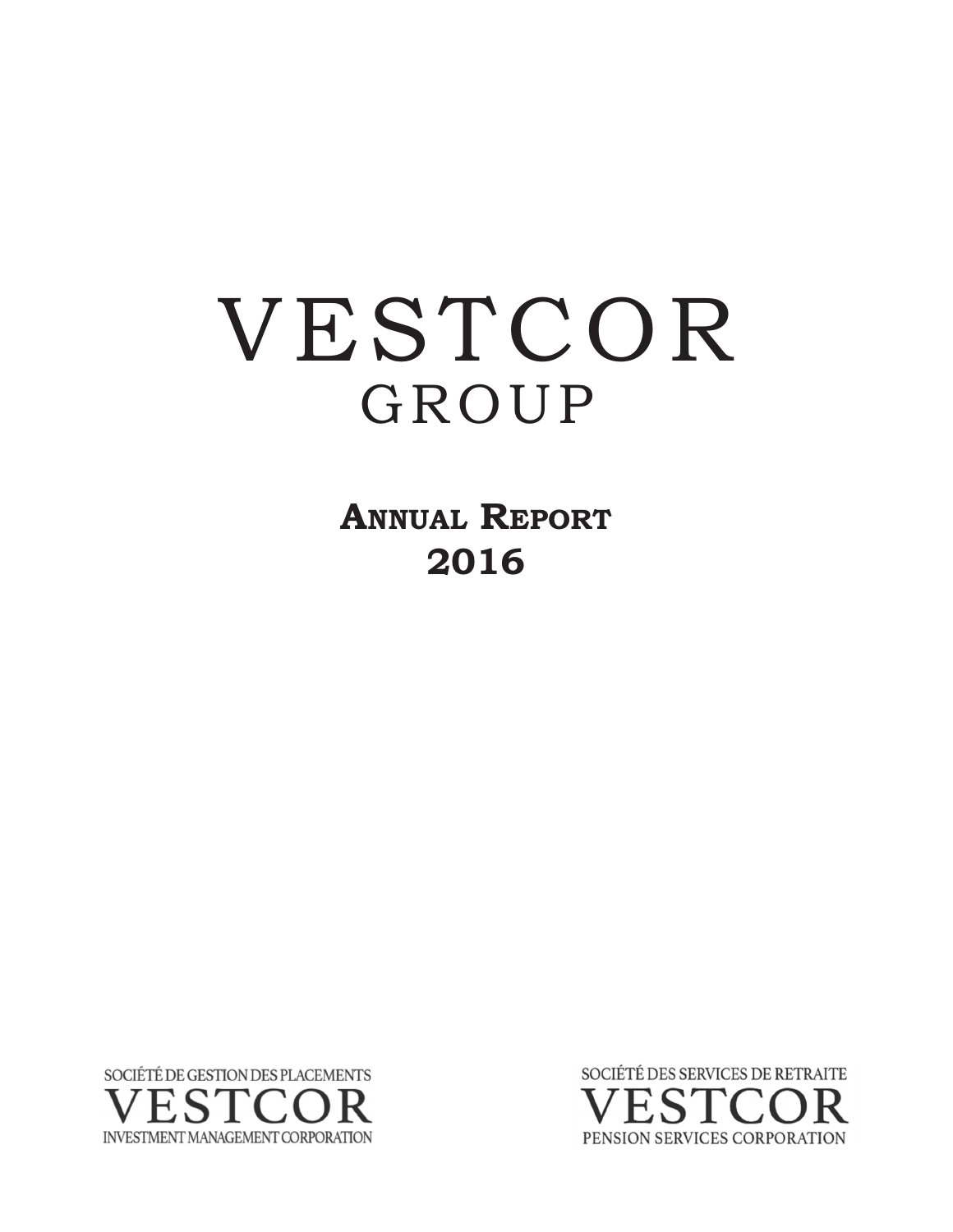# **Boards of directors**

# **Vestcor corp. (Holding company)**

Presiding Co-Chair Co-chair

**robert fitzpatrick**, **mark gaudet** Director Director

Director Director

**michael Springer reno reno reno reno reno reno reno reno reno reno reno reno reno reno reno reno reno reno reno reno reno reno reno reno reno reno reno reno reno** Director Director

**marcel larocque**, **marilyn Quinn leonard** Lee-White **Susie Proulx-Daigle** 

# **Vestcor group (operating companies)**

### **Vestcor investment management corporation/Vestcor pension services corporation**

**michael W.** Walton<sup>1, 2, 3</sup> **Wiktor Askanas, Ph.D.** 

Director Director

**d David Losier**<sup>1, 2</sup> **eleanor Marshall**<sup>1</sup> Director Director **tim mawhinney, mBa, fcia, fsa, cera3 daniel murray1**

Director Director

Director Director Chairperson – Audit Committee

*<sup>1</sup> Member of Audit Committee <sup>2</sup> Member of Governance Committee*

*<sup>3</sup> Member of Human Resources & Compensation Committee*

# **corporate officers**

**John a. sinclair Jonathan spinney, cfa** President & Chief Executive Officer Chief Investment Officer

**inge després misha nowicki** corporate secretary (vestcor group) corporate secretary (vestcor corp.)

# **contact information**

Vestcor Group 440 King Street Telephone: (506) 444-5800 York Tower, Suite 680 Fax: (506) 444-5025

chairperson of the Board vice-chairperson of the Board Chairperson – Human Resources & Compensation Committee

**michel Allain, FSA, FICA<sup>3</sup> <b>donna Donna Bovolaneas, FCPA, FCA**<sup>1,3</sup> Chairperson – Governance Committee

**cathy rignanesi, cpa, ca2 nancy Whipp, cpa, ca2, <sup>3</sup>**

**Jan Imeson, CPA, CA Troy Mann,** *FCPA***,** *FCGA* chief Financial officer chief pensions & Benefits operations officer

Fredericton, NB E3B 5H8 Website: www.vestcor.org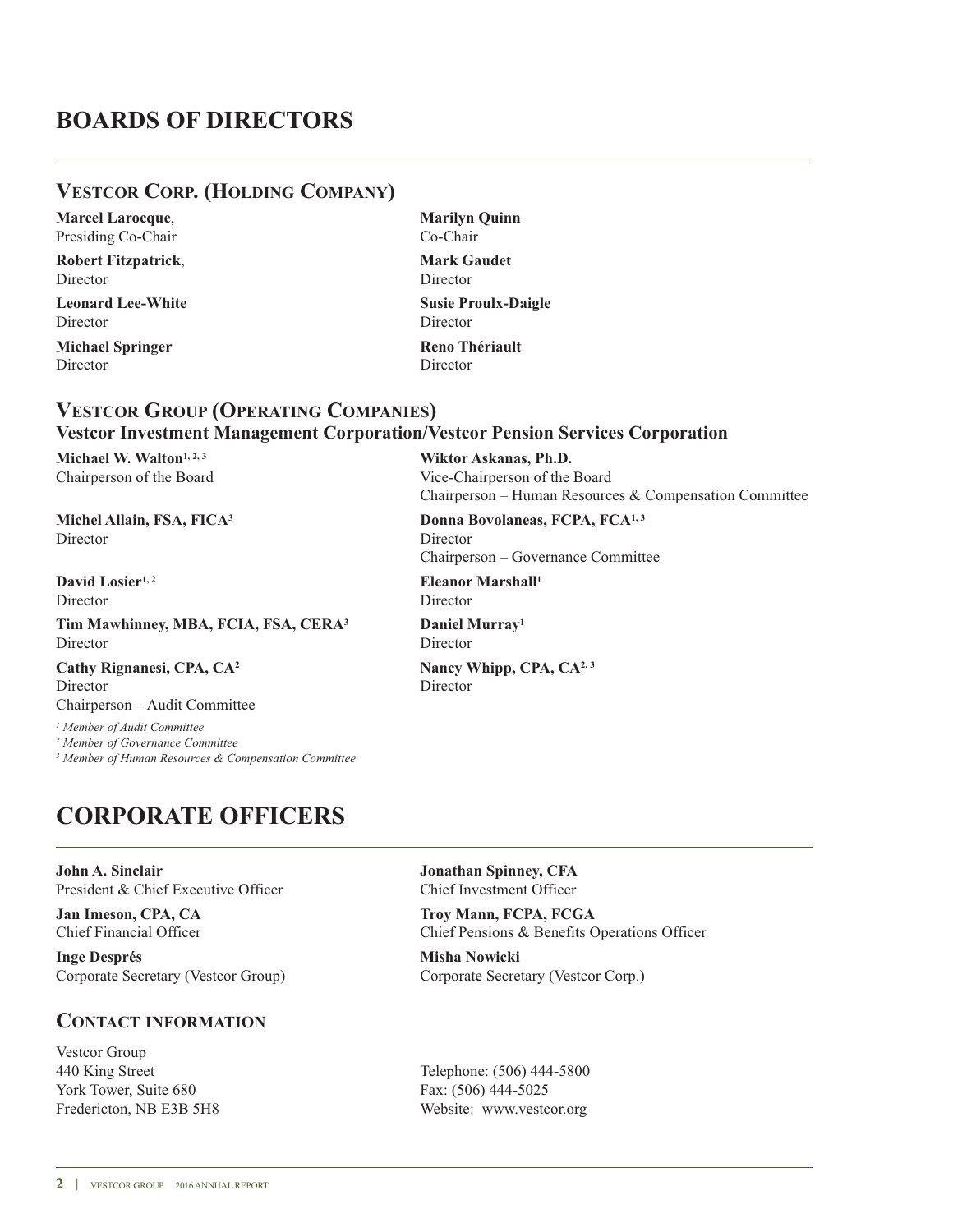# **WHo We are**

the vestcor group of two private not-for-profit companies, vestcor Investment Management corporation and vestcor pension services corporation, combine to deliver a cost efficient, integrated investment management, pension and benefit service delivery platform to a number of public sector entities.

Located in Fredericton, New Brunswick, we are the largest investment manager in Atlantic Canada providing global investment management services to 8 different client groups representing approximately \$15.7 billion in assets under management, and providing administration services to 11 pension plans and 5 employee benefit plans.

# **2016 HigHligHts**

- the vestcor group was created through province of new Brunswick legislation in July 2016 (the *Vestcor Act*).
- As of October 1, 2016, the N.B. Investment Management Corporation was continued as Vestcor Investment Management Corporation, while the operations of the Pension and Employees Benefits Division of the Province of New Brunswick's Department of Human Resources were transferred to Vestcor Pension Services Corporation. Each company is equally owned by Vestcor Corp., a holding company jointly owned by the N.B. Public Service Pension Plan and the N.B. Teachers' Pension Plan.
- Vestcor Investment Management Corporation:
	- continued to exceed overall client long-term investment risk and return targets.
	- long-term investment risk and return performance continued to remain strong versus other pension fund and diversified investment manager alternatives.
	- nominal returns for assets under discretionary management exceeded overall client benchmarks over the nine month reporting period, net of all investment management costs, by 0.77 percentage points. This represented approximately \$111.2 million of additional return over client investment policy benchmarks.
	- our overall management expense ratio on an annualized basis declined for the third consecutive year to 0.12% of total funds under management.
	- We added one new significant Shared Risk Pension Plan client during the year, bringing total assets under management to \$15.7 billion at year end.
- Vestcor Pension Services Corporation:
	- Achieved 98% of Key Performance Targets.
	- Calculation processing response times reduced by approximately 50%.
	- provided enhanced plan and Member communication resources.
	- launched an inaugural client satisfaction survey.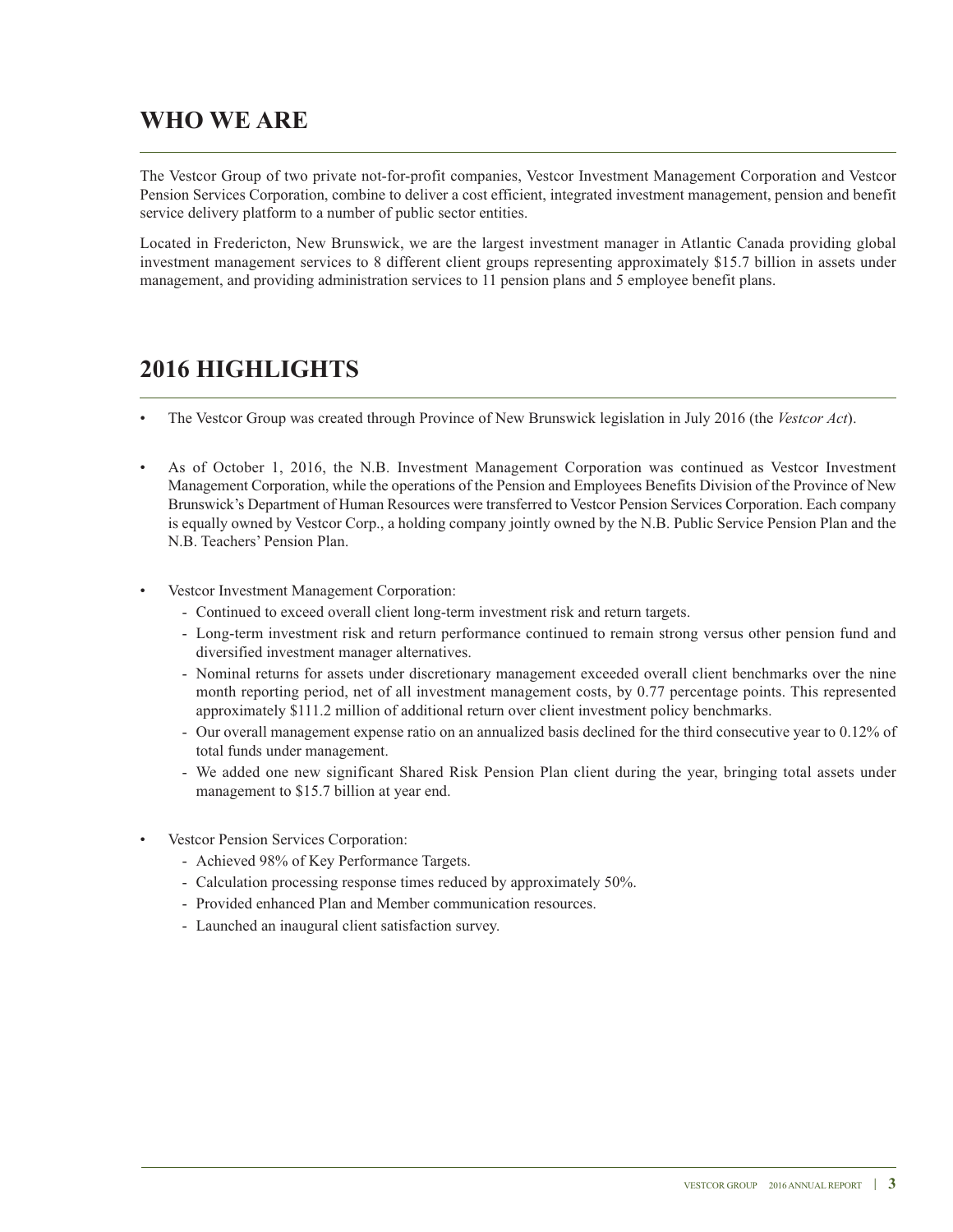# **CONTENTS**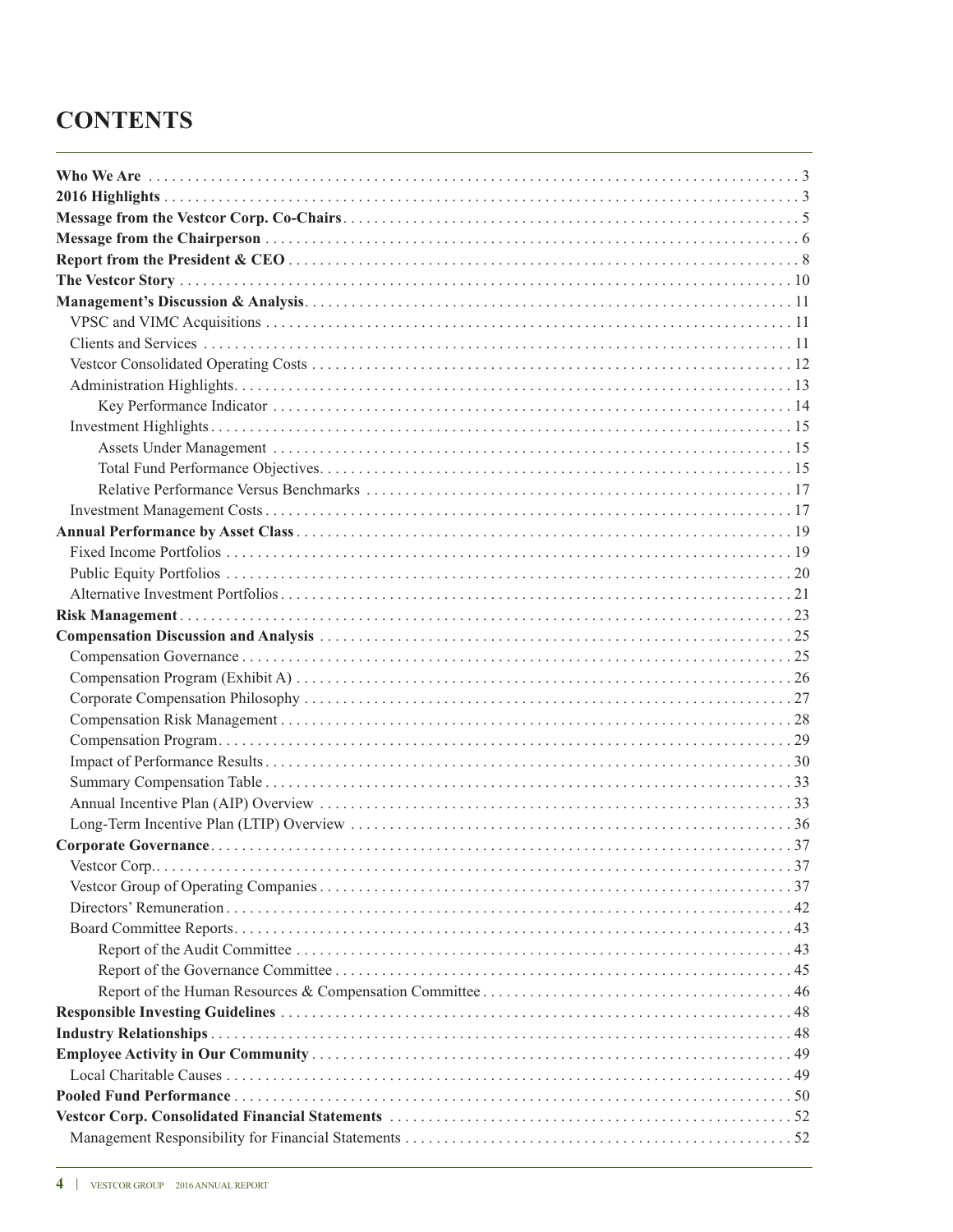# **message from tHe Vestcor corp. co-cHairs**

On behalf of the Vestcor Corp. members, the New Brunswick Public Service Pension Plan (NBPSPP) and the New Brunswick Teachers' Pension Plan (NBTPP), we are very pleased to present the 2016 Annual Report for the Vestcor Group. This report will provide a summary of the months of effort to realize a vision of an integrated pension services organization capable of fulfilling the core requirements of all pension entities.

This vision was created by a Working Group on Pension Plan Governance that was formed out of the Memoranda of understanding that formed the basis for the conversion of the *Public Service Superannuation Act* and the *Teachers'Pension Plan Act* to target benefit plans in 2014. The Working Group, together with members of management of each of the New Brunswick Investment Management corporation (nBIMc) and the pensions and employee Benefits Division (peBD) of the Office of Human Resources for the Province, set out to design a solution to the challenge that these two entities continued to be associated administratively with government. as the target benefit plans were converted to a model of shared responsibility, we visualized a future where the services used by our plans would be able to execute efficiently with best practices, good governance, and prudent risk management. In addition, we saw that this model could be equally helpful to any pension plan because it would be completely aligned with the best interests of such plans.

With the creation of the Vestcor Group, and the transfer of the operations of NBIMC into Vestcor Investment Management corporation (vIMc) and peBD into vestcor pension services corporation (vpsc), we have achieved the first step in delivering on this vision. With the oversight of an independent, highly qualified operating companies' Board of Directors, the management teams of both entities are now firmly focused on what they will need to do to deliver best-of-class services to their clients.

We would like to thank management, the operating companies' Board of Directors and the Boards of Trustees for the NBPSPP and NBTPP for their dedication, effort and enthusiasm in tackling the foundation of our vision to date. We look forward to reporting on progress on the vision in next year's report.

Presiding Co-Chair Co-chair

Merringen<br>Marilyn Defection de Marilyn Defection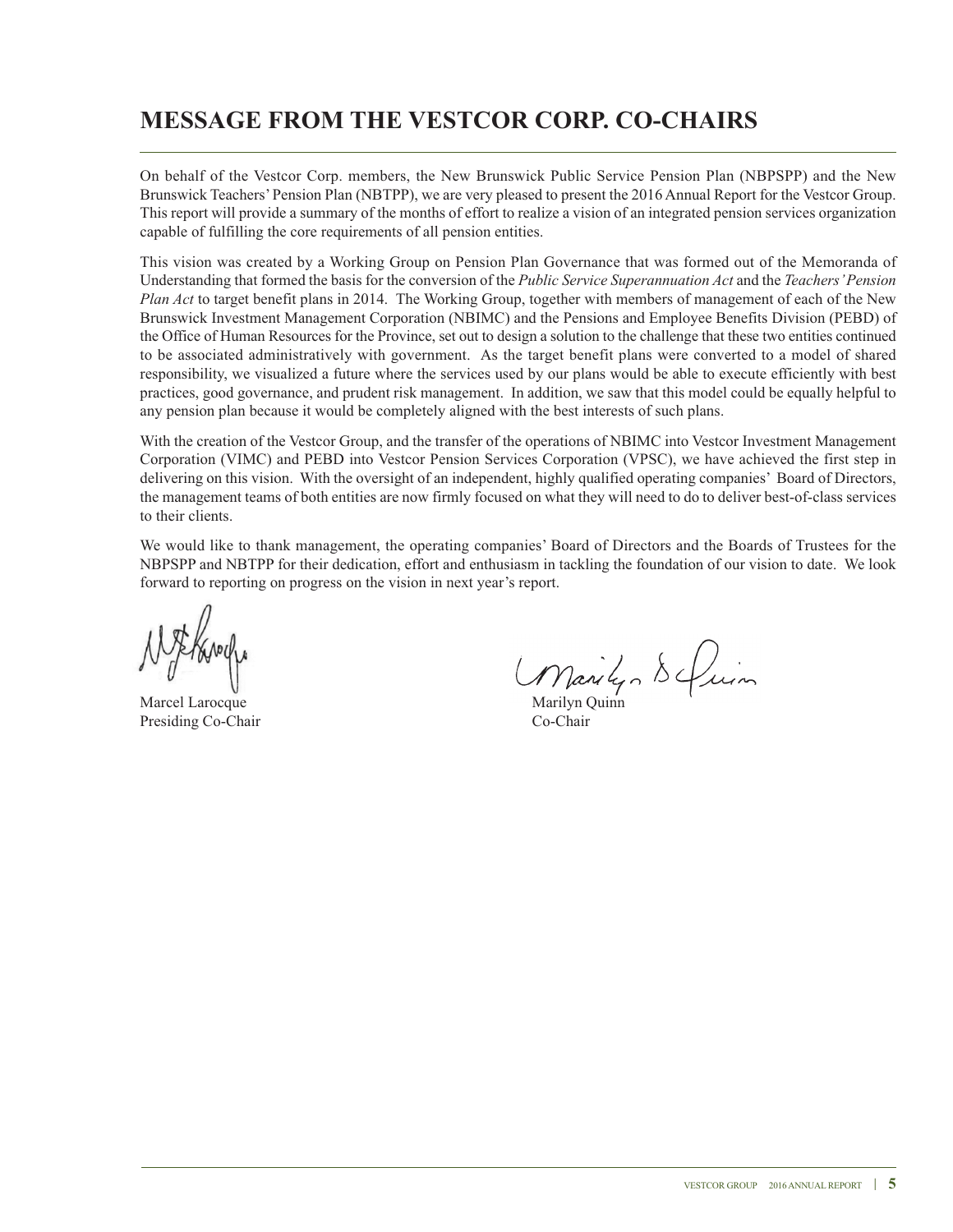# **message from tHe cHairperson**

on behalf of the Board of Directors and management of the operating subsidiaries vestcor Investment Management corporation (vIMc) and vestcor pension services corporation (vpsc), I am pleased to introduce our inaugural 2016 Annual Report.

This year brought about a significant amount of organizational change. As of October 1, 2016 the N.B. Investment Management Corporation (NBIMC) was continued as VIMC and the employees of the Pension and Employees Benefits Division of the Province of New Brunswick's Department of Human Resources became employees of VPSC.

Our Vestcor organization, as outlined in the following report, provides an efficient integrated pension and benefit service delivery platform that will continue to provide very cost effective client focused investment management and administration services to a number of public sector pension and benefit plans and other pools of investment capital.

In this Annual Report, we are pleased to report on the successful Vestcor integration story and the progress made to date with respect to how VIMC and VPSC have continued to meet the objectives of their various client groups. The following report provides an annual update, similar to past NBIMC Annual Reports, on VIMC's achievement against their specific corporate performance objectives and also provides a report on how vpsc has delivered on the service goals they have set out with their various client groups.

# **Vestcor goVernance**

vestcor corp. is governed by a Board of Directors that is appointed equally by its'members, the nB public service pension Plan (NBPSPP) and the NB Teachers' Pension Plan (NBTPP). VIMC and VPSC are governed by a shared and independent Board of Directors appointed by vestcor corp. these Directors were selected and nominated through an ad hoc Director nomination committee process which utilized the help of an independent recruitment consultant to fill a specific skills matrix.

More specific details on these Boards are contained in the corporate governance section of this report.

# **recent actiVities**

I am pleased to report that our vIMc and vpsc Board of Directors and management teams have recently completed a strategic planning session that will result in the publication of a new vestcor strategic plan in mid-2017 which will help guide our future business planning efforts.

a primary focus of those discussions was with respect to the further integration of our respective companies as contemplated under the *Vestcor Act*. In order to best facilitate this integration and prepare our organizations for a more formal future amalgamation, the Board has appointed John Sinclair as the President  $\&$  Chief Executive Officer of Vestcor.

John has successfully led the growth and development of the vIMc team over the past fourteen years and has played an integral role in the integrated pension services corporation initiative which ultimately led to the creation of the vestcor Group last October. With his well over 30 years of industry experience the Board looks forward to John leading our corporate teams in continuing to successfully meet the long-term goals of our clients.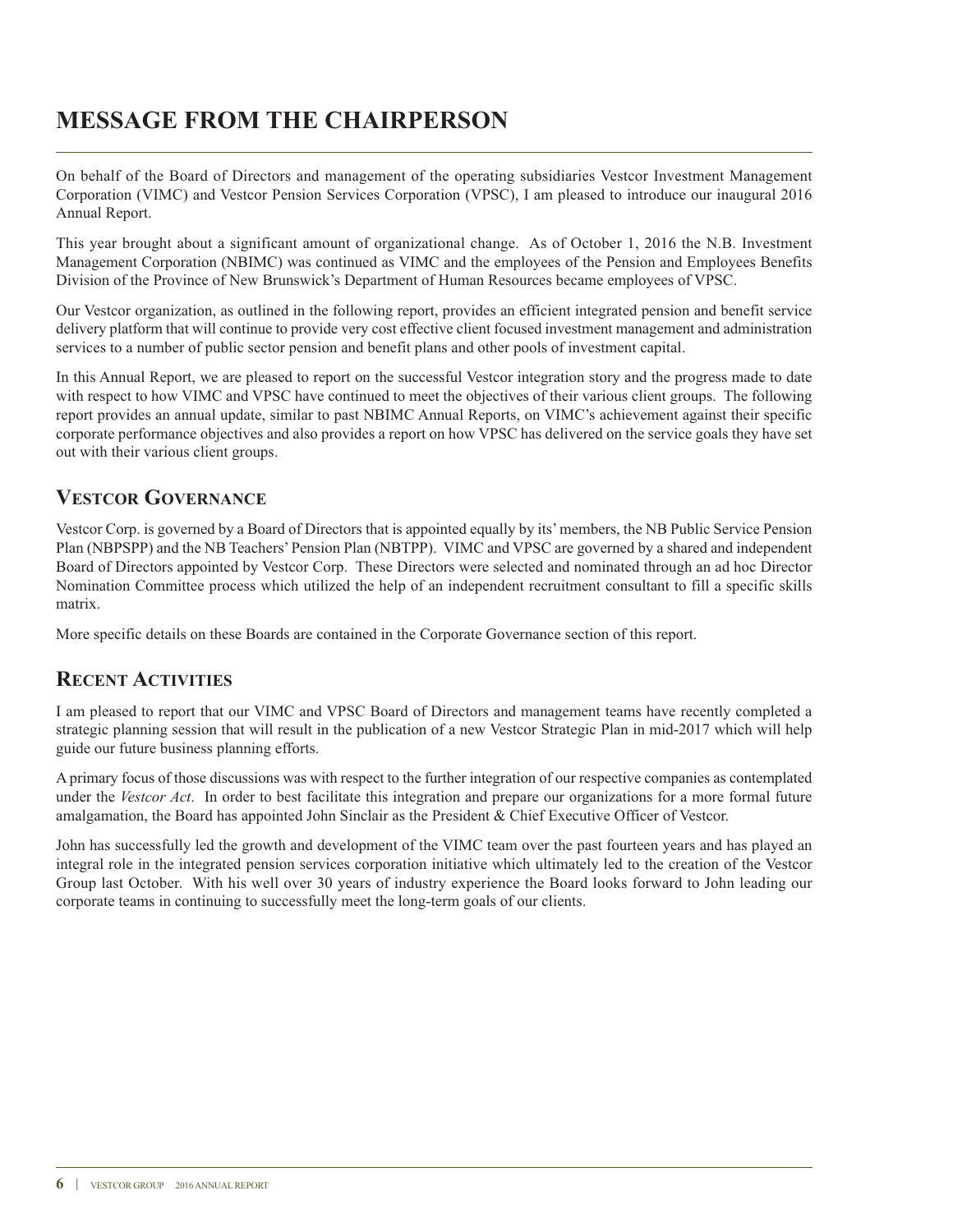# **appreciation of dedicated serVice**

on behalf of the Board I wish to thank and congratulate the respective staff and management teams of both vpsc and vIMc for a successful vestcor integration to date and for their continued diligence and hard work in continuing to meet the goals of our clients. Their accomplishments have continued to lead to a number of other Public Sector Funds approaching us to explore potential strategic partnerships and we look forward to continuing to expand our business in the best interest of all of our clients.

The Board would also like to recognize and thank Troy Mann for his efforts with respect to the integrated pension corporation transition and in his recent role as Acting President and Chief Executive Officer of VPSC. We look forward to his continued contribution as a member of the senior leadership team of our organization.

I would also like to recognize the significant efforts and wise counsel of the transitional board created to steer the Integrated Pension Services Corporation initiative that resulted in Vestcor becoming a reality. This board, chaired by Ernie MacKinnon (NBPSPP), included Robert Fitzpatrick (NBTPP), David Nowlan (NBTPP) and Leigh Sprague (NBPSPP), who worked diligently to bring this initiative to fruition.

Finally, I wish to thank and bid farewell to our former nBIMc directors and welcome our new vIMc / vpsc directors.

I trust this Annual Report provides a thorough accounting of our activities during 2016, however I encourage our numerous stakeholders to feel free to contact us through comments@vestcorinvestments.com with any questions or for any further information at their convenience.

sincerely,<br>Mill wat

Michael W. Walton, chairperson Vestcor Investment Management Corporation vestcor pension services corporation

May 29, 2017 Fredericton, New Brunswick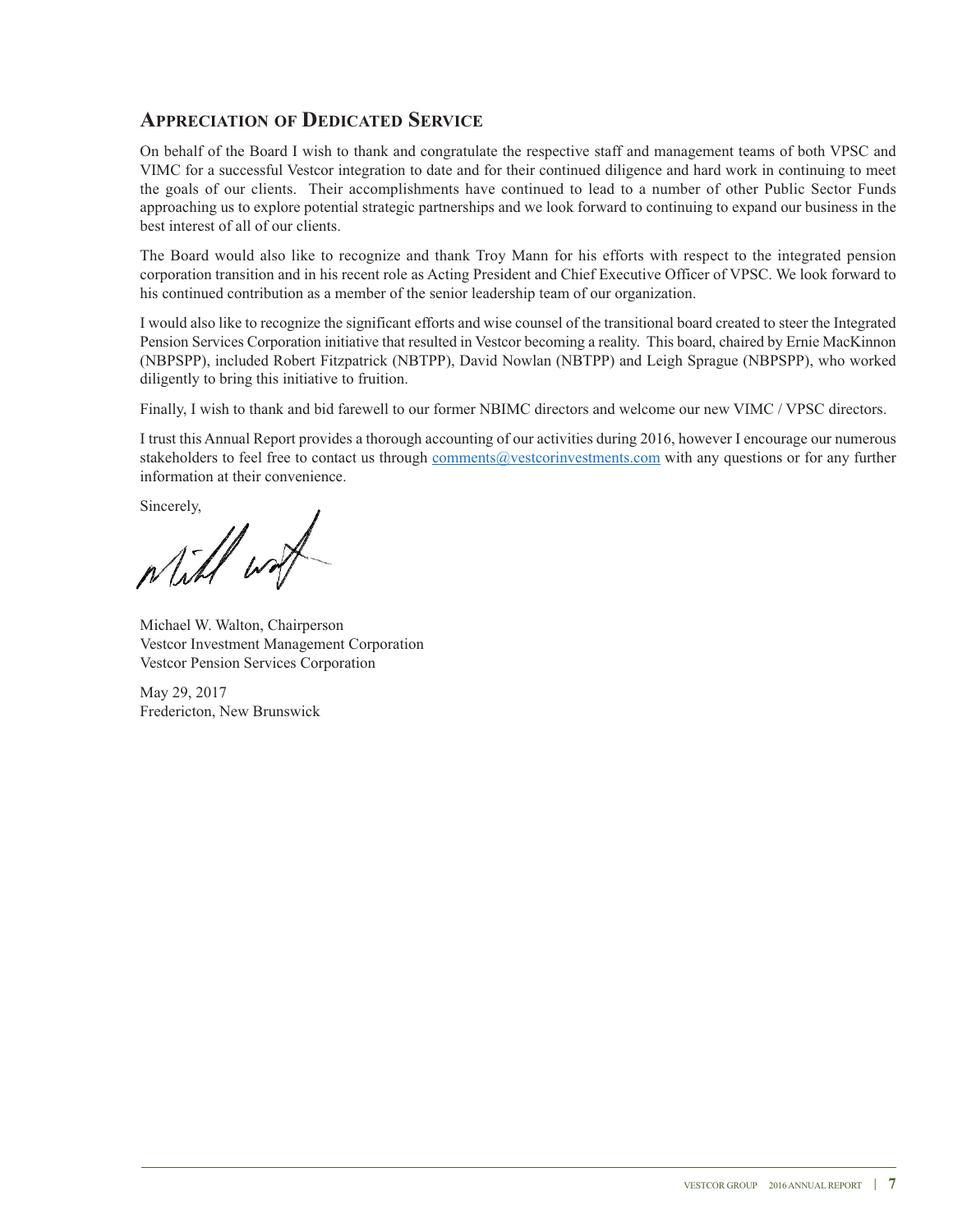# **report from tHe president & ceo**

I am pleased to report that vestcor's investment management program has continued to exceed the long-term goals of our clients, while our pension and benefits administration activities continued to improve upon a number of their client based service delivery metrics during the year.

As discussed throughout this report, 2016 was a year of significant organizational change. The development and enactment of the *Vestcor Act* was another major next step in the province of new Brunswick's earlier pension reform activities. one of the changes resulting from this reorganization was the change to a December 31st year end, which better matches the reporting period of our largest clients.

these organizational change activities took place during a period of continued financial market and geopolitical uncertainty that peaked with the significant upheaval brought about by the Brexit referendum in the United Kingdom and results of the U.S. presidential elections near year end.

that being said, our two new privately-held independent service delivery organizations (vIMc and vpsc) are well positioned to continue to deliver on our clients'specific requirements.

# **inVestment management**

We are pleased to report further in this report that we continued to exceed **both our primary investment objective of exceeding the long-term investment returns** required by our clients, **and our secondary investment objective of producing value added returns** that exceed their investment policy benchmarks after covering all of our investment management expenses. This success along with the positive reviews received from a VIMC survey, conducted and communicated with our client trustees during the year, indicate that we continue to provide good value to our clients.

at the beginning of the fiscal year we were pleased to appoint Jonathan spinney, cFa, as our acting chief Investment officer (cIo). Jon has more recently been named our permanent cIo and will play an important role in helping to lead our ongoing investment strategy innovations, prudent risk management focus and client growth activities.

The total blended gross return of the pension funds under our discretionary management was 5.96% for the nine month period between our prior reporting period of March 31, 2016 to December 31, 2016. on a full 2016 calendar year basis this return was 6.53%,while our long-term annualized since inception return was 7.23%.

our overall total funds' value added portfolio performance once again exceeded both the blended client investment policy benchmarks and our investment management costs by 0.77% during this nine month period. this performance provided our clients with additional returns of approximately \$125 million of investment earnings through discretionary portfolio management activities versus their benchmarks, or approximately \$111.2 million in additional net earnings after covering \$13.5 million of vIMc's total operating costs.

These investment management results continued to provide an excellent example of how our strategy of successful discretionary management performance in combination with low expenses can add significant additional gains on behalf of our clients in a challenging lower return investment environment.

Net investment assets under management increased to a new all-time high of \$15.7 billion from \$13.3 billion in the prior year. This increase in assets resulted from \$736.7 million in net investment earnings, net client payouts of \$181.3 million and \$1,926.8 million of new client assets.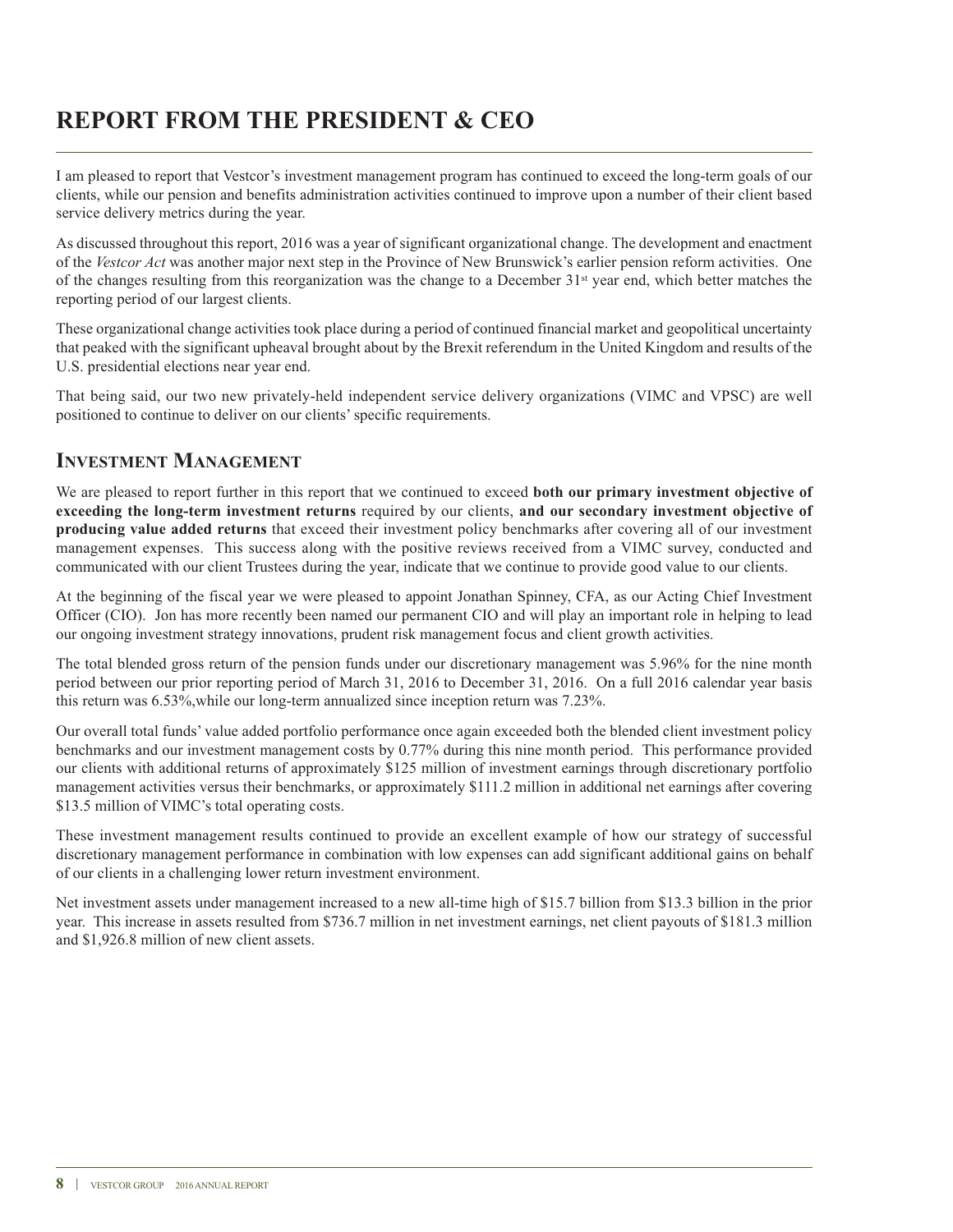# **pension and Benefits operations**

vpsc made significant progress during the year against three specific strategic priorities; meeting the needs of our clients, embracing information technology advancements, and improving organizational effectiveness.

significant achievements have been made over the past few years with respect to the impacts experienced from the province of new Brunswick's pension reform activity. Meaningful improvements in benefit calculation processing times and member communication support requirements have been especially recognized by the client groups impacted by these reforms.

Improving the quality and timeliness of services to plan members continues to be a primary VPSC focus and we look forward to working on these priorities under the direction of our new strategic plan and input that will be received from a recently commenced client satisfaction survey.

I am also very pleased to note that Troy Mann was recently appointed Chief Pension & Benefits Operations Officer. Troy will continue to play an important role in leading our continued member service improvement efforts.

# **OUTLOOK**

As mentioned in our earlier Chairperson's message, the VIMC and VPSC Board of Directors and management teams recently completed a strategic planning session in early March of 2017. We look forward to communicating a new vestcor strategic plan to our clients and stakeholders in mid-2017, and in using it as a template for our more detailed future business planning efforts.

From a shorter-term investment perspective, we remain cautiously biased toward taking on investment risk in the form of equities and credit securities. policymakers appear to remain cautious in their approach and most measures of investor sentiment appear to show strong expectations, thus contributing to the significant market resiliency we have observed in recent years. Risks to the short-term view include potential uncertainty about the true ability of the new U.S. administration to achieve its pro-growth tax and regulatory reform objectives, in addition to continuing geopolitical risks such as (but not limited to) the U.K. seeking a "hard Brexit" option, potentially providing for years of economic uncertainty in Europe going forward.

Despite the short-term bias, our longer term outlook is for more modest investment returns. While financial asset valuations do not necessarily provide an asset allocation guideline in the short run, evidence shows that long-run returns are significantly impacted by the starting valuations in most financial markets. For example, U.S. equity market valuations now sit at a level well above average and likely indicate a higher probability of low long-term returns going forward. Investor demand for yield also remains strong. While U.S. bond yields have increased (thus improving expectations for some investors going forward), canadian and many other g7 sovereign nation yields remain extremely low across the entire maturity spectrum, leaving investors facing low returns and unbalanced risk profiles.

this environment fits well with our prudent well diversified investment programs that provide a good level of value added returns versus client benchmarks, combined with our very cost effective investment and benefit administration operational platforms.

on a more personal note I appreciate the confidence that our Board of Directors has placed in me with respect to my recent appointment as President & CEO of the Vestcor Group. I look forward to working with our team to continue to help our clients and stakeholders meet their integrated long-term financial services goals and objectives.

sincerely,

John A. Sinclair President & Chief Executive Officer Vestcor Group

May 29, 2017 Fredericton, New Brunswick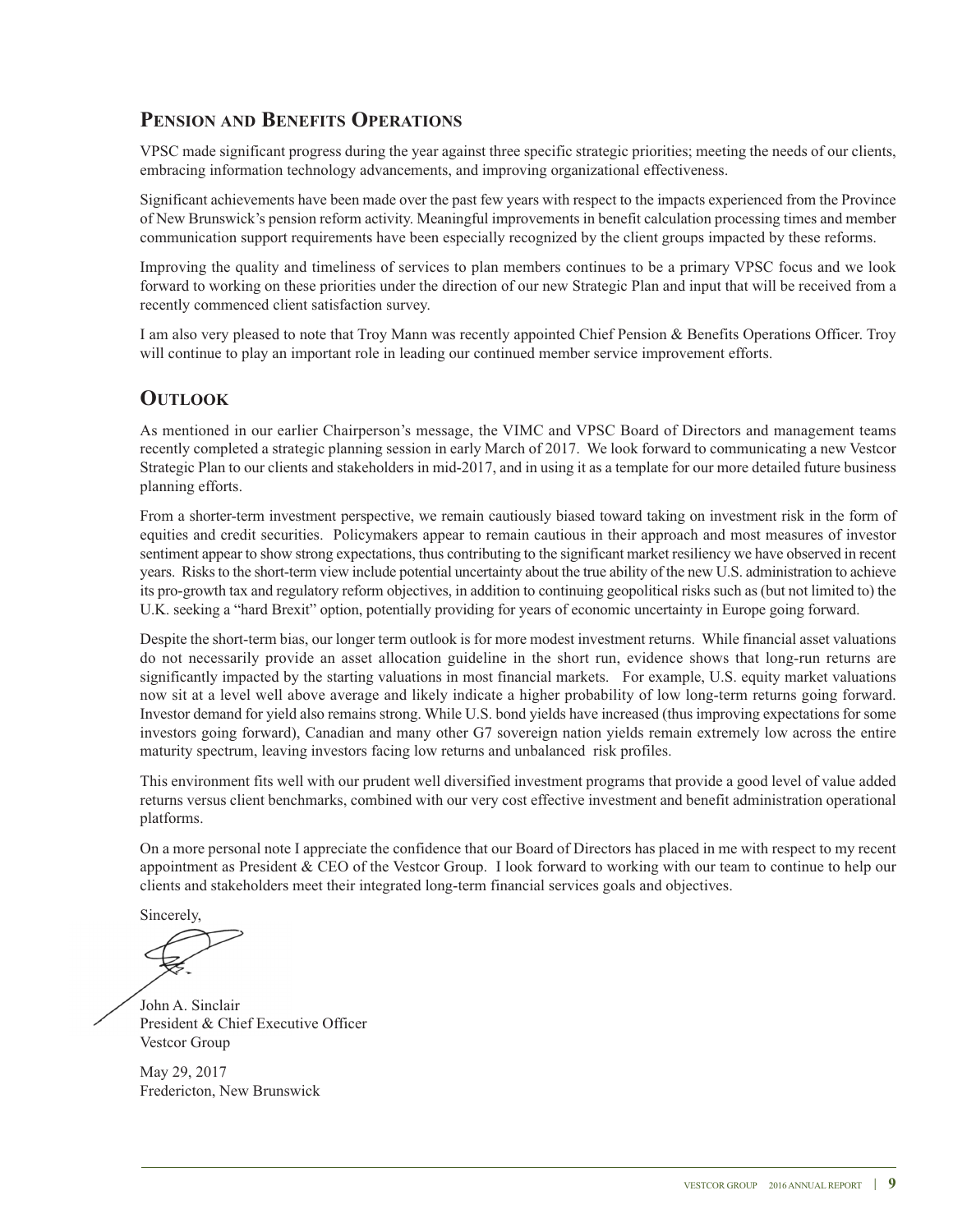# **tHe Vestcor story**

As reported in last year's Annual Report, one of the most significant events to occur in 2016 was the introduction of legislation, the *Vestcor Act*, to create an integrated pension services organization.

The independent Boards of Trustees for the NBPSPP and NBTPP, through a Governance Working Group process, set out to address the incongruity of having responsibility for their respective newly converted pension plans while using the services of provincial government-owned service providers. As a Crown corporation, NBIMC had developed a successful long-term track record as an investment manager for public sector pensions and other pools of capital. As a department of government, the pension and employees Benefits Division of the province of new Brunswick's Department of Human Resources was a trusted administrator of pension and benefits plans. Both organizations operated on a cost recovery basis and both organizations had a knowledgeable, dedicated and experienced workforce focused on providing service excellence for their clients.

By designing an integrated pension services organization, the Boards of Trustees created an organization that would continue to deliver low cost, pension service excellence for public sector funds that would be independent of government. the independence objective facilitates the attraction of new public sector clients by both entities, thereby enabling further economies of scale for all clients. the low cost objective was met by entrenching the cost recovery, not-for-profit operating model as a requirement in the *Vestcor Act*.

The resulting structure includes a holding company, initially owned by the NBPSPP and the NBTPP, and VPSC and VIMC as wholly-owned operating companies. vestcor corp. fulfills the typical shareholder oversight role for the operating companies: appointment of the operating companies' boards of directors, receipt of their annual reports, and appointment of the independent auditors for the group of companies. to align with the financial reporting year ends of the pension plans, the vestcor group of companies has a calendar year end.



This new structure was effective on October 1, 2016.

the Board of Directors for the operating companies immediately set out to realize on the integrated pension services organization vision. Early decisions included the identification of areas for pursuit of shared services: Human Resources, Finance, Information technology, communications and certain administrative functions. Work on a new integrated Corporate Strategic Plan is well underway and the recent announcement of John Sinclair as the Chief Executive Officer for the vestcor group has helped to clarify the leadership structure for the new organization.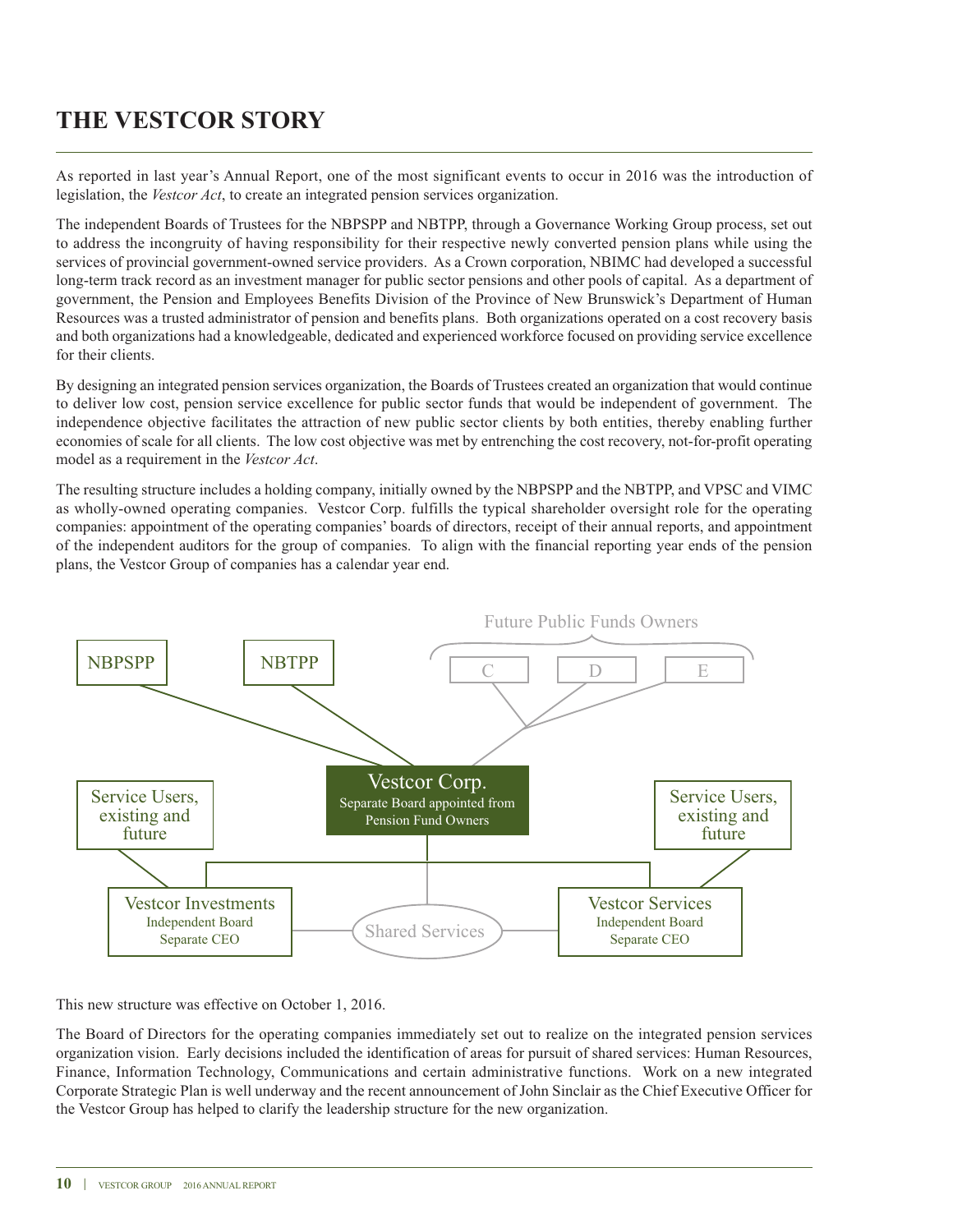# **management's discussion & analysis**

Management's Discussion & Analysis (MD&A) is provided to enable the reader to interpret the material trends, the results and the financial condition of the funds under management. Key elements of the annual financial statements are explained *and this MD&A should be read in conjunction with these annual financial statements and related notes.*

*As well, this MD&A may contain forward-looking statements reflecting management's objectives, outlook and expectations which involve risks and uncertainties. Forward-looking statements are usually preceded by words such as "believe",* "expect", "may", "could", "intend", "continue" and "estimate". We caution readers not to place undue reliance on these statements as a number of important factors could cause our actual results to differ materially from the expectations *expressed in such forward-looking statements.*

This is the initial reporting on the consolidated results for Vestcor Corp. and covers the operations of that company and its two subsidiaries, Vestcor Pension Services Corporation (VPSC) and Vestcor Investment Management Corporation (VIMC), known collectively as vestcor. With vestcor corp. being formed pursuant to the *Vestcor Act* (the act) on July 8, 2016, the consolidated financial statements are for the period July 8, 2016 to December 31, 2016 and include the operations of vpsc and VIMC since October 1, 2016, the date these businesses were transferred from government to Vestcor. Accordingly, the audited consolidated financial statements of vestcor corp. contain the results of operations of vpsc and vIMc for the three months ended December 31, 2016.

New Brunswick Investment Management Corporation (NBIMC) previously reported on a March 31<sup>st</sup> fiscal year basis. separately audited financial statements for vIMc (formerly nBIMc) for the period from april 1, 2016 to its new calendar year end of December 31, 2016 are available on its website at www.vestcor.org. also available are the audited financial statements for the NBIMC Pooled Funds, for which VIMC serves as trustee. The year end for each of the Pooled Funds was also changed from March 31<sup>st</sup> to December 31<sup>st</sup> to align with the year end of the Vestcor organization.

# **Vpsc and Vimc acQuisitions**

Under the Act, NBIMC was continued as VIMC on October 1, 2016, and ownership of the company was transferred from the Province of New Brunswick to Vestcor Corp. Also on October 1, 2016, VPSC became a subsidiary of Vestcor Corp. and the net assets and operations of the Pension and Employees Benefits Division of the Province of New Brunswick's Department of Human Resources were transferred to VPSC under a General Conveyance Agreement between the Province and vpsc.

Both of these acquisitions were completed for nil consideration following a thorough review by the province's strategic Program Review consultation process of the not-for-profit status of each company, and their cost recovery operating model.

# **clients and serVices**

vestcor provides both pension and benefits administration services as well as investment management services to a wide range of public sector clients. In total, Vestcor provided services to 17 clients at December 31, 2016. Administration activities cover over 88,000 plan members and investment assets under management (AUM) at December 31, 2016 were \$15.7 billion.

clients are free to choose some or all services provided by vestcor. Most recently, vIMc was pleased to be chosen as Investment Manager for approximately \$1.9 billion of pension funds of the Shared Risk Plan for Certain Bargaining Employees of New Brunswick Hospitals, a pre-existing client of VPSC. Responsibility for the investment management of these assets was assumed on september 1, 2016, and transition of approximately one half of these assets to vIMc's active management had been completed by December 31, 2016.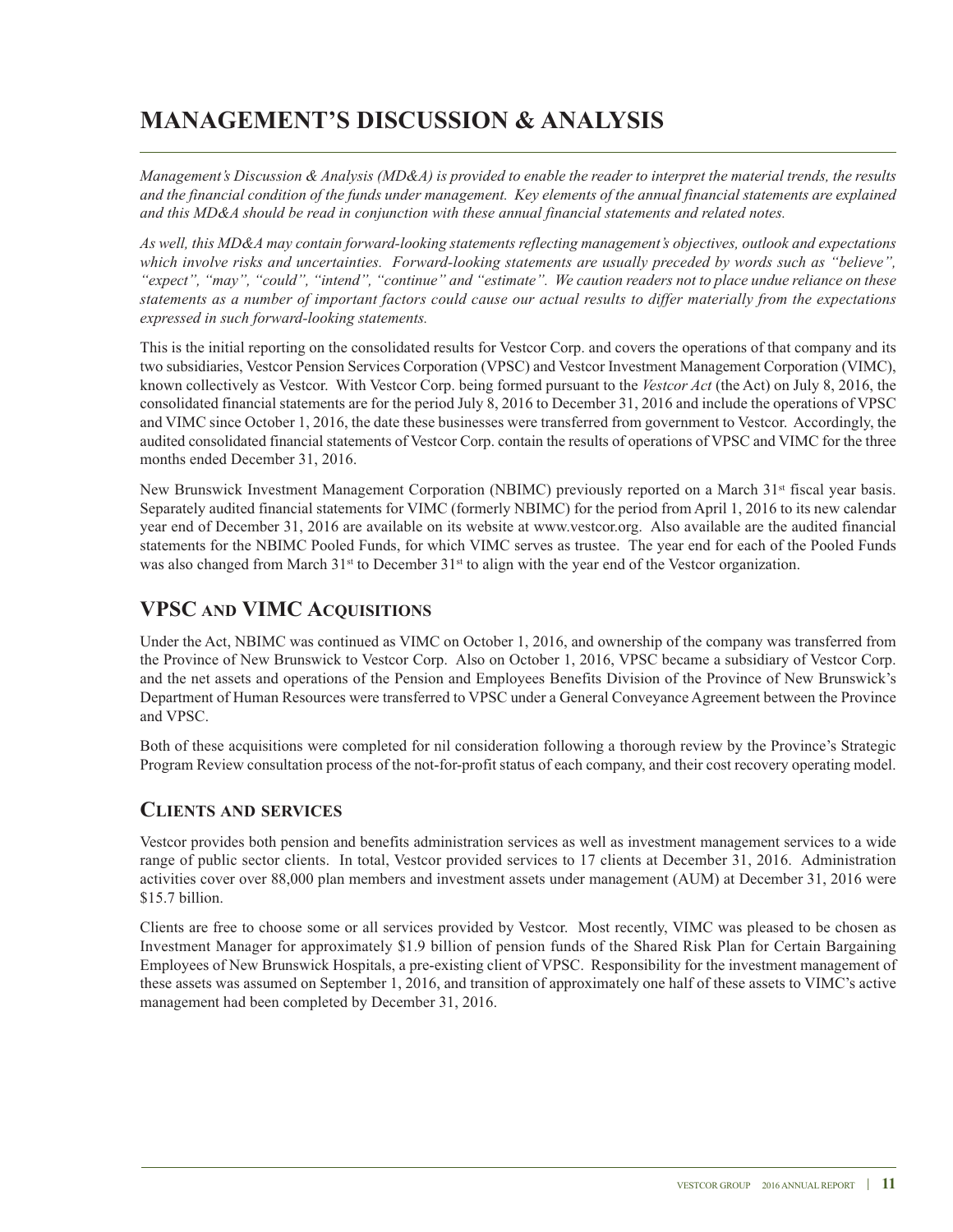We continue to look forward to being the public sector's provider of choice for pension and benefit services and investment management services by providing assistance in any or all of the following service offerings:

- Investment Management (Equity / Fixed Income / Inflation Linked / Alternatives)
- **Investment Strategy Advice**
- Compliance and Performance Measurement Services
- Pension Plan Administration
- **Employee Benefits Plan Administration**
- Client Trustee Governance Services and Support
- **Financial Reporting**
- Risk Management
- **Communications**

# **Vestcor consolidated operating costs**

The consolidated financial statements for Vestcor Corp. for the period since its inception on July 8, 2016 to December 31, 2016 presented in this Annual Report include certain costs incurred by Vestcor Corp. as a shareholder of the Vestcor Group as well as the operating costs of the separate legal entities, VPSC and VIMC.

vestcor corp. incurred costs associated with the functioning of its Board of Directors (see page 42) as well as costs in the amount of \$141 (thousand) primarily in conjunction with legal set-up fees and director search consulting services. It should be noted that the costs of creating vestcor and transitioning peBD and nBIMc into vestcor have been funded entirely by the Members of Vestcor, the NBPSPP and the NBTPP, and not by the clients of the operating companies.

vestcor incurs expenses in connection with its services as investment manager and in connection with its services as a pension and benefits plan administrator. It is important to note that the expenses for each of these service areas are allocated only to the respective clients of those service areas. the following tables outline the operating expenses for these services from the date of acquisition on October 1, 2016 to December 31, 2016:

#### (a) Investment management expenses

| (in thousands)                   | <b>Three months ended</b><br><b>December 31, 2016</b> |
|----------------------------------|-------------------------------------------------------|
| Salaries and benefits            | \$<br>3,581                                           |
| External investment manager fees | 718                                                   |
| Information systems              | 544                                                   |
| Securities custody               | 289                                                   |
| Office and business              | 108                                                   |
| Professional services            | 80                                                    |
| Office rent                      | 77                                                    |
| Amortization                     | 26                                                    |
|                                  | 5,423<br>\$                                           |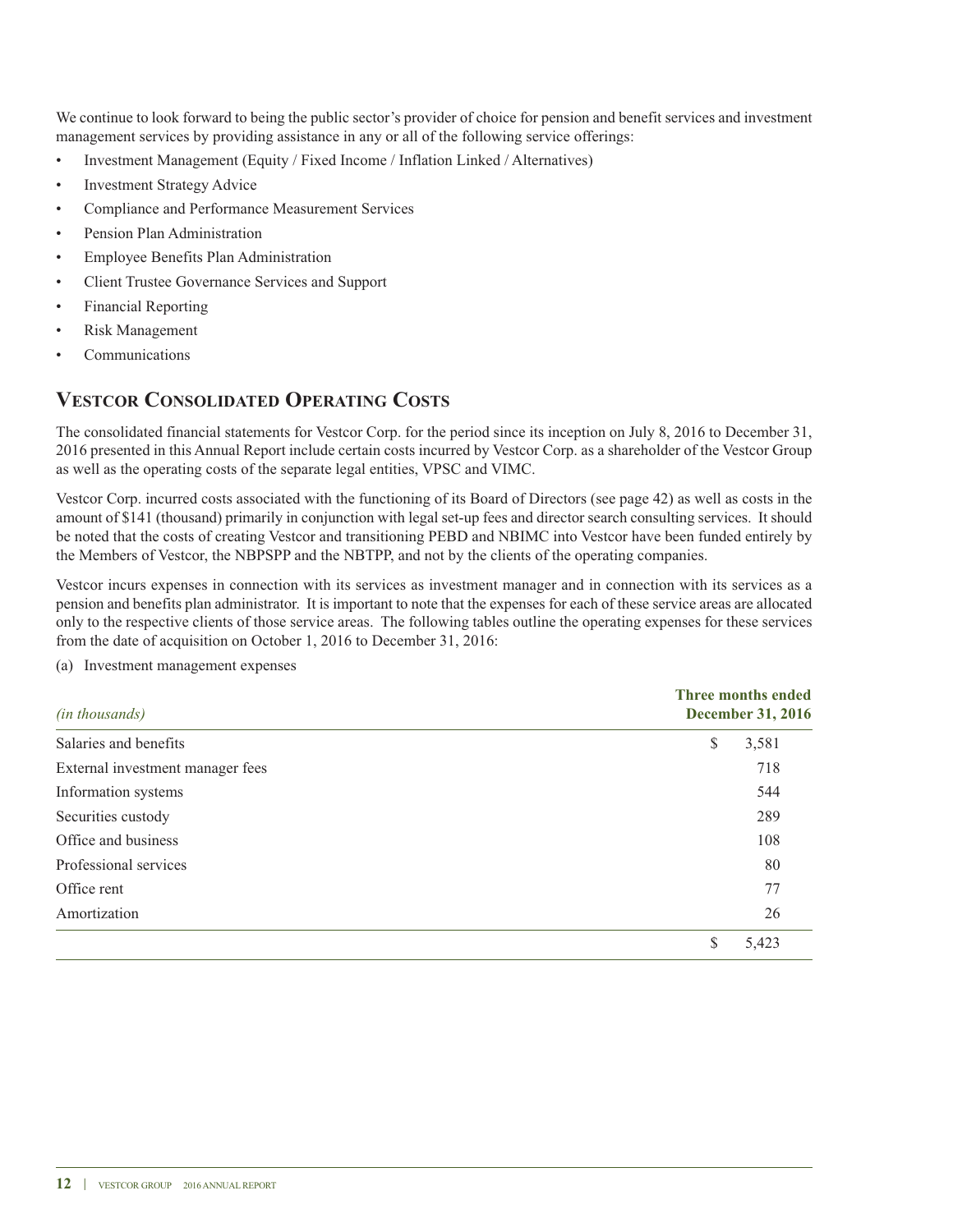the investment management costs are approximately 70% of consolidated operating costs, driven mainly by salaries and benefits, which include an accrual in the amount of \$3.2 million for performance incentives for investment staff, the chief Financial officer and three other management positions. the performance incentives are intended to align the interests of investment staff with our clients' interests. a more complete description is available in the compensation Discussion and analysis on page 25 which outlines the incentive program for vIMc for the nine months since its last public reporting at March 31, 2016. as well, a further description of investments costs for that nine month period is on page 17.

(b) administration services expenses

| <i>(in thousands)</i>          | Three months ended<br><b>December 31, 2016</b> |
|--------------------------------|------------------------------------------------|
| Salaries and benefits          | 1,249<br>S                                     |
| Information systems            | 576                                            |
| Client directed administration | 147                                            |
| Office and business            | 82                                             |
| Professional services          | 33                                             |
| Office rent                    | 90                                             |
|                                | 2,177                                          |

The administration services expenses of VPSC include salaries and benefits for approximately 80 employees on a fulltime, part-time, casual or contract basis in the following areas: Member services, Benefit services, pension policy, Board Support, Communications, Financial Services and Information Technology.

# **administration HigHligHts**

vpsc focused on three strategic priorities during the year: meeting the needs of our clients, embracing information technology, and organizational effectiveness. the organization administers the day-to-day operations of 11 pension plans as well as 5 employee benefit programs for approximately 55,000 active and 33,000 retired members from the provincial public service sector, the education sector, provincial health authorities, as well as crown corporations and other quasipublic sector organizations.

vpsc responsiblities include the collection and remittance of contributions and premiums, insurance claims administration, the calculation and payment of benefits, providing pension and employee benefit information services to clients, serving governing bodies and committees of pension and employee benefit plans, and supporting corporate policy activities.

these services are provided through high quality client service to plan members and employers via in-coming calls, emails, and face-to-face meetings. In addition, vpsc prepares and delivers educational presentations, and analyzes and interprets plan documents relating to pension and insured benefits. these duties are carried out within a framework of various acts, regulations, collective agreements, policies and procedures. vpsc maintains awareness of developing issues, major trends, risks and events in the pension and benefits industries while providing a highly cost effective delivery model.

Transition to a separate private organization on October 1, 2016 was both a significant challenge and achievement for VPSC management and staff. During this period, VPSC was able to continue to make improvements to the quality and timeliness of services provided to plan members in the day-to-day operations of the organization.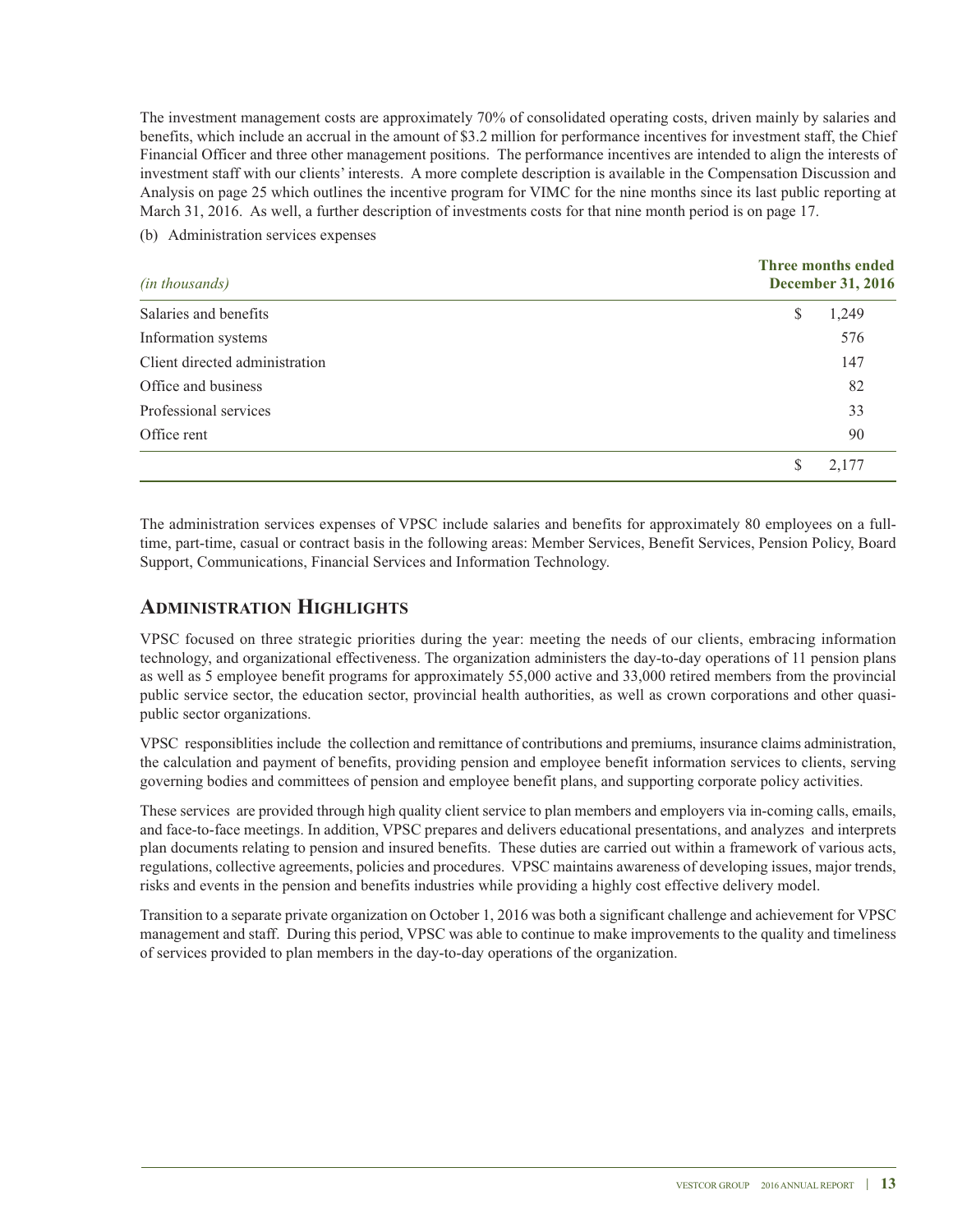# **key performance indicators**

vpsc continuously measures and reports to its clients against the following key performance indicators:

| <b>Service</b>               | Target <sup>1</sup> | <b>2016 Total Processed</b> | <b>Achieved</b> |
|------------------------------|---------------------|-----------------------------|-----------------|
| Purchase of Service Requests | 90 days             | 901                         | 99.0%           |
| <b>Pension Estimates</b>     | 60 days             | 1,212                       | 99.5%           |
| Retirements                  | 60 days             | 1,637                       | 98.5%           |
| Terminations                 | 30 days             | 922                         | $95.0\%$        |
| Marriage Breakdowns          | 42 days             | 142                         | 88.0%           |

*¹ Targets may vary slightly between clients. The above table illustrates the shortest target period.*

In an ongoing effort to better understand the needs of plan members, a first phase of member research was launched in the fall of 2016 to assess the overall satisfaction of members to whom VPSC recently delivered key services. The questions were focused on understanding the members' satisfaction rate with:

- their overall service experience with VPSC;
- their experience with any other organizations they may have encountered throughout VPSC service delivery;
- their experience with VPSC Pensions and Benefits Specialists;
- the documentation provided;
- the timeliness of service delivery;
- the resources provided through Vesctor's website or in print, if used; and
- the ease of access to the service they require.

The first phase of surveys was sent in the fall of 2016. Responses were received from 168 members, with 91.5% indicating that their overall experience with VPSC was satisfactory or better. This first phase allowed VPSC to develop the tools and the processes required to continue this membership research on an ongoing basis. going forward, we intend to perform more targeted research in order to guide continued service improvements.

Our future focus will be to broaden the communication tools and mediums used to allow VPSC to increase the frequency and timeliness with which it communicates with members and stakeholders. During 2016, 76,000 newsletters were sent to active and retired members of vpsc's four largest pension plans.

With the transition to Vestcor in 2016, one of the top priorities will be the development of a new website for Vestcor. The new website will provide an easy and fluid navigation experience for active members, retirees and employers to access information relating to their pension and benefit plans.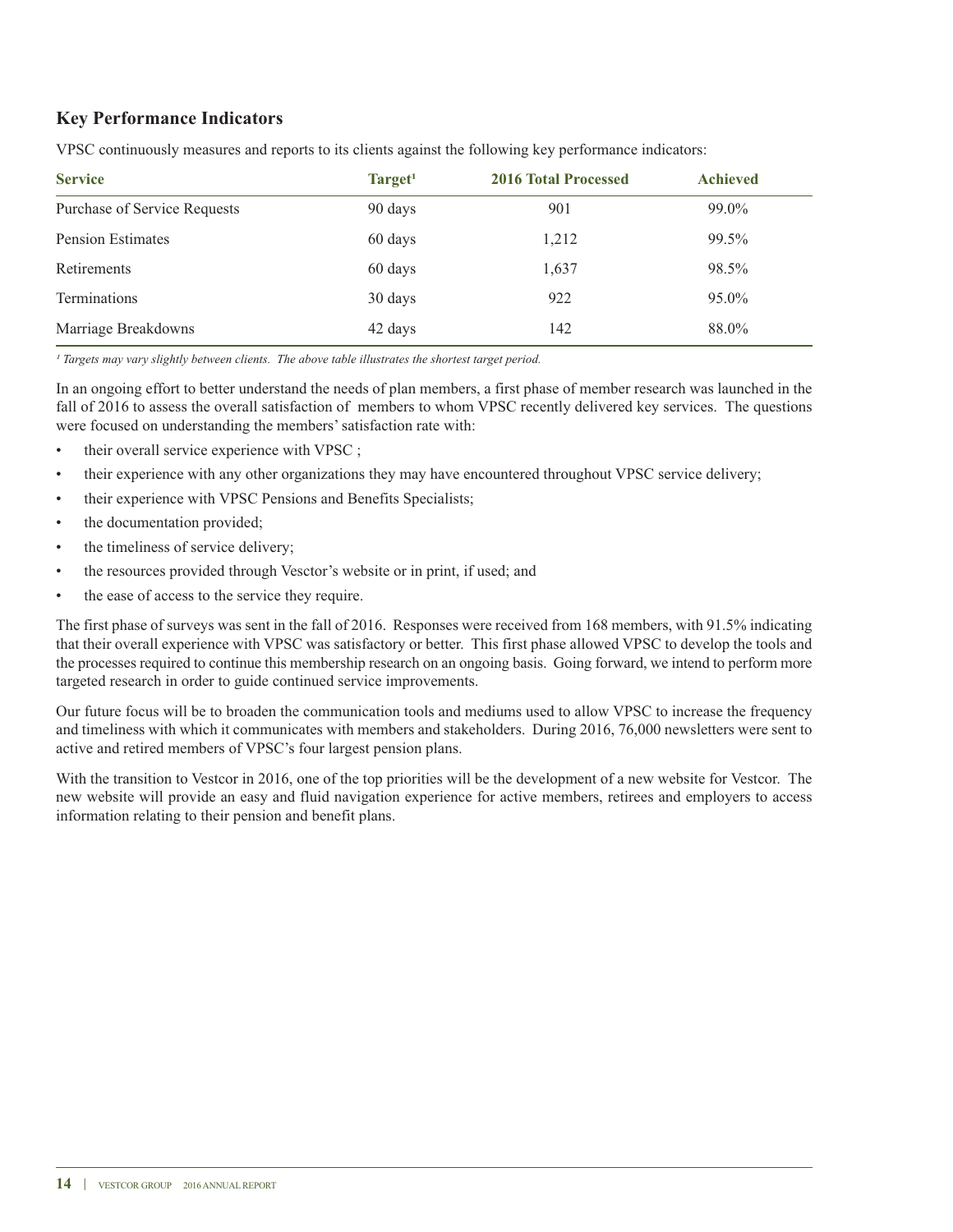# **inVestment HigHligHts**

the following description of the investment management services covers the **nine months** from the last reporting of vIMc at March 31, 2016 to December 31, 2016.

#### **assets under management**

Assets under management (AUM) at December 31, 2016 were approximately \$15.7 billion, consisting of the following client mandates:

| <b>Client</b>                                                                         |               | <b>December 31, 2016</b> |               | <b>March 31, 2016</b> |  |  |
|---------------------------------------------------------------------------------------|---------------|--------------------------|---------------|-----------------------|--|--|
| New Brunswick Public Service Pension Plan (NBPSPP)                                    | 7,215.1<br>\$ | 45.9%                    | 6,931.1<br>\$ | 52.3%                 |  |  |
| New Brunswick Teachers' Pension Plan (NBTPP)                                          | 5,484.1       | 34.9%                    | 5,290.7       | 39.9%                 |  |  |
| Provincial Court Judges' Pension Plan (Judges)                                        | 45.3          | 0.3%                     | 43.2          | $0.3\%$               |  |  |
| New Brunswick Power Corporation (NBPC):                                               |               |                          |               |                       |  |  |
| Point Lepreau Decommissioning Fund                                                    | 325.9         | $2.1\%$                  | 308.6         | $2.3\%$               |  |  |
| Point Lepreau Used Fuel Management Fund                                               | 228.2         | $1.5\%$                  | 223.8         | $1.7\%$               |  |  |
| Nuclear Fuel Waste Trust                                                              | 152.0         | $1.0\%$                  | 140.7         | $1.0\%$               |  |  |
| Management Employees of New Brunswick School<br>Districts Pension Plan (NBSD)         | 5.6           | $0.0\%$                  | 6.4           | $0.1\%$               |  |  |
| Shared Risk Plan for Academic Employees of<br>University of New Brunswick (AESRP)     | 313.9         | $2.0\%$                  | 291.6         | $2.2\%$               |  |  |
| University of New Brunswick Endowment Fund (UNBE)                                     | 31.0          | 0.2%                     | 23.5          | $0.2\%$               |  |  |
| Shared Risk Plan for Certain Bargaining Employees of<br>New Brunswick Hospitals (CBE) | 907.9         | 5.8%                     |               |                       |  |  |
| <b>Total Discretionary Funds</b>                                                      | 14,709.0      | 93.6%                    | 13,259.6      | 100.0%                |  |  |
| Non-discretionary CBE funds in transition                                             | 997.5         | 6.4%                     |               |                       |  |  |
| <b>Total AUM</b>                                                                      | \$15,706.5    | 100.0%                   | \$13,259.6    | 100.0%                |  |  |

as discussed earlier, vIMc added one additional investment management client on september 1, 2016. We worked closely with this client to begin a transition of their investment funds into an appropriate mix of NBIMC Pooled Funds and private investments in accordance with their existing investment policy. We are currently completing an asset liability study for this client to help ensure that the asset mix decisions in their investment policy are well diversified and able to take advantage of a number of our strategies that are expected to provide similar returns with lower risk characteristics. We look forward to assisting them to meet their long-term investment goals and appreciate the confidence that they have placed in our team.

# **total fund performance objectives**

The main investment performance objectives that VIMC focuses on can be summarized as follows:

- a. the **primary investment performance objective** is to achieve the long-term return and risk performance that meet each client's specific return and risk targets; and
- b. the **secondary investment performance objective** is to exceed the investment performance benchmarks, over the long-term net of investment management costs, by the value added target(s) published in each client's respective Investment policy statement or other such directives / guidelines.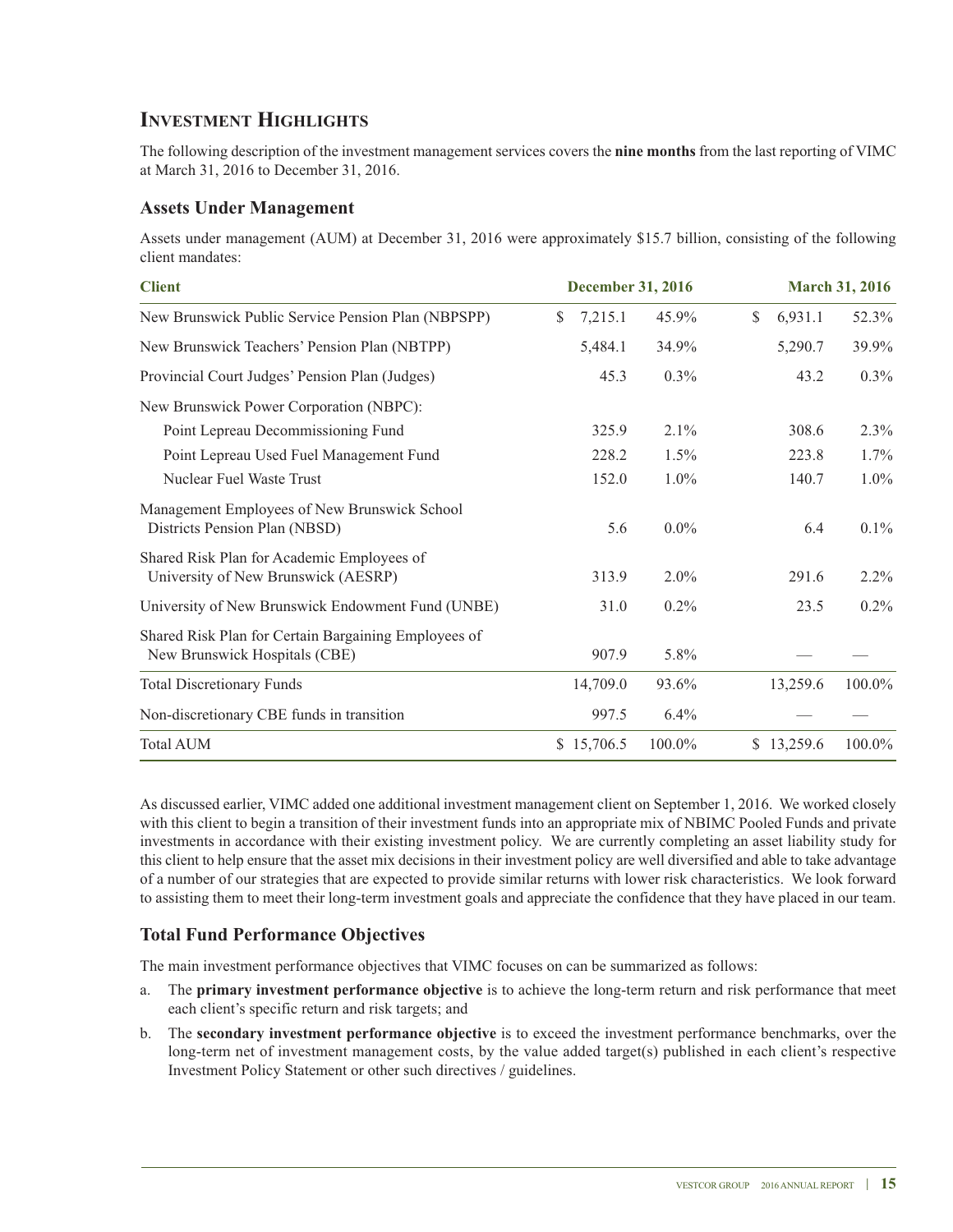vIMc has also developed a series of other key performance indicators, as **continuous performance objectives**, that correspond to our 2015-20 strategic plan. as noted earlier, the operating companies' Board have also been working on a new strategic plan for the entire vestcor organization on which we look forward to reporting in the future.

Key performance indicators are monitored on a quarterly basis. They are reported below for VIMC's nine months ended December 31, 2016 for **total funds under discretionary management** (i.e., pension and other clients):

#### **primary investment performance objectives**

| <b>Objective</b>              | Long-Term<br><b>Targets</b> | <b>December 31, 2016</b><br>Actual | 4 Year<br><b>Annualized</b> | Annualized<br><b>Since Inception</b> |
|-------------------------------|-----------------------------|------------------------------------|-----------------------------|--------------------------------------|
| Real Return (after inflation) | $\geq$ 4.00% per annum      | 4.83%                              | $8.35\%$                    | 5.35%                                |
| Nominal Return                | $\geq 6.25\%$ per annum     | 5.92%                              | 9.82%                       | 7.30%                                |

#### **secondary investment performance objective**

| <b>Objective</b>                                                     | <b>Long-Term</b><br><b>Targets</b> | <b>December 31, 2016</b><br>Actual | 4 Year<br><b>Annualized</b> | <b>Annualized</b><br><b>Since Inception</b> |
|----------------------------------------------------------------------|------------------------------------|------------------------------------|-----------------------------|---------------------------------------------|
| Net Relative Return (after all<br>investment management<br>expenses) | $>= 42$ bps per annum              | $76.8$ bps                         | $75.8$ bps                  | $8.5$ bps                                   |

#### **continuous performance efficiency objectives**

|                                           | <b>Nine Months to</b>            |                          |                   |  |  |  |
|-------------------------------------------|----------------------------------|--------------------------|-------------------|--|--|--|
|                                           | <b>Long-Term</b>                 | <b>December 31, 2016</b> | 4 Year            |  |  |  |
| <b>Objective</b>                          | <b>Targets</b>                   | <b>Actual</b>            | <b>Annualized</b> |  |  |  |
| Trade-Matching Efficiency:                |                                  |                          |                   |  |  |  |
| Securities Custodian                      | <i>Regulatory</i> $90\% + 2.5\%$ | $97.2\%$                 | 97.0%             |  |  |  |
| Prime Broker #1                           | <i>Regulatory</i> $90\% + 2.5\%$ | 97.5%                    | 96.8%             |  |  |  |
| Prime Broker #2                           | <i>Regulatory</i> $90\% + 2.5\%$ | 94.2%                    | 94.3%             |  |  |  |
| Prime Broker #3                           | <i>Regulatory</i> $90\% + 2.5\%$ | $95.3\%$                 | n/a               |  |  |  |
| <b>Budget Efficiency</b>                  |                                  |                          |                   |  |  |  |
| <i>(excluding performance incentives)</i> | $100\%$                          | $80.2\%$                 | 91.9%             |  |  |  |
| Absenteeism $(\% )$                       | $\leq$ 2%                        | $1.94\%$                 | 1.84%             |  |  |  |
| Employee Turnover (#)                     | $\leq$ 3/yr                      | $1/\mathrm{yr}$          | $0.5/\text{yr}$   |  |  |  |
| IT System Availability                    | 99%                              | 99.8%                    | 99.8%             |  |  |  |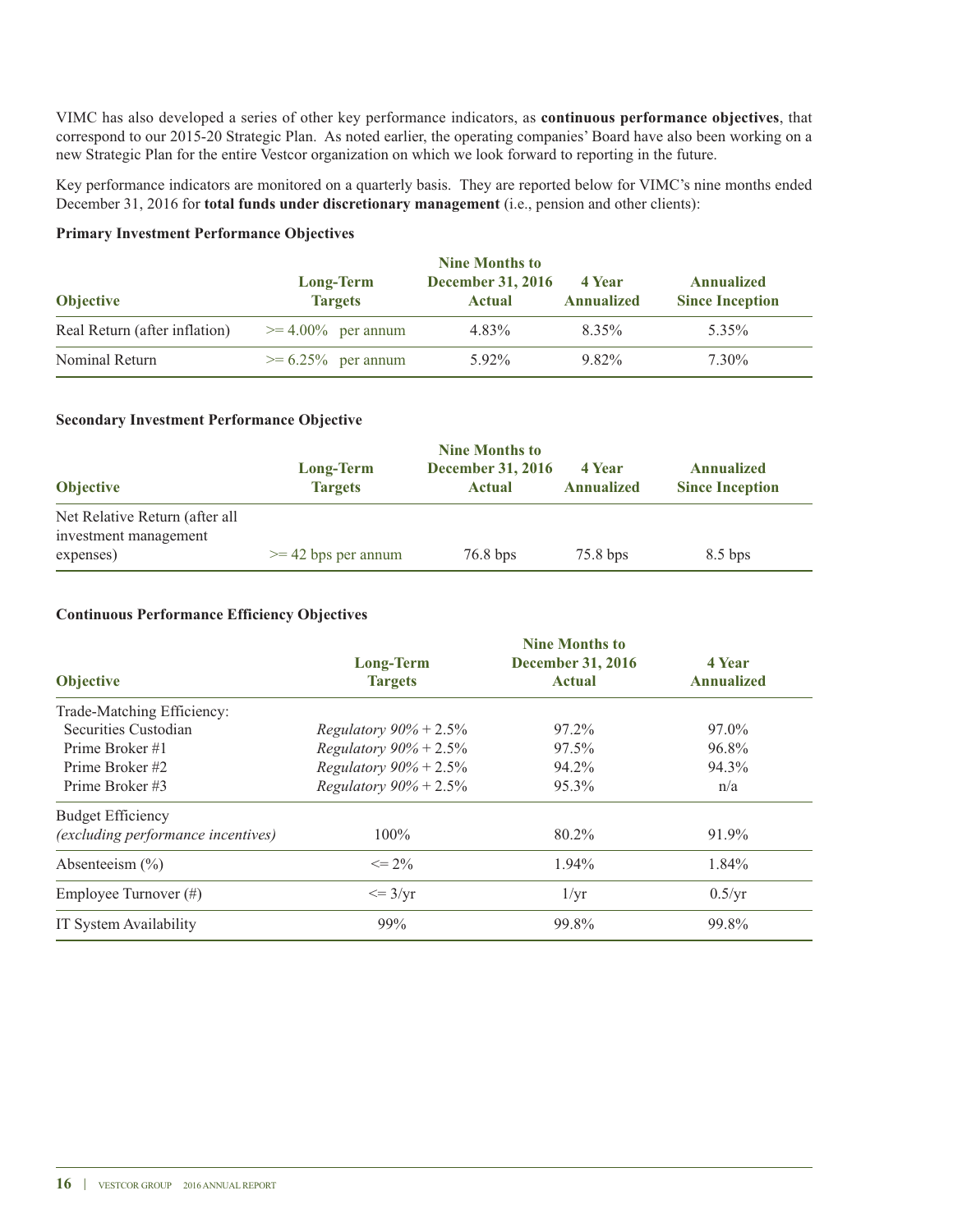# **relative performance Versus Benchmarks**

as noted above, our **second investment performance objective** is to add value, above our various asset class benchmarks, through active management strategies. this value added, relative to benchmark, is expected to first cover all investment management costs, and subsequently targets an additional 42 basis points (0.42%) per annum.

our overall discretionary management activities for the nine month period added 86.4 basis points of gross value and 76.8 basis points of net value, or approximately \$111.2 million, after covering all investment management costs.

Our longer term four year average annual value added, net of costs, was approximately 75.8 basis points per annum, or approximately \$357.4 million, in additional value over the four year period. the four year term remains the most significant term used to measure our active management performance and is selected to represent a more consistent longer term measure.

The following chart shows the history of our value added activities over our most recent ten reporting periods, including the period during the financial markets crisis where we temporarily removed most of the risk from the portfolio to help preserve assets.



# **inVestment management costs**

one of the most important considerations in assessing investment performance is the cost incurred. although the industry standard for investment performance is to report gross returns, it is the return net of costs that contributes to asset growth. all else being equal, lower costs result in higher comparative net returns and help to maximize the available assets.

Investment management costs are influenced by many factors. Industry cost comparisons prove that it is generally more efficient to manage assets internally than to outsource the investment process to third parties. also, passive investment strategies, those strategies that are designed to mimic a market index, are less expensive than active strategies which depend on judgment and opportunity to differentiate returns from the benchmark.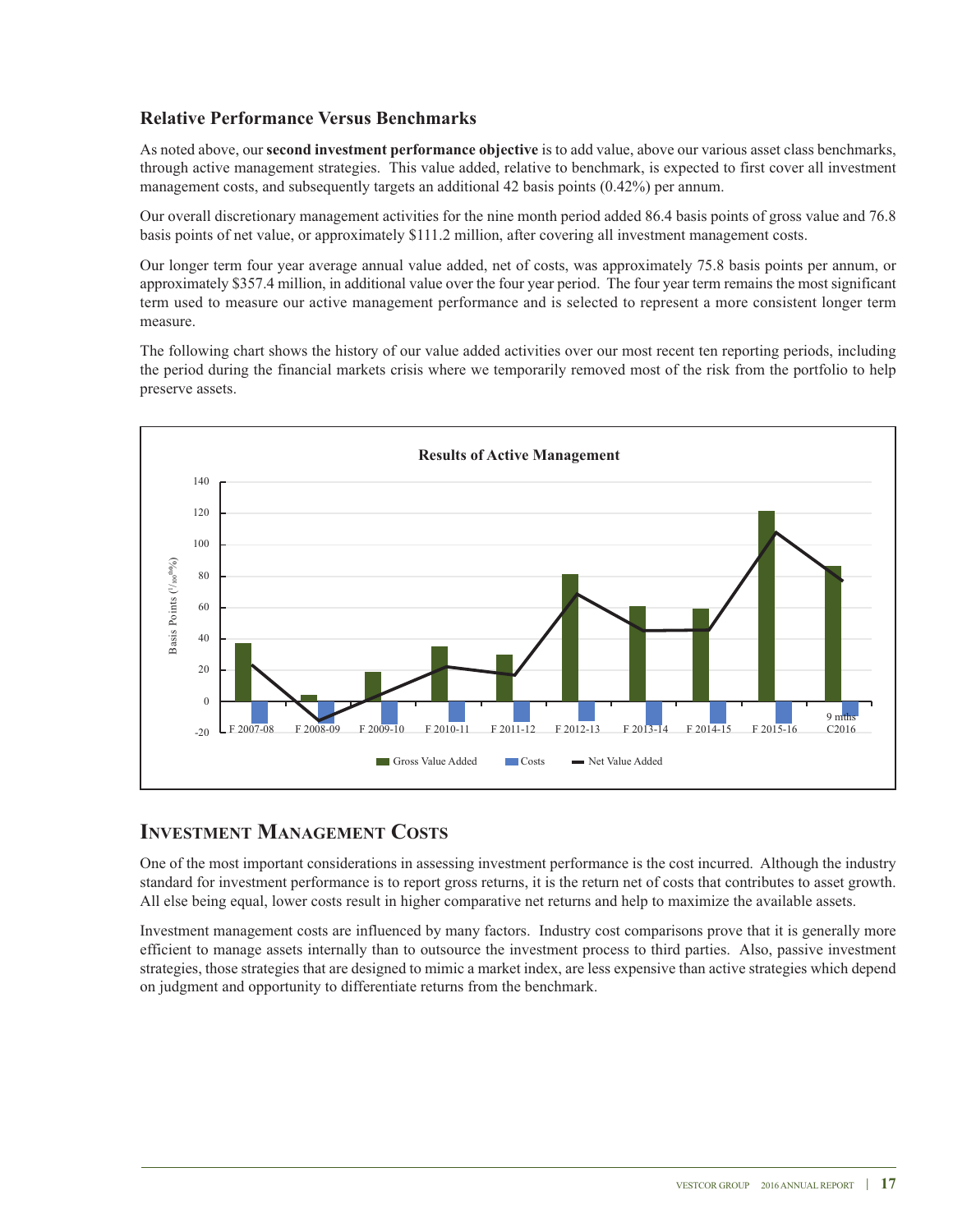The investment management costs to manage the approximately \$15.7 billion of assets under management consist of the following:

| (in millions of Canadian dollars)        | <b>Nine Months ended</b><br><b>December 31, 2016</b> | <b>Year ended</b><br><b>March 31, 2016</b> |  |  |
|------------------------------------------|------------------------------------------------------|--------------------------------------------|--|--|
| <b>VIMC Operational Expenses</b>         | 11.2                                                 | 13.6                                       |  |  |
| External Investment Management           | 2.3                                                  | 4.3                                        |  |  |
| <b>Total Investment Management Costs</b> | 13.5                                                 | 17.9                                       |  |  |
| <b>Total Assets Under Management</b>     | \$15,706.5                                           | \$13,259.6                                 |  |  |

We internally manage the majority of assets under management (AUM) using our investment management professionals and technology systems that permit global trading activity from our location in Fredericton, new Brunswick. at December 31, 2016, Vestcor internally managed approximately 81% of AUM, down from 89% at March 31, 2016 due to the addition on September 1, 2016 of approximately \$1.9 billion of AUM from the Shared Risk Plan for Certain Bargaining Employees of new Brunswick Hospitals, only one half of which had been transitioned to vIMc's internal management by year end.

The costs incurred to manage investment strategies **internally**, measured over average AUM for the period, were 0.091% or 9.1 basis points (bps) for the nine months ended December 31, 2016. approximately 19% of investments are externally managed at December 31, 2016. These external mandates result from either assets being transitioned to VIMC management, as is the case for the cBe Hospitals plan assets, or access to the desired investment opportunities or specific strategy expertise is not available internally. the cost of managing investments through our **external** investment managers, also measured on average AUM, was 13.3 bps for the nine months ended December 31, 2016. In total, investment management costs were approximately 9.6 bps of average AUM during the nine months ended December 31, 2016.

In addition to these investment management costs, the NBIMC Pooled Funds incur transaction costs associated with trading of securities in each portfolio. these costs include broker commissions and borrowing fees which are dependent upon the volume of trading activity undertaken. as well, management fees and other fees paid to general partners and advisors are incurred on initial investment and over the holding period of private market investments. all such costs are not included in the investment management costs above but instead have been deducted in reporting the investment performance of each pooled fund. The audited financial statements for the NBIMC Pooled Funds are available under the Publications tab on the vIMc website at www.vestcor.org.

We benchmark our investment management costs against other peer pension fund managers annually. We continue to compare favourably to publicly available information offered by other public sector peer funds. We also participate in an annual survey of defined benefit pension plans conducted by CEM Benchmarking Inc. Through this benchmarking activity, we conservatively believe that our costs are approximately 25 bps lower than the average of our peers and 35 bps lower than private sector asset managers. this cost differential means that for the nine months ended December 31, 2016 our clients were able to retain approximately \$34.9 million due to our lower cost advantage. This cost advantage has been a cornerstone of our service delivery since our inception over twenty years ago.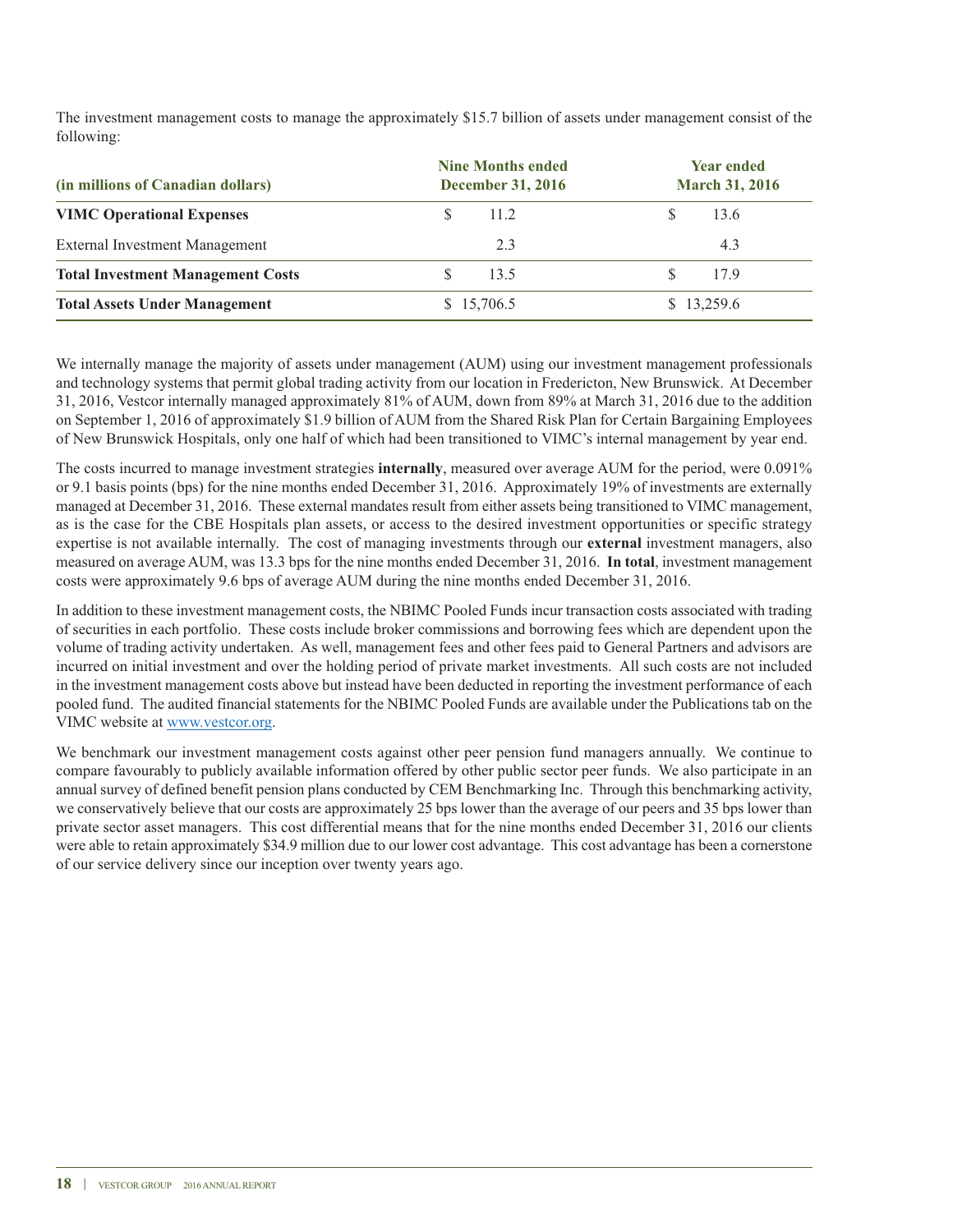# **annual performance By asset class**

the following discussion of annual investment performance is organized by major asset class supported by vestcor on behalf of our clients. This discussion also provides a breakdown by asset class sub-portfolio. Vestcor offers a pooled fund structure consisting of unit trust funds, as well as a limited partnership structure for private investments, in which clients can invest with customized weights to achieve their unique investment objectives. For a description of investment performance by pooled fund, please refer to pooled Fund performance (page 50).

# **fixed income portfolios**

### **objectives**

vestcor provides a number of canadian fixed income focused portfolios that allow clients to access a broad mix of maturity term and credit quality exposures. these portfolios can be combined to represent standard industry benchmarks or used separately to provide more customized exposure to fit specific investment objectives or requirements.

#### **performance summary (as at december 31, 2016)**

|                              |                  |                  |                    |                  | - 1071                   |  |
|------------------------------|------------------|------------------|--------------------|------------------|--------------------------|--|
|                              | AUM <sup>1</sup> |                  | 2016 Annual Return |                  | <b>Annualized Return</b> |  |
| <b>Portfolio</b>             | (\$ millions)    | <b>Portfolio</b> | <b>Benchmark</b>   | <b>Portfolio</b> | <b>Benchmark</b>         |  |
| <b>Short Term Assets</b>     | 1,123<br>S.      | $1.05\%$         | $0.51\%$           | 1.18%            | $0.77\%$                 |  |
| Nominal Bonds                | 2,301            | $1.45\%$         | $0.89\%$           | $3.21\%$         | $2.92\%$                 |  |
| Corporate Bonds              | 2,333            | $3.91\%$         | $3.73\%$           | $3.81\%$         | $3.69\%$                 |  |
| Global Fixed Income          | 70               | $1.10\%$         | $0.15\%$           | n/a              | n/a                      |  |
| Long-Term Bonds <sup>2</sup> | 68               | $2.70\%$         | 2.70%              | n/a              | n/a                      |  |
| Real Return Bonds            | 700              | $2.91\%$         | 2.86%              | 1.12%            | $0.99\%$                 |  |

*<sup>1</sup> Includes cross-fund ownership interests*

*<sup>2</sup> Special client restricted fund*

#### **overview**

Bond yields moved substantially lower during the first half of 2016 as overseas risk led by European bank instability, rising Asian debt concerns, and of course the vote to Brexit on June 24<sup>th</sup> dominated global market events. As the year progressed, yields reversed course and ratcheted higher first on the realization that Brexit would take a long time to play out, and then on comments from the U.S. Federal Reserve (FED) in August that the case for a rate hike had recently strengthened. Yields got an extra kick higher in November after the U.S. election of Donald Trump as investors realized that much of his platform is economically friendly and could pressure inflation higher.

For the most part of 2016, many sovereign country debt markets were trading with negative yields out to 10-year terms to maturity. Many economies struggled and subsequently turned to more aggressive forms of quantitative easing to fight the declining trend in growth and inflation. In North America we did not encounter negative yields; however, in July, U.S. 10 year treasury yields hit a record low of 1.32% soon followed by a 0.94% low yield on canadian 10 year debt.

after having hiked rates for the first time in over a decade back in December 2015, it took the FeD a full year later to register one more follow up rate hike on December 14, 2016. During the 2016 rate hike announcement, the FeD recognized that employment strengthened and inflation had increased. as a result, the FeD increased their projected number of rate hikes in 2017 from the originally anticipated two, to a revised three, rate increases.

**4 year**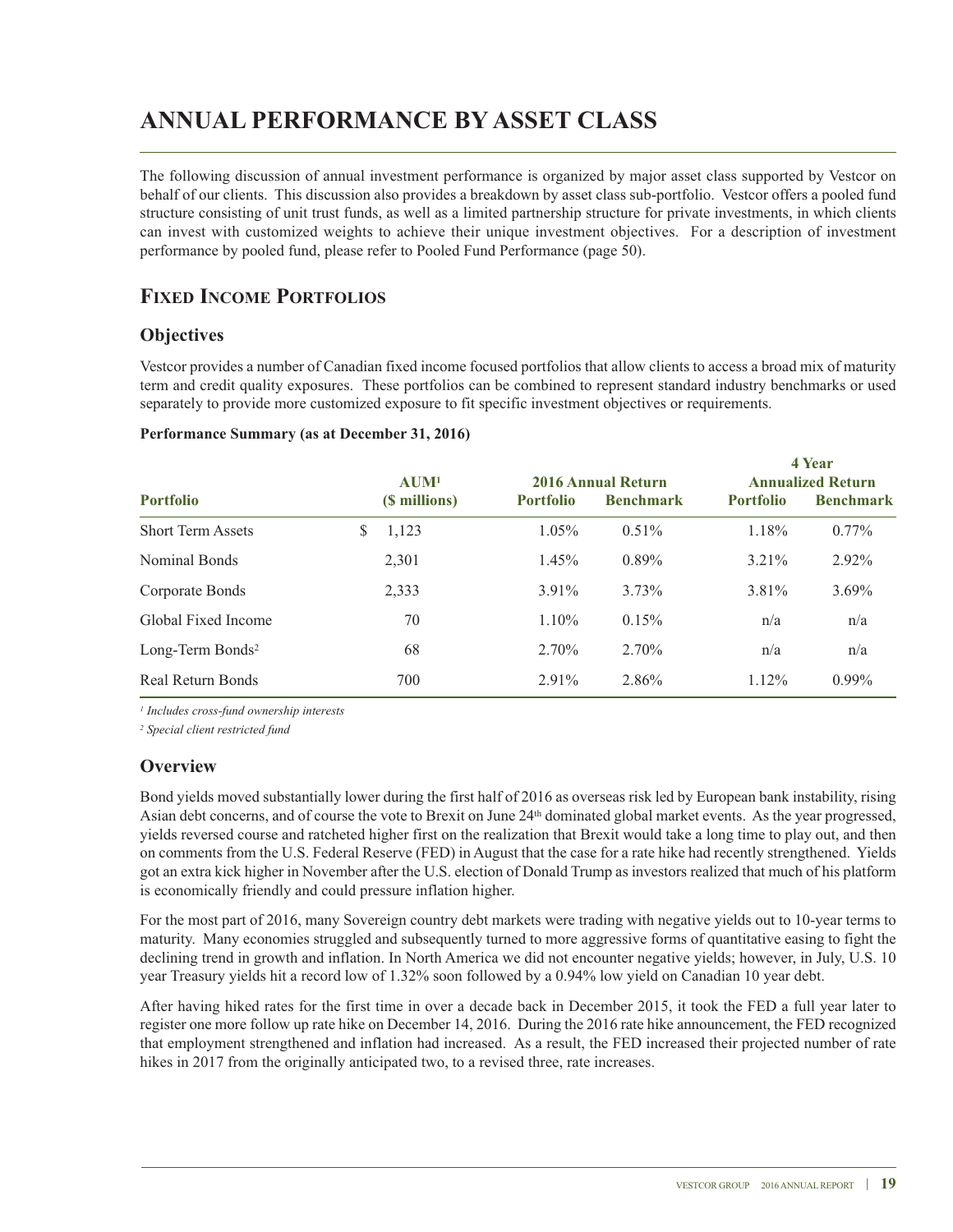The Canadian economy underperformed its U.S. neighbor in 2016 as the decline in oil prices and subsequent slow recovery, exacerbated by the impact of forest fires in Fort McMurray, curtailed capital spending plans on oil projects. In leaving their benchmark rate unchanged during 2016, the Bank of canada recognized that employment had improved, but continued to highlight that considerable slack remained in the Canadian economy. To complicate things, the Bank of Canada must now weigh the potential negative economic impact of President Trump's anti-trade rhetoric versus the potential positives that could come to Canada if the U.S. economy does experience an economic boom from the U.S. pro-growth agenda.

after a rough first quarter of 2016 for credit markets, the remainder of the year saw both provincial and corporate debt security spreads narrow substantially. A major factor in creating this change was the European Central Bank's decision in March to buy corporate securities as part of their quantitative easing program. subsequently, each new issue of corporate and provincial debt has seen significant demand.

# **PUBLIC EQUITY PORTFOLIOS**

### **objectives**

We provide two main types of geographically diverse public equity investment portfolios: standard market capitalization based portfolios, and low volatility equity portfolios. these portfolios are used to help clients gain exposure to the longterm economic growth in a number of global regions on both an actively and passively managed basis.

vIMc hasfocused significant resourcesin recent yearsin developing internally managed low volatility portfoliosin the various geographic regions outlined below. We feel that these portfolios provide an effective public equity investment approach, particularly for our target benefit pension fund clients, in terms of providing similar long-term performance to traditional equity markets with significantly less risk. With the launch of our Emerging Markets Equity low volatility strategy in 2015, we currently cover the entirety of the MscI all country World Index with our internally managed low volatility funds.

**4 year**

#### **performance summary (as at december 31, 2016)**

|                                                 |    |                     |                  |                    |                  | 4 Year                   |
|-------------------------------------------------|----|---------------------|------------------|--------------------|------------------|--------------------------|
|                                                 |    | $A$ UM <sup>1</sup> |                  | 2016 Annual Return |                  | <b>Annualized Return</b> |
| <b>Portfolio</b>                                |    | (\$ millions)       | <b>Portfolio</b> | <b>Benchmark</b>   | <b>Portfolio</b> | <b>Benchmark</b>         |
| Market Capitalized:                             |    |                     |                  |                    |                  |                          |
| Canadian Equity                                 | \$ | 1,290               | 20.48%           | 21.08%             | $9.01\%$         | $8.52\%$                 |
| U.S. Equity                                     |    | 903                 | $8.63\%$         | $8.62\%$           | 23.24%           | 23.23%                   |
| <b>International Equity</b>                     |    | 812                 | $(2.53\%)$       | $(2.49\%)$         | 12.76%           | 12.03%                   |
| Low Volatility:                                 |    |                     |                  |                    |                  |                          |
| Comparison with MSCI Low Volatility Benchmarks* |    |                     |                  |                    |                  |                          |
| Canadian Equity                                 |    | 759                 | $16.74\%$        | 17.58%             | 11.88%           | $10.49\%$                |
| U.S. Equity                                     |    | 897                 | $9.05\%$         | $6.56\%$           | 24.40%           | 22.33%                   |
| <b>International Equity</b>                     |    | 820                 | $(1.93\%)$       | $(5.20\%)$         | 14.92%           | 14.90%                   |
| <b>Emerging Markets Equity</b>                  |    | 406                 | $4.33\%$         | $0.31\%$           | n/a              | n/a                      |
| Comparison with Standard Market Indices**       |    |                     |                  |                    |                  |                          |
| Canadian Equity                                 |    | 759                 | $16.74\%$        | 21.08%             | 11.88%           | $8.52\%$                 |
| U.S. Equity                                     |    | 897                 | $9.05\%$         | 8.62%              | 24.40%           | 23.23%                   |
| <b>International Equity</b>                     |    | 820                 | $(1.93\%)$       | $(2.49\%)$         | 14.92%           | 12.03%                   |
| <b>Emerging Markets Equity</b>                  |    | 406                 | $4.33\%$         | 8.15%              | n/a              | n/a                      |

*<sup>1</sup> Includes cross-fund ownership interests*

*\* Canada: MSCI Canada Minimum Volatility (CAD) Index Gross in \$CAD*

*U.S.: MSCI USA Minimum Volatility (USD) Index, Net in \$CAD*

*EAFE: MSCI EAFE Minimum Volatility (USD) Index, Net in \$CAD*

*EM: MSCI Emerging Markets Minimum Volatility (USD) Index, Net in \$CAD*

*\*\* Canada: S&P/TSX Composite Index in \$CAD*

*U.S.: S&P 500 Index in \$CAD*

*EAFE: MSCI EAFE Index, Net in \$CAD*

*EM: MSCI Emerging Markets Index, Net in \$CAD*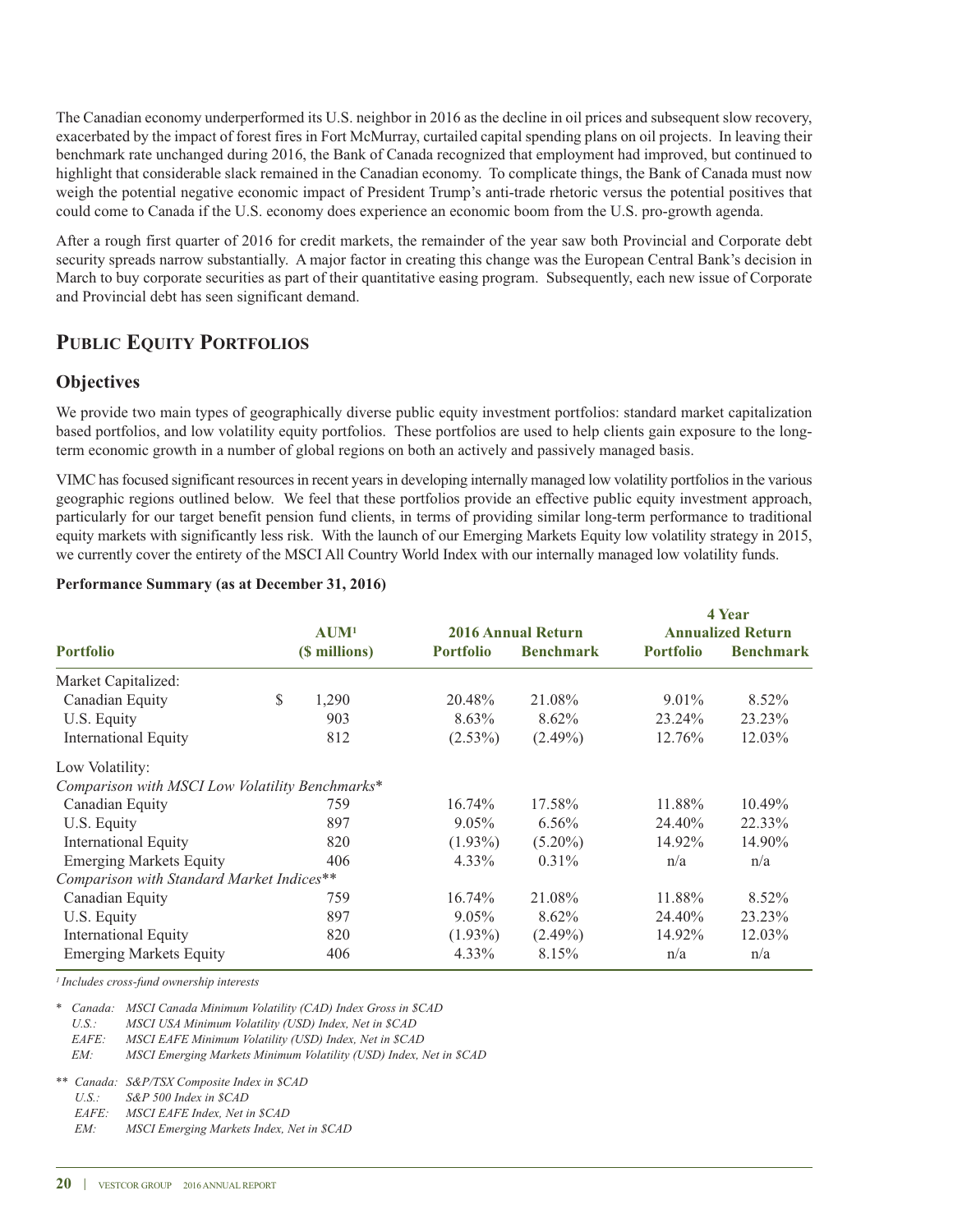# **overview**

Despite somewhat heightened volatility at times brought on by geopolitical events globally, the 2016 calendar year proved a modestly positive one for global equity investors, with the global benchmark MSCI ACWI Index up nearly 5% in Canadian dollar terms (assuming unhedged currency exposures). Much of this positive return was earned in particular in the aftermath of the november u.s. presidential elections, which resulted in a significant "risk-on" rally in global business-cycle sensitive assets such as equities.

Low volatility equities experienced some performance drag against market indices in regions such as Canada and the Emerging Markets where markets were relatively stronger during the period, whereas in regions that experienced more moderate performance, low volatility strategies tended to perform more in line with broad market portfolios.

canadian equities were, broadly speaking, the strongest of all developed market country indices, as particular strength in commodity sensitive sectors (reversing the experience from the previous periods) resulted in the benchmark S&P/TSX composite Index earning a return of about 21% during the year, well above the 5% earned by global equities in general.

Active management during the year was successful, in particular driven by outperformance of our internally managed low volatility portfolios. spurred by the increasing valuations of lower risk equities (as these portfolios have significantly outperformed in recent years and attracted additional capital flows), our valuation and quality sensitive portfolio management approach resulted in significant outperformance in all low volatility strategies outside of the canadian market.

# **alternatiVe inVestment portfolios**

### **objectives**

vIMc offers a number of non-traditional alternative investment strategies which help provide clients with additional diversification benefits and exposure to investments which may help reduce their overall portfolio risk from the more traditional public equity and fixed income markets.

our absolute return strategies are internally managed portfolios that consist of publicly traded securities designed to provide stable returns with a low correlation to standard public market equity index returns. the private equity portfolio provides investors with the opportunity to invest in more concentrated or control based equity positions in companies which are at various growth stages and located in a number of different geographic regions.

Real Estate and Infrastructure investments provide clients with the ability to invest capital in a diverse portfolio of longterm assets that provide an ongoing yield that typically adjusts with inflation over the time horizon of the investment.

#### **performance summary (as at december 31, 2016)**

|                            |    |                     |                  |                    |                  | 4 Year                   |  |
|----------------------------|----|---------------------|------------------|--------------------|------------------|--------------------------|--|
|                            |    | $A$ UM <sup>1</sup> |                  | 2016 Annual Return |                  | <b>Annualized Return</b> |  |
| <b>Portfolio</b>           |    | (\$ millions)       | <b>Portfolio</b> | <b>Benchmark</b>   | <b>Portfolio</b> | <b>Benchmark</b>         |  |
| Absolute Return Strategies | S. | 1,128               | 5.12%            | $0.51\%$           | 4.78%            | $0.77\%$                 |  |
| Private Equity             |    | 557                 | $6.43\%$         | $4.02\%$           | 17.48%           | $15.21\%$                |  |
| <b>Real Estate</b>         |    | 830                 | $11.31\%$        | 8.99%              | 12.19%           | $10.11\%$                |  |
| Infrastructure             |    | 690                 | $8.01\%$         | 5.31%              | 5.36%            | 5.33%                    |  |

*<sup>1</sup> Includes cross-fund ownership interests*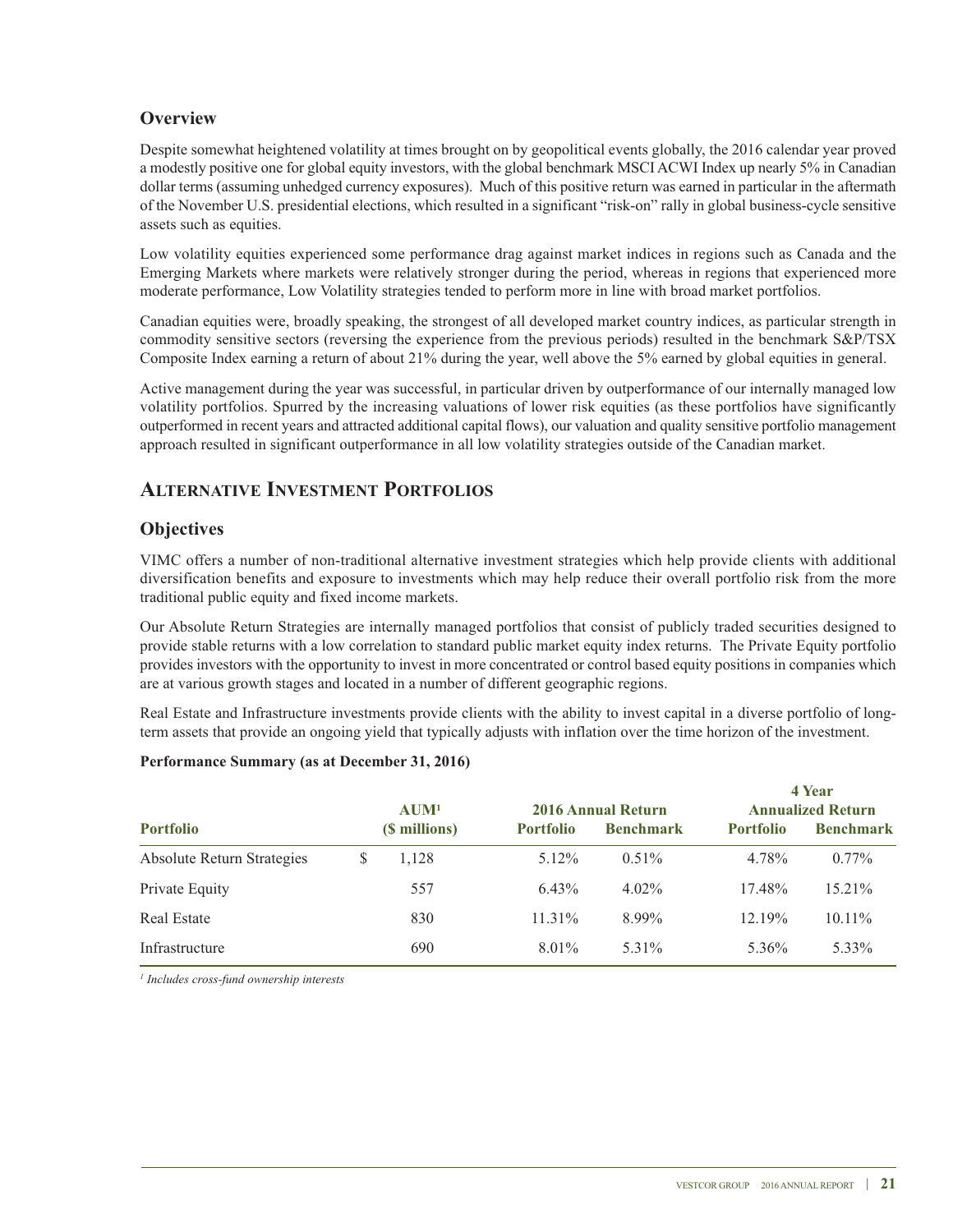# **overview**

Our Absolute Return portfolio seeks to produce stable, positive returns in all market environments while resulting in little to no correlation with traditional investment strategies, thus providing attractive returns and enhanced diversification for the combined portfolio. to achieve this, we manage three separate internal strategies that follow event-driven, fundamental, and quantitative investment approaches, respectively. Meaningful allocations to three strategies combined with a welldeveloped risk management and capital allocation framework allow the strategy to achieve the goal of positive, low risk returns without taking on unintended risk exposures as can often be the case in multi-strategy absolute return portfolios. While each strategy is managed in a diversified and prudent manner by a portfolio management team, we additionally employ a combined portfolio risk budgeting approach to ensure risk is efficiently manage and budgeted through all market environments by shifting capital and risk allocations to their most favorable locations where necessary.

In 2016, each of the three sub-strategies once again produced positive returns in helping the combined portfolio achieve a total return of 5.12%. With our proactive approach to risk management and capital allocation, this positive return was also matched with low risk and minimal correlation to traditional markets that we expect from our absolute return allocation. on a four year basis, the strategy has managed to navigate challenging investment environments to produce a positive 4.78% return per year.

the private equity portfolio is diversified among several factors including geographies, industry sectors and currencies. Investments are achieved through a combination of commitments to external funds, co-investments alongside fund managers and direct internally managed investments. The past year saw strong returns in most parts of the underlying portfolio, primarily in the European and U.S. components, as global growth continues albeit at a moderate pace. Currency exposure is unhedged and reduced value during the year as the U.S. dollar, British pound and the Euro all declined versus the Canadian dollar during calendar 2016.

The Real Estate portfolio has two broad components: public North American Real Estate Investment Trust (REIT) securities and private real estate in the form of limited partnership interests, both in canada and in europe, direct co-investments and direct holdings. Our real estate investments continued to benefit from low interest rates, solid fundamentals and strong investor demand. the private and public components of the portfolio each provided positive returns for 2016 with the REIT portfolios providing especially strong returns.

the Infrastructure portfolio has two broad components: first, private infrastructure in the form of co-investments diversified by geography, currency and by asset type, as well as fund investments via limited partnership commitments; and second, an internal public infrastructure portfolio which is expected to provide similar longer term return and risk characteristics to private infrastructure investments. the private and public components of the portfolio each provided positive returns during 2016.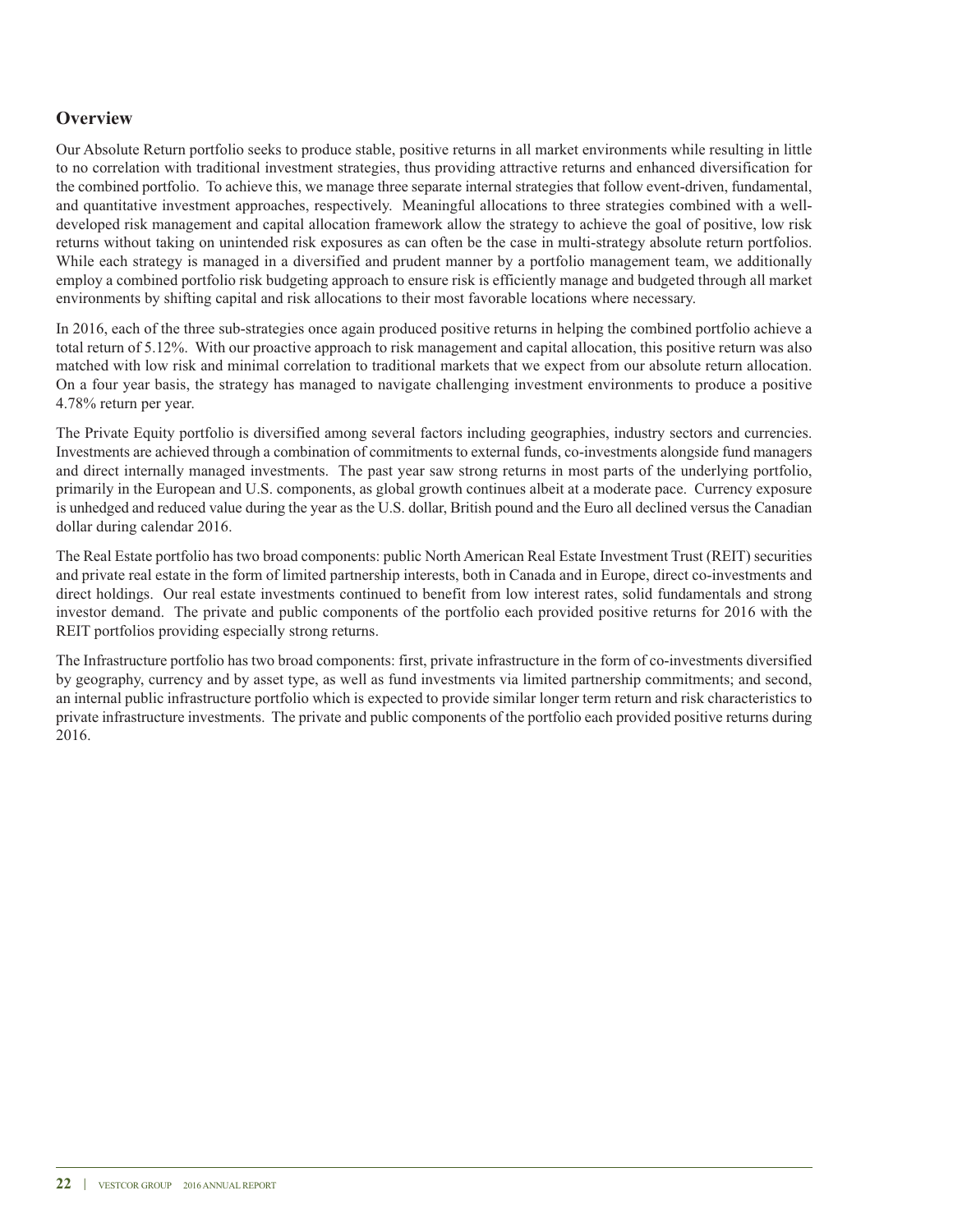# **risk management**

vestcor faces a number of risks in attempting to fulfill our mandates. a critical part of vestcor's management activities is our disciplined risk management focus. While the following section primarily focuses on vIMc activities to date, it is important to note that we will be integrating vpsc activities into our risk management framework upon completion of our current strategic plan process.

Risk management is a key element in helping provide stability to both pension plan contributions and benefits, and making sure that our investment management activities do not bring undue risk to our clients' assets. all investment decisions are made in a risk context that not only focuses on the expected returns of our activities but also on the potential gains or losses that could be realized by those activities.

### **risk management – Board oversight**

although management has the primary responsibility for managing risk, under its terms of reference, the Board of Directors is responsible for understanding the risks and the systems that management has put in place to mitigate and manage those risks. the Board is specifically responsible for the oversight of investment risk. the Board is also responsible for oversight of fiduciary and business strategy risks.

Within the Board structure, the Audit Committee focuses specifically on oversight of financial risks and risks relating to the systems of internal controls and financial reporting as well as fraud risk. The Human Resources  $\&$  Compensation committee focuses on risks relating to our employees and work environment. this includes the leadership of the president & CEO, the ability to attract and retain qualified and motivated staff, leadership development and succession plans, and the overall prudence and sound business practices in Human Resource matters. The Governance Committee focuses on the leadership and effectiveness of the Board and the reputation and public image of vestcor.

### **risk management – independent audits**

to assist in its oversight of risk management, the audit committee has engaged an independent internal audit service provider (a firm external to vestcor) to conduct reviews and provide advice on the effectiveness of vestcor's internal controls and processes.

# **risk management – management activities**

VIMC previously developed a Summary Enterprise Risk Management Framework that can be found on the About VIMC tab of our website at www.vestcor.org. This Summary Framework identifies three main categories of risk: strategic risk, investment risk and operational risk. The Summary Framework highlights seventeen specific risk elements within these three categories, including a definition of each element, the responsibility for risk oversight and the measures taken by management and the Board to mitigate each risk. as mentioned above, this framework is currently being updated to encompass the enterprise risk for the combined vestcor organization.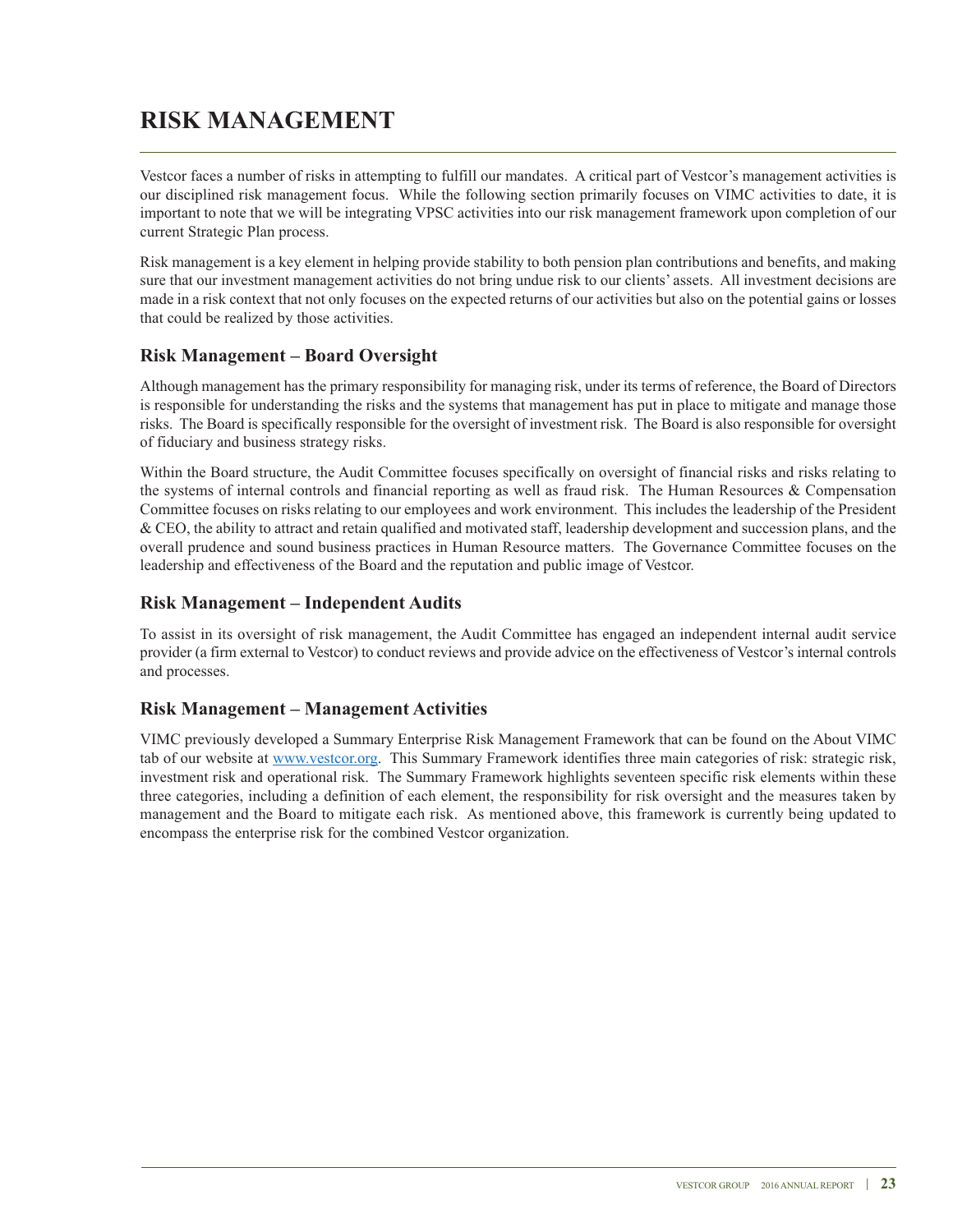vIMc uses the following six internal Management committees to monitor and address issues arising from the enterprise Risk Management Framework. These committees have cross-functional membership, including management and nonmanagement positions as well as some overlap among the committees, providing a rich opportunity for sharing perspectives and insights:

| <b>Enterprise Risk</b><br>Management Council<br>(ERMC) | In accordance with its Terms of Reference, the ERMC is responsible for reviewing the status<br>of the Enterprise Risk Management Framework on a quarterly basis in advance of presenting<br>the quarterly risk matrix report to the Board of Directors and advising the President & CEO<br>of areas of emerging risk. |  |  |  |
|--------------------------------------------------------|-----------------------------------------------------------------------------------------------------------------------------------------------------------------------------------------------------------------------------------------------------------------------------------------------------------------------|--|--|--|
|                                                        | In fulfilling this mandate, the ERMC reviews:                                                                                                                                                                                                                                                                         |  |  |  |
|                                                        | • weekly Capital at Risk and Policy Asset Mix Capital at Risk analyses, including<br>identification of risk proxies;                                                                                                                                                                                                  |  |  |  |
|                                                        | • asset mix stress testing and back-testing results;                                                                                                                                                                                                                                                                  |  |  |  |
|                                                        | • a quarterly client liquidity analysis;                                                                                                                                                                                                                                                                              |  |  |  |
|                                                        | • monthly counterparty exposure reports;                                                                                                                                                                                                                                                                              |  |  |  |
|                                                        | • quarterly securities lending compliance reports;                                                                                                                                                                                                                                                                    |  |  |  |
|                                                        | • results from management's annual fraud risk assessment; and                                                                                                                                                                                                                                                         |  |  |  |
|                                                        | • recommendations from independent audit reviews.                                                                                                                                                                                                                                                                     |  |  |  |
| <b>Investment Risk</b>                                 | In accordance with its Terms of Reference, the IRMC:                                                                                                                                                                                                                                                                  |  |  |  |
| Management Committee                                   | • monitors investment risk measures;                                                                                                                                                                                                                                                                                  |  |  |  |
| (IRMC)                                                 | • considers risks associated with new investment strategies and products; and                                                                                                                                                                                                                                         |  |  |  |
|                                                        | • proposes procedures to measure and monitor investment risk, subject to the approval<br>of the Chief Investment Officer and within the parameters established by the Board<br>and our clients.                                                                                                                       |  |  |  |
| <b>Trade Management</b>                                | In accordance with its Terms of Reference, the TMOC:                                                                                                                                                                                                                                                                  |  |  |  |
| <b>Oversight Committee</b>                             | • monitors trading policies and practices;                                                                                                                                                                                                                                                                            |  |  |  |
| (TMOC)                                                 | • approves broker selection to ensure best trade execution possible; and                                                                                                                                                                                                                                              |  |  |  |
|                                                        | • manages exposure to broker counterparty risk.                                                                                                                                                                                                                                                                       |  |  |  |
| <b>Information Technology</b>                          | In accordance with its Terms of Reference, the ITRMC:                                                                                                                                                                                                                                                                 |  |  |  |
| <b>Risk Management</b>                                 | • assists in the development of IT strategy and future direction;                                                                                                                                                                                                                                                     |  |  |  |
| Committee (ITRMC)                                      | • approves new application risk assessments; and                                                                                                                                                                                                                                                                      |  |  |  |
|                                                        | • monitors adherence to IT policies and processes.                                                                                                                                                                                                                                                                    |  |  |  |
| <b>Business Continuity Plan</b>                        | In accordance with its Terms of Reference, the BCP:                                                                                                                                                                                                                                                                   |  |  |  |
| Team (BCP)                                             | • develops and implements the Business Continuity Plan including disaster recovery;                                                                                                                                                                                                                                   |  |  |  |
|                                                        | · discusses possible disaster scenarios; and                                                                                                                                                                                                                                                                          |  |  |  |
|                                                        | • uses passive and active tests to practice response protocols.                                                                                                                                                                                                                                                       |  |  |  |
| Occupational Health &<br><b>Safety Committee</b>       | In accordance with its Terms of Reference, the Occupational Health $\&$ Safety Committee<br>considers physical environment risks.                                                                                                                                                                                     |  |  |  |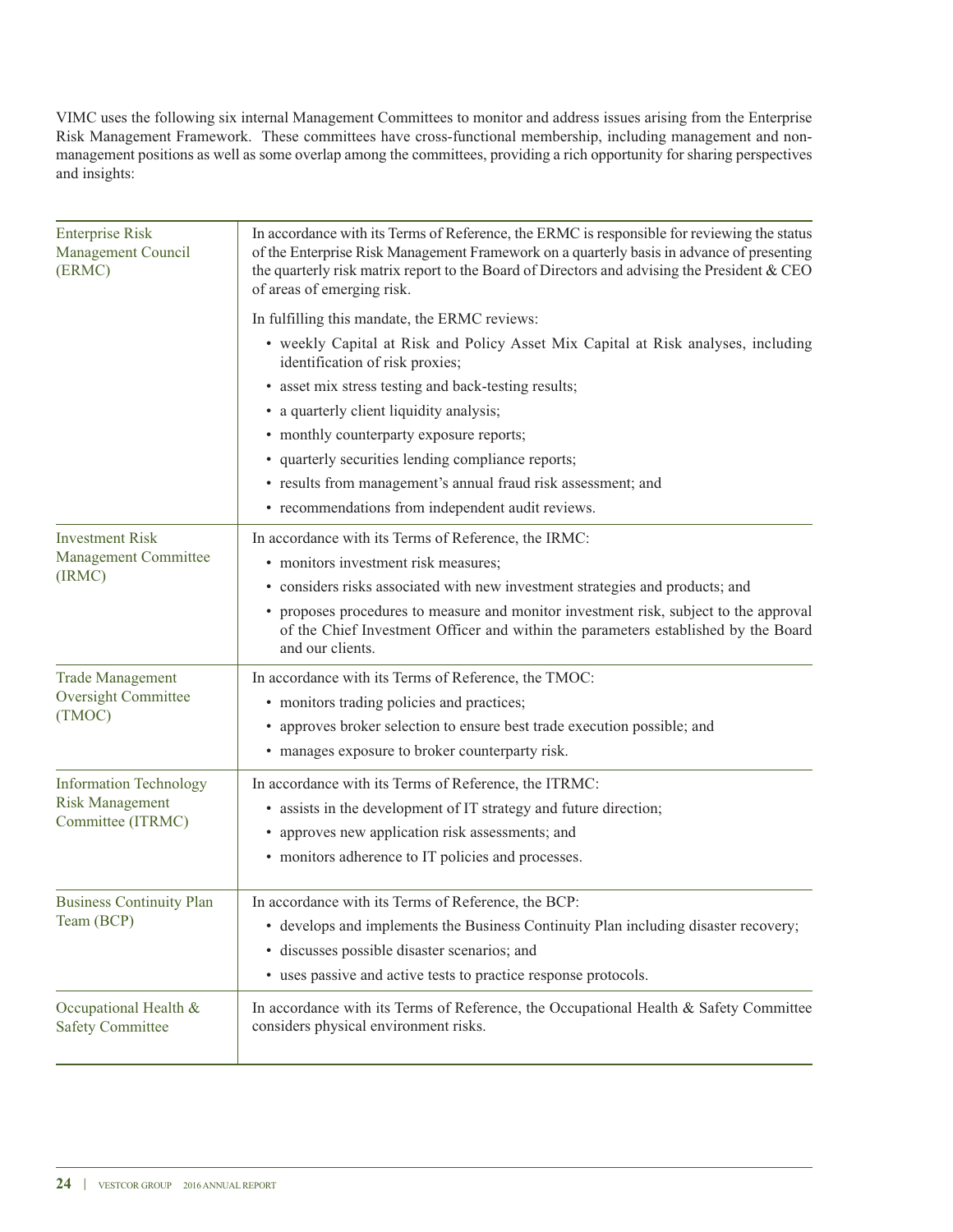# **compensation discussion and analysis**

The following Compensation Discussion and Analysis explains the processes followed by VIMC that have been applied in *the current period and are expected to be applied to the consolidated Vestcor entity in future.*

# **compensation goVernance**

The Board of Directors is responsible for the oversight of Vestcor's compensation principles, policies and programs. The Board approves the compensation program and awards, including the compensation of the President  $&$  CEO, based on recommendations made by the Human Resources & Compensation Committee (HRCC).

# **Hrcc mandate**

the Hrcc assists the Board in fulfilling its obligations relating to the establishment of policies for compensation of directors and employees, leadership succession planning, and setting of human resource policies and practices.

The Committee is composed of five directors and the Chairperson who acts on the Committee in an ex officio capacity. The Committee meets a minimum of three times each year. External human resources consultants may be used to assist the committee with fulfilling its mandate.

The HRCC's Terms of Reference are available at www.vestcor.org / VIMC / Governance / Corporate Governance / Human Resources & Compensation Committee.

Key responsibilities include:

- Participation in an annual performance appraisal process for the President  $\&$  CEO, including establishment of measureable goals and objectives, and recommendations for compensation arrangements including performance incentive awards;
- Development of a compensation philosophy that articulates principles to follow in approaching compensation decisions that will align with vestcor's business objectives, operations and risks;
- oversight of adjustments to competitive compensation ranges, incentive compensation plans, employee benefit plans and operational travel and expense policies;
- Recommendation of changes to the organization's structure, appointment of officers, and amendments to job descriptions as well as any management severance arrangements;
- consideration of leadership development initiatives and succession plans for key employees;
- Approval of a long range Human Resources Strategic Plan that includes appropriate strategies and policies to attract and retain talented employees; and
- Review of the year end incentive compensation pool for eligible employees and recommendation to the Board for approval.

#### **independent advice**

The HRCC has retained the help of independent compensation advisors from time to time. The role of the advisor is to periodically review the total compensation components and levels offered to all employees within the context of vestcor's Compensation Philosophy. This review typically uses a comparator group to represent the marketplace for employee positions. For Investment positions, the comparator group consists of pension funds of similar asset size and investment strategies. Finance and Administration positions are compared to similar positions in the Investment Comparator group, adjusted for regional differences, and to other Atlantic Canada organizations.

vestcor also participates in and uses compensation surveys conducted by various compensation consultants to ensure that compensation trends are monitored regularly and trends are identified and reported to the Hrcc.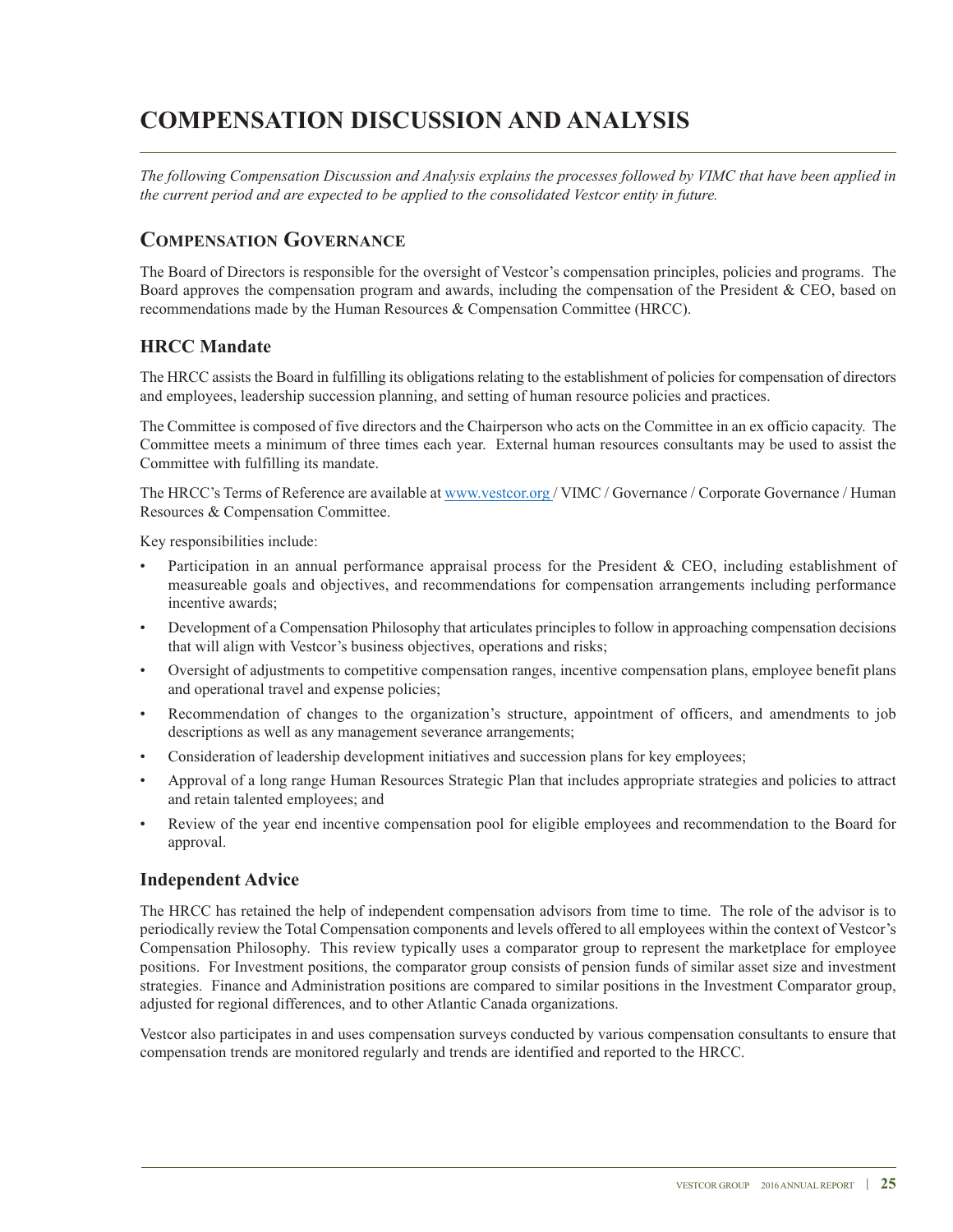# **compensation Program exHiBIT A**

# **Base salary**

| Eligibility              | All Staff                                                                     |
|--------------------------|-------------------------------------------------------------------------------|
| <i><b>Objectives</b></i> | Reward level of responsibility, expertise, competency and relevant experience |

# **Variable compensation program**

|                                                               | <b>Annual Incentive</b><br>(targets $15\%$ -55% of base salary)<br>Short-term                                                                                                                                                                                             | <b>Long-Term Incentive</b><br>(targets 15% -75% of base salary)<br><b>Deferred</b>                                                                                               |                                                                                                                                                                         |
|---------------------------------------------------------------|---------------------------------------------------------------------------------------------------------------------------------------------------------------------------------------------------------------------------------------------------------------------------|----------------------------------------------------------------------------------------------------------------------------------------------------------------------------------|-------------------------------------------------------------------------------------------------------------------------------------------------------------------------|
| Eligibility                                                   | Investment and research staff, the Chief<br>Investment and research staff and the<br>Financial Officer and certain<br>Chief Financial Officer subject to a<br>management positions subject to a<br>minimum of six months employment.<br>minimum of six months employment. |                                                                                                                                                                                  | Investment and research staff and the<br>Chief Financial Officer subject to a<br>minimum of four years employment.                                                      |
| Objectives                                                    | Align eligible employee compensation<br>to team and total fund investment<br>performance with an incentive to<br>achieve sustained asset growth.<br>Strengthen team cooperation.<br>Reward individual performance.                                                        | Align eligible employee compensation<br>to team and total fund investment<br>performance with an incentive to<br>achieve sustained asset growth.<br>Strengthen team cooperation. | Align eligible employee compensation<br>to total fund investment performance<br>with an incentive to achieve sustained<br>asset growth.<br>Strengthen team cooperation. |
| <b>Time horizon</b>                                           | Current fiscal period                                                                                                                                                                                                                                                     | 4 year (prorated)                                                                                                                                                                | 4 year                                                                                                                                                                  |
| Type of program                                               | Cash                                                                                                                                                                                                                                                                      | Cash                                                                                                                                                                             | Cash                                                                                                                                                                    |
| Performance<br>metric(s)                                      | Total fund return in excess of<br>benchmark, net of investment<br>management expenses.<br>Investment team(s) active return in<br>excess of benchmark.<br>Individual performance versus Board<br>approved pre-determined Annual<br>Business Plan Objectives.               | Total fund return in excess of<br>benchmark, net of investment<br>management expenses.<br>Investment team(s) active return in<br>excess of benchmark.                            | Total fund return in excess of<br>benchmark, net of investment<br>management expenses.                                                                                  |
| Range:<br><b>Threshold</b><br><b>Target</b><br><b>Maximum</b> | Full VIMC cost recovery<br>42 bps after costs<br>84 bps after costs                                                                                                                                                                                                       | Full VIMC cost recovery<br>42 bps after costs<br>84 bps after costs                                                                                                              | Full VIMC cost recovery<br>42 bps after costs<br>75 bps after costs                                                                                                     |

# **indirect compensation**

r

|                    | <b>Membership in the New Brunswick</b><br><b>Public Service Pension Plan</b>                                   | <b>Employee benefits and post-</b><br>retirement benefits                                                                                                                    | <b>Perquisites</b>                                                                                                                       |
|--------------------|----------------------------------------------------------------------------------------------------------------|------------------------------------------------------------------------------------------------------------------------------------------------------------------------------|------------------------------------------------------------------------------------------------------------------------------------------|
| <b>Eligibility</b> | Full-time staff and term employees<br>under contract for one year or longer.                                   | Full-time staff and term employees<br>under contract for one year or longer.                                                                                                 | Full-time staff and term employees<br>under contract for one year or longer.                                                             |
| <b>Objectives</b>  | Encourage long-term retention by<br>rewarding continued service and<br>contributing to post-retirement income. | Provide staff and their families with<br>assistance and security so that they can<br>focus on their professional<br>responsibilities and achieving the<br>corporate mission. | Offers a limited number of benefits to<br>complement total compensation<br>including parking and a health spending<br>account allowance. |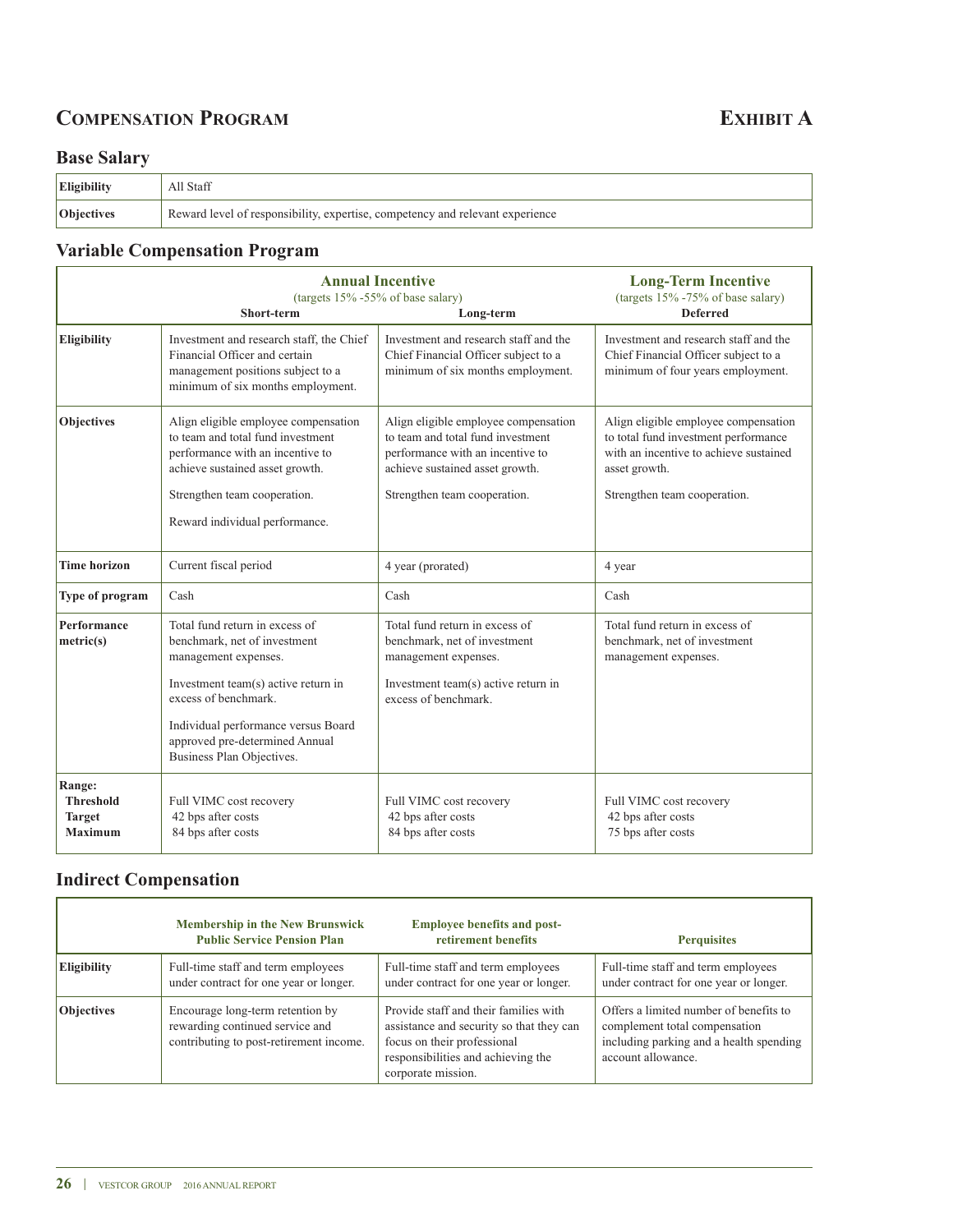# **corporate compensation pHilosopHy**

vestcor believes that employees are key to the performance of vIMc and vpsc and is committed to providing a positive working environment and competitive compensation. Vestcor also believes that the achievement of its mission will be facilitated by having meaningful alignment between employees' interests and the interests of its clients.

accordingly, a compensation philosophy has been developed to address the following objectives:

- provide competitive, performance-based compensation based upon market practices;
- Attract and retain high-quality people;
- Reinforce the strategy, culture and policies of Vestcor;
- Promote awareness and attainment of individual, team and corporate strategic objectives;
- Enhance Vestcor's reputation as an employer of choice; and
- Treat employees fairly.

The principles on which this philosophy is based are summarized as follows:

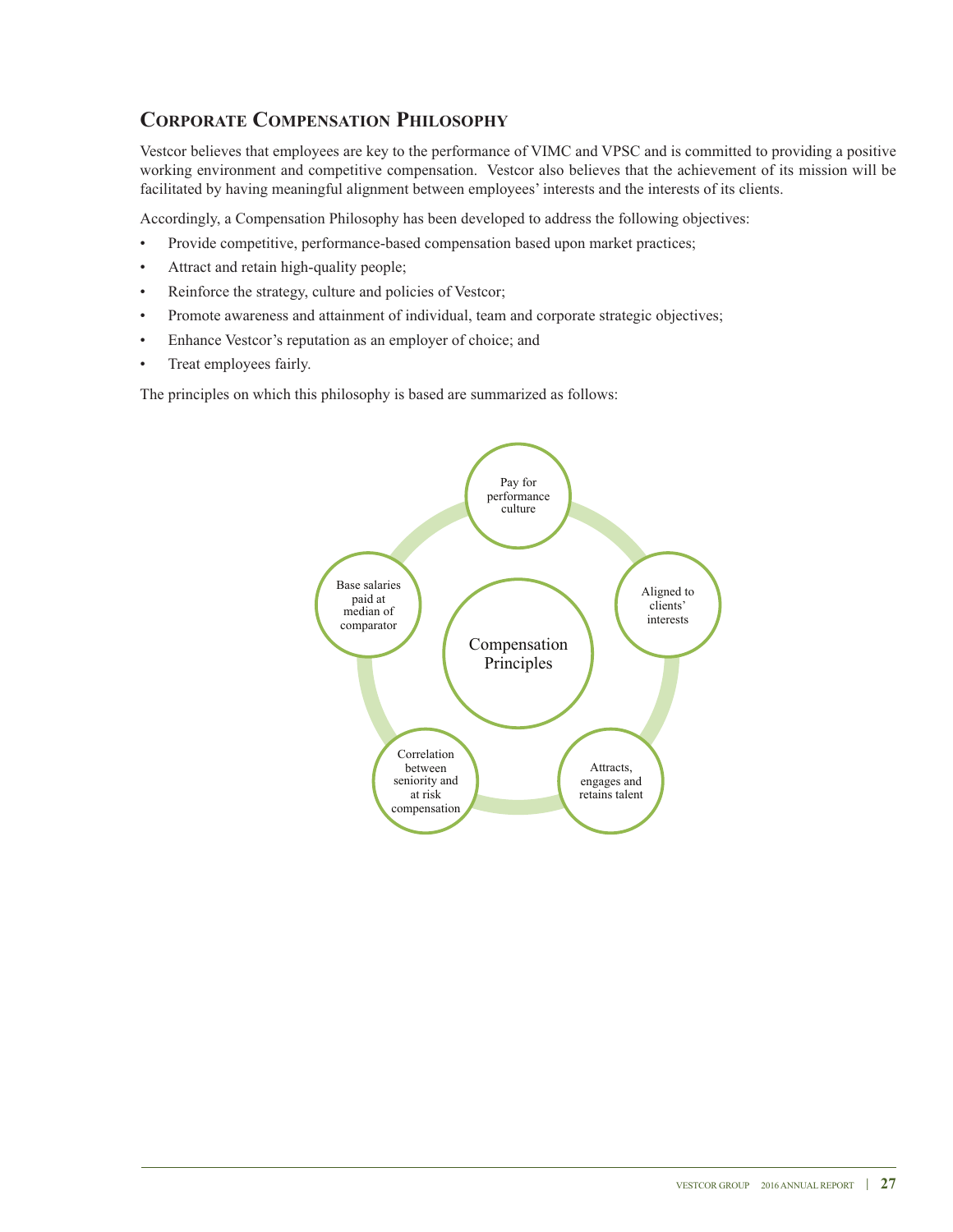# **compensation risk management**

# **Compensation Decision-Making**

The annual process for determining compensation includes the following steps:



# **establish target compensation levels**

The HRCC annually reviews the compensation program design and pay levels of its comparator groups to ensure that vestcor's programs remain competitive. Market information received from various compensation and salary surveys is reviewed as it becomes available. an Independent compensation advisor is periodically asked to conduct a total compensation review. compensation information from public disclosures is also considered.

The HRCC also annually considers whether changes may be required to the Incentive Plan.

# **set target compensation mix and pay at-risk**

Total compensation is a mix of base salary, benefits and, for eligible employees, performance incentives. The mix varies by role and seniority, reflecting the opportunity to influence performance. In determining the mix, market practices are considered, as well as vestcor's compensation principles, including alignment with clients'interests. a significant portion of the performance incentives are earned over a four year cycle to discourage short-term risk-taking.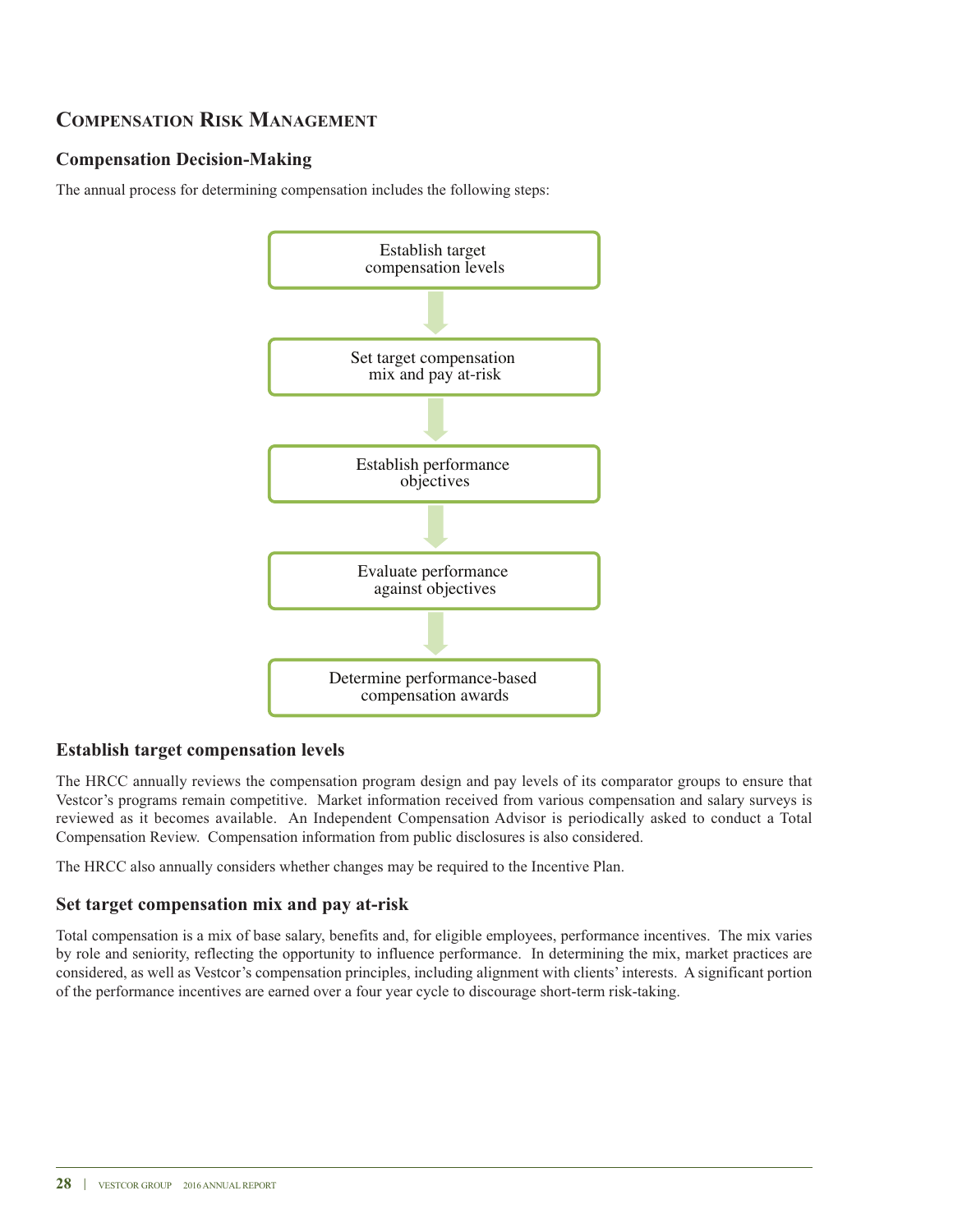# **establish performance objectives**

Each year, the Board approves an annual business plan designed to support achievement of Vestcor's five year Strategic Plan. this annual business plan contains a balanced mix of financial, investment strategy and operational performance objectives and key initiatives. Each of these performance objectives and key initiatives is then weighted according to its level of importance to the overall Strategic Plan. The President  $&$  CEO delegates the key initiatives among the various functional teams based on their specific roles and responsibilities.

### **evaluate performance against objectives**

The performance of Vestcor is then assessed against these performance and annual business plan objectives. Real returns (i.e., after inflation), nominal investment returns and other financial key performance indicators are assessed quantitatively against objectives, while achievement of key business plan initiatives are assessed both quantitatively and qualitatively. the President  $&$  CEO recommends to the HRCC the factors to be used in assessing achievement of each element of the annual business plan.

#### **determine performance-based awards**

The HRCC is responsible for recommending for board approval the amount of performance incentive compensation to be awarded to the President & CEO and the overall weighted factor based on the evaluations noted above. The President  $\&$ CEO does not participate in this discussion. The President & CEO in turn reviews performance evaluations for each member of the Incentive plan and allocates the individual awards based on individual contribution.

# **compensation program**

The Compensation Program is outlined in Exhibit A on page 26. The program takes the form of salary and benefits and for certain staff, an annual investment and individual performance-based incentive plan, and a long-term investment-based incentive plan.

the compensation program has been developed by the Hrcc with the help of an independent compensation consultant to align with the above compensation philosophy. total compensation levels are periodically benchmarked using independent compensation consultants and against external peer institutional funds or other relevant compensation surveys.

# **salary and benefits**

Base salary is determined as a range of pay for each job position, after giving recognition to specific job responsibilities. vestcor provides full-time employees with benefits that include vacation and sick leave entitlement, life and disability insurance, health and dental benefits, and an employee assistance plan.

effective January 1, 2014, all full-time employees participate in and contribute to the new Brunswick public service Pension Plan (NBPSPP). The NBPSPP provides a pension upon retirement equal to 1.4% of pensionable earnings up to the YMPE for each year or part thereof plus 2% of earnings in excess of YMPE. The Plan is subject to an early retirement reduction factor if retirement is prior to age 65. Indexing is contingent on NBPSPP performance as outlined in the NBPSPP Funding policy.

prior to January 1, 2014, all full-time employees were members of the *Public Service Superannuation Act* (pssa) pension plan. the pssa provided for a pension upon retirement equal to 1.3% of the annual average of the best five consecutive years of earnings up to the annual average Yearly Maximum pensionable earnings (YMpe) for the year of retirement and the two preceding years plus 2% of the excess of the annual average of the best five consecutive years of earnings over the annual average YMpe for the year of retirement and two preceding years, multiplied by the years of pensionable service. Base pre-indexed benefits earned under the pssa up to January 1, 2014 have been provincially guaranteed.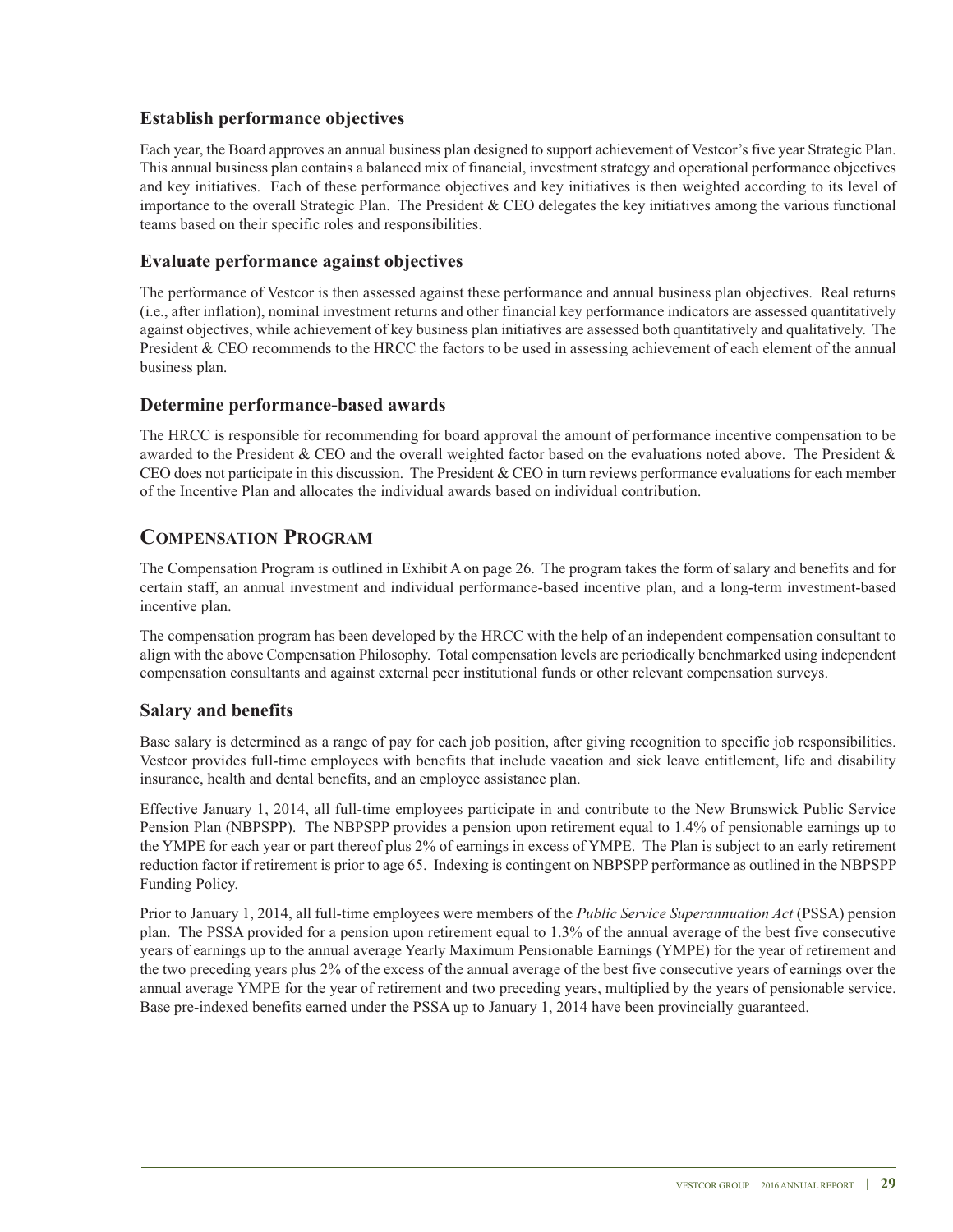### **annual incentive plan**

Full-time Investment and Research employees, and the Chief Financial Officer are eligible for an Annual Incentive Plan (aIp) once employed for a minimum of six months. In addition, three other management level positions were added as eligible employees for the individual component of the aIp commencing april 1, 2016.

The AIP is calculated as a percentage of salary, weighted to reflect the role and impact that each eligible employee has on achievement of corporate Business plan objectives. the aIp includes components based on quantitative investment performance and individual achievement. Investment performance is measured quantitatively as **total fund** net value added investment returns on both a one year and four year cumulative basis, compared against an annual target set by the Board. Net value added investment returns represent the gross investment return in excess of the investment policy benchmark returns, after deducting all investment management costs. the one year investment results have a lower weighting relative to four year results to reinforce the importance of consistency over a longer period and to encourage employee retention.

Previously as a Crown corporation, NBIMC reported using a March 31 fiscal year end. Upon continuation of the **corporation as Vimc, the fiscal year end has been changed to december 31**. accordingly for the current fiscal period, salaries have been prorated to be 75% of annual base salary and investment returns have been measured for the nine month period ended December 31, 2016 for purposes of calculating the short-term component of the aIp. the long-term component of the aIp has also been adjusted to reflect the nine months ended December 31, 2016.

The AIP also includes a team award for asset class value added returns of actively managed portfolios to promote teamwork within these asset classes. Investment employees only are organized into one of five teams eligible for the team award by asset class: Fixed Income, Quantitative Investments, equities, traders or private Markets. the remaining employees do not participate in the team award due to the overarching focus of their responsibilities.

on the recommendation of the Hrcc, the Board also approves an individual incentive component determined by comparing achievement of business plan targets established annually as part of the corporate strategic planning process. the overall individual component is then allocated by management based on team and individual contributions to the business plan achievements. the three management level employees only participate in this component of the aIp.

#### **long-term incentive plan**

Vestcor also has a long-term incentive plan (LTIP) for Investment and Research staff and the Chief Financial Officer provided they have been employed a minimum of four years. The LTIP is designed to reinforce the alignment of employee interests with long-term investment performance objectives and corporate strategy and assist in attracting and retaining key personnel. the ltIp is based on total fund investment performance in excess of Board-approved investment policy benchmark returns and investment management costs measured over a retroactive period of four consecutive fiscal periods.

# **impact of performance results**

vestcor's investment program had another successful fiscal period as measured by a number of short-term and longer term investment performance metrics:

- the total fund **active nominal return**, where we have full management discretion, for the nine months ended December 31, 2016 was 5.92% and represents approximately \$0.9 billion in gross earnings from the overall investment program during the year. The longer term 3.75 year annualized active return to December 31, 2016 was 9.25%, which represents approximately \$4.2 billion of cumulative investment earnings.
- **relative returns** were higher than the combined weighted average client Investment policy benchmarks for the nine months ended December 31, 2016, adding 77 basis points of value after deducting all investment management costs. these excess net investment returns resulted in approximately \$111.2 million of additional actively-managed net investment earnings provided to our clients for the nine months ended December 31, 2016, and have resulted in over \$358.0 million of net additional returns throughout this longer term period.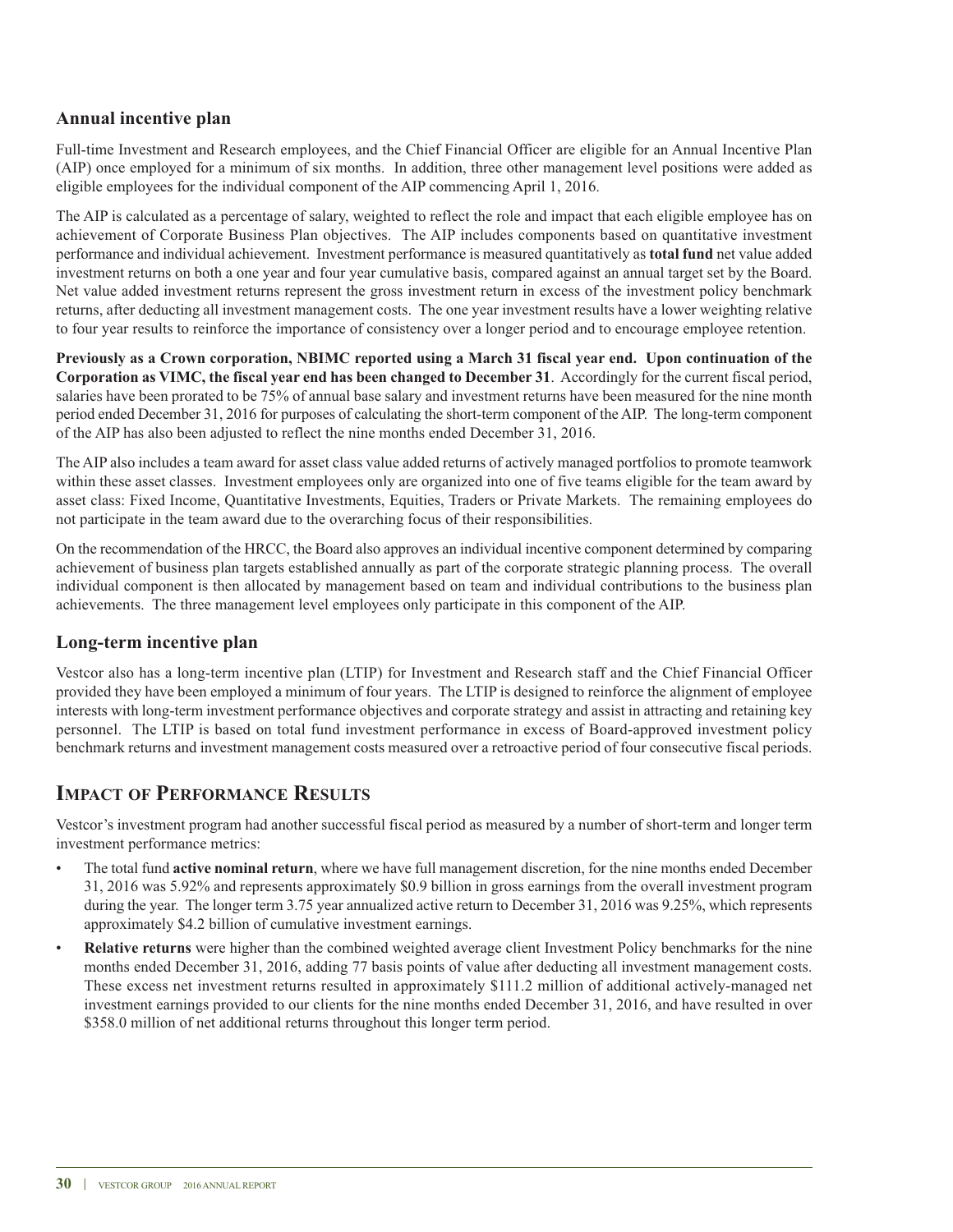| (in millions of Canadian dollars)           | <b>Nine Months ended</b><br><b>December 31, 2016</b> | <b>Year ended</b><br><b>March 31, 2016</b> |  |
|---------------------------------------------|------------------------------------------------------|--------------------------------------------|--|
| Salaries and benefits                       | 4,686.4<br>S.                                        | 5,738.2<br>S.                              |  |
| Performance incentives:                     |                                                      |                                            |  |
| $AIP$ – net investment relative performance | 589.3                                                | 661.5                                      |  |
| $AIP$ – individual performance              | 710.2                                                | 863.3                                      |  |
| <b>Total AIP</b>                            | 1,299.5                                              | 1,524.8                                    |  |
| <b>LTIP</b>                                 | 1,919.3                                              | 1,887.1                                    |  |
| Total performance incentives                | 3,218.8                                              | 3,411.9                                    |  |

compensation, excluding Directors' remuneration (see page 42), for vIMc employees only, consists of:

### **Base salaries and Benefits**

For the nine months ended December 31, 2016, and after consideration of the continuing competitive talent retention environment, the Board approved a 2.5% overall base salary increase.

Previously, John Sinclair has served as both the President & CEO as well as the Chief Investment Officer for VIMC. In recognition of the increasing business activities and the additional number of clients served by vestcor, and as part of its ongoing oversight of effective succession planning, the Board made the decision to separate these two roles. accordingly, effective April 1, 2016, Jonathan Spinney, Vice President of Quantitative Investing & Applied Research was also appointed as acting chief Investment officer and has subsequently been confirmed as chief Investment officer.

The Board also approved the creation of three new full-time positions during the year: an Investment Accountant position in the Fund Accounting Team, an Investment Analyst for the Private Markets Team, and a Human Resources Coordinator position. these new positions were created in recognition of the increased business activities in these areas, the continued insourcing of our investment activity and the provision of human resources support as a shared service to the integrated organization.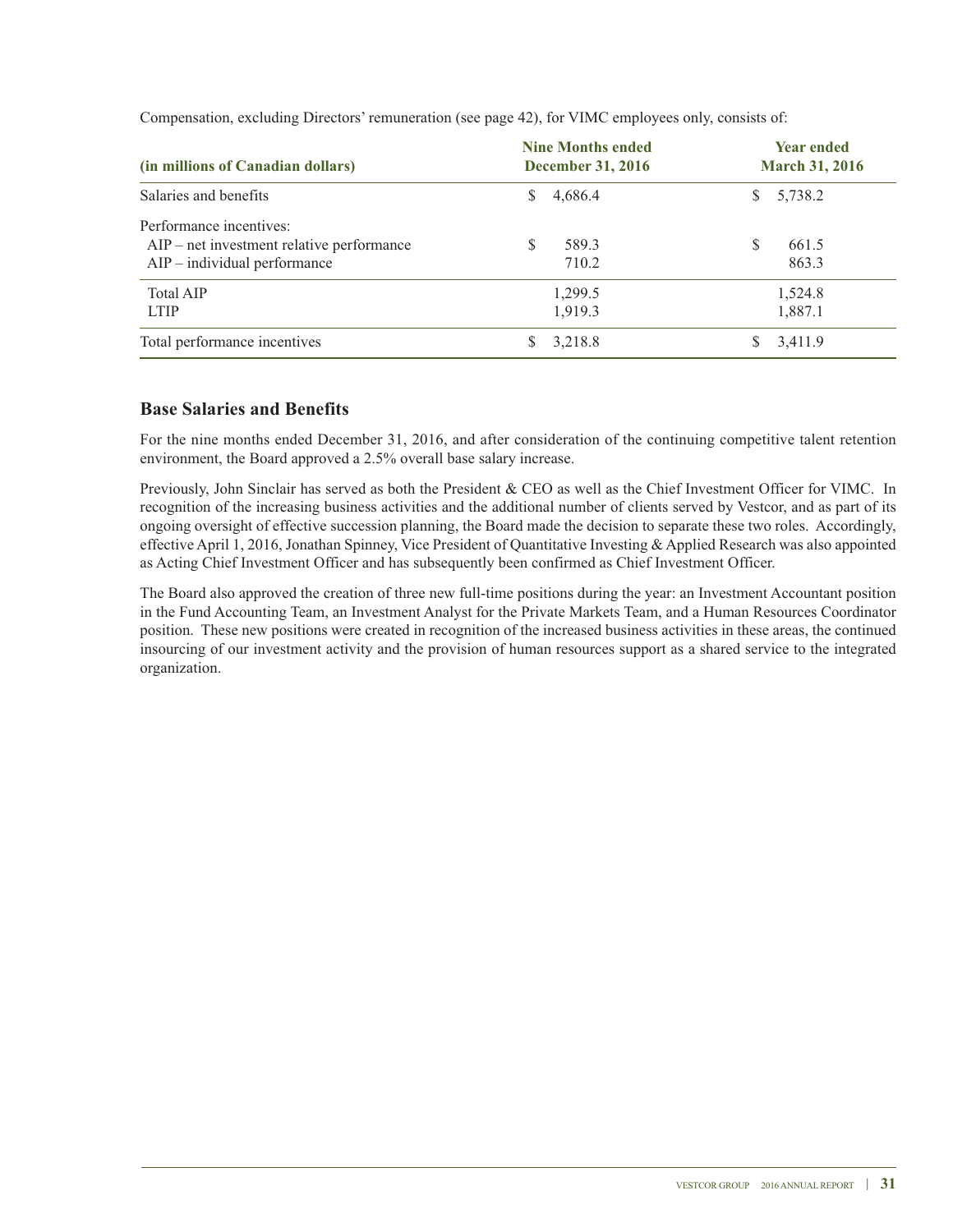# **compensation linked to investment performance**

The objective of performance-based compensation is to encourage alignment of employee interests with those of clients, including an appropriate balance between maximizing long-term returns and minimizing risks. Investment performance with respect to incentive compensation can be summarized into two categories: (i) long-term net relative investment returns versus benchmarks, and (ii) long-term nominal total fund portfolio returns and other business plan achievements.

The following chart compares the total incentive compensation payments awarded over time to the long-term annualized net investment returns in excess of policy benchmarks. the resulting graphical correlation indicates a relatively strong relationship between actual incentive compensation and investment performance as is intended in the design of the incentive plan.



*\*Note: 9 month 2016 annualized for calculation and comparison purposes.*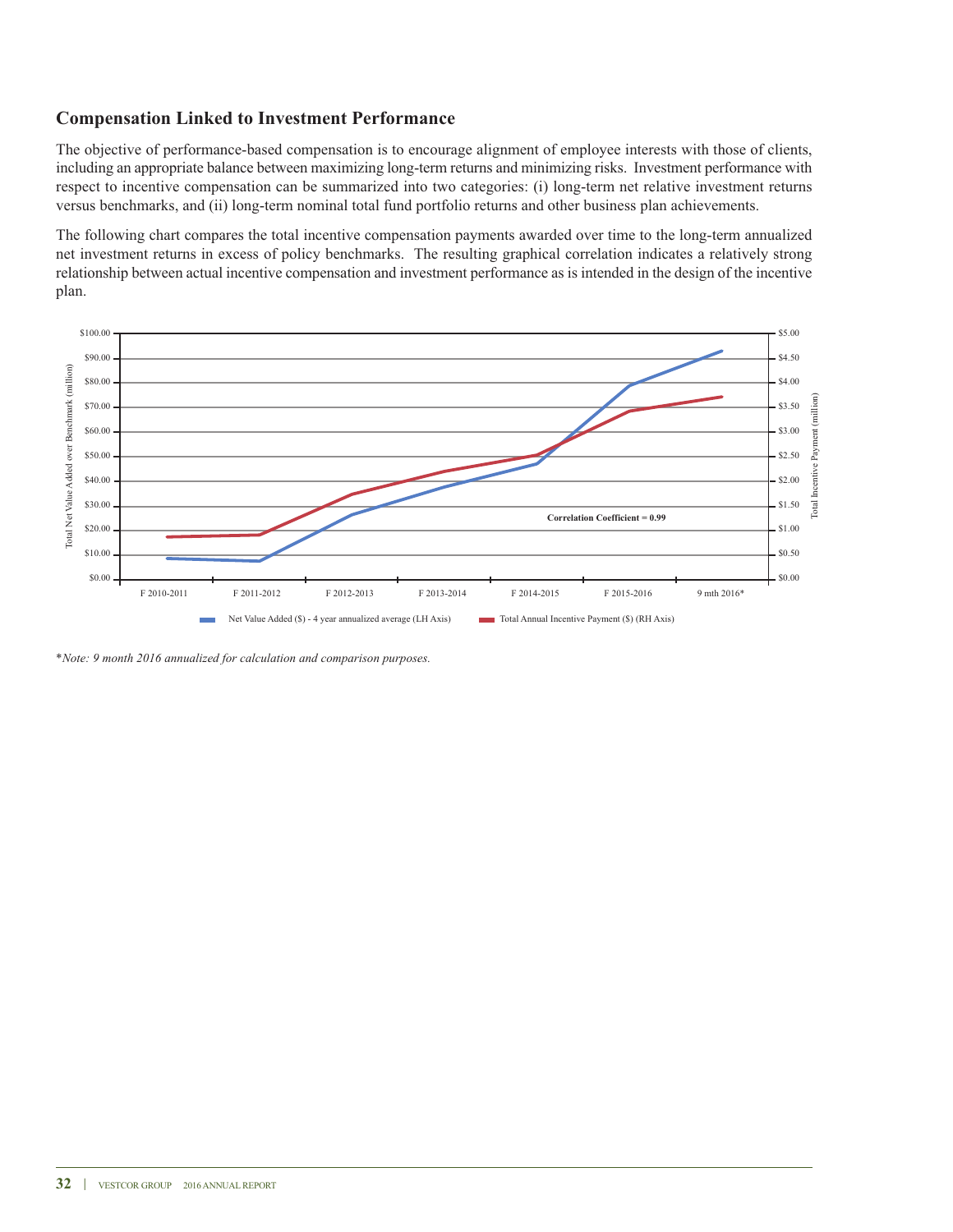# **SUMMARY COMPENSATION TABLE**

The following summary compensation table discloses information on compensation for the President  $\&$  CEO, CFO and the next three highest paid key management personnel (each a Named Executive or NEO) for the past three years. This disclosure is based on annual periods and expressed in dollars.

|                           |      |               |                  |                   | <b>Pension</b>            | All                | <b>Total</b>        |
|---------------------------|------|---------------|------------------|-------------------|---------------------------|--------------------|---------------------|
| <b>Name and</b>           |      | <b>Salary</b> | $\mathbf{AIP}^1$ | LTIP <sup>1</sup> | Contribution <sup>2</sup> | Other <sup>3</sup> | <b>Compensation</b> |
| <b>Position</b>           | Year | \$            | \$               | S                 | \$                        | \$                 | S                   |
| John Sinclair             | 2016 | 327,779       | 238,831          | 421,396           | 113,431                   | 2,314              | 1,103,752           |
| President & CEO           | 2015 | 327,779       | 308,624          | 440,048           | 93,889                    | 2,445              | 1,172,785           |
|                           | 2014 | 327,779       | 258,707          | 307,012           | 108,073                   | 2,250              | 1,003,820           |
| James Scott               | 2016 | 218,769       | 114,959          | 169,701           | 21,652                    | 2,124              | 527,205             |
| Vice-President,           | 2015 | 213,808       | 150,363          | 173,184           | 21,162                    | 1,931              | 560,448             |
| Fixed Income              | 2014 | 202,000       | 120,026          | 118,017           | 26,987                    | 1,883              | 468,913             |
| Jonathan Spinney          | 2016 | 208,923       | 121,088          | 169,701           | 20,598                    | 1,935              | 522,244             |
| Chief Investment Officer, | 2015 | 175,133       | 113,602          | 140,964           | 17,024                    | 1,802              | 448,524             |
| Vice-President,           | 2014 | 155,250       | 101,783          | 98,348            | 20,392                    | 1,718              | 377,491             |
| Quantitative Investing &  |      |               |                  |                   |                           |                    |                     |
| Applied Research          |      |               |                  |                   |                           |                    |                     |
| Daniel Goguen             | 2016 | 201,023       | 100,284          | 138,846           | 19,753                    | 1,901              | 461,807             |
| Vice-President,           | 2015 | 195,491       | 155,524          | 140,695           | 19,202                    | 1,871              | 512,784             |
| <b>Private Markets</b>    | 2014 | 188,500       | 106,690          | 96,047            | 24,829                    | 1,830              | 417,896             |
| Jan Imeson                | 2016 | 213,769       | 93,748           | 110,563           | 21,117                    | 755                | 439,952             |
| <b>CFO</b>                | 2015 | 208,808       | 118,832          | 112,771           | 20,627                    | 906                | 461,944             |
|                           | 2014 | 200,743       | 99,691           | 76,805            | 26,465                    | 664                | 404,368             |

*¹ AIP and LTIP earned in the year are paid in the year following the award.*

<sup>2</sup> The pension contribution column shows the employer contribution made in the year to the combination of the New Brunswick Public Service Pension Plan and the related Retirement Compensation Arrangement (RCA). Corresponding employee contributions are required as set out in the Plan. As set out in his employment contract, Mr. Sinclair's performance incentive payouts are pensionable for purposes of the employer and employee contribution to *the pension plan and RCA. Performance incentive payouts for all other eligible employees are non-pensionable.*

<sup>3</sup> Amounts shown in the All Other column above include the cost of employer-paid enrollment in a post-retirement private health plan, group life insurance, *accidental death and dismemberment insurance and a parking benefit.*

# **annual incentiVe plan (aip) oVerVieW**

The AIP component of \$1,299.5 (thousand) consists of both an investment performance component and a business plan achievement component.

the **aip related to the investment performance** component was \$589.3 (thousand). one quarter of this component is based on the current period's net value added result and the remainder is based on the longer term four year annualized net value added. the current period net value added result was 76.8 basis points (bps), and the long-term annualized net value added result was 75.8 bps.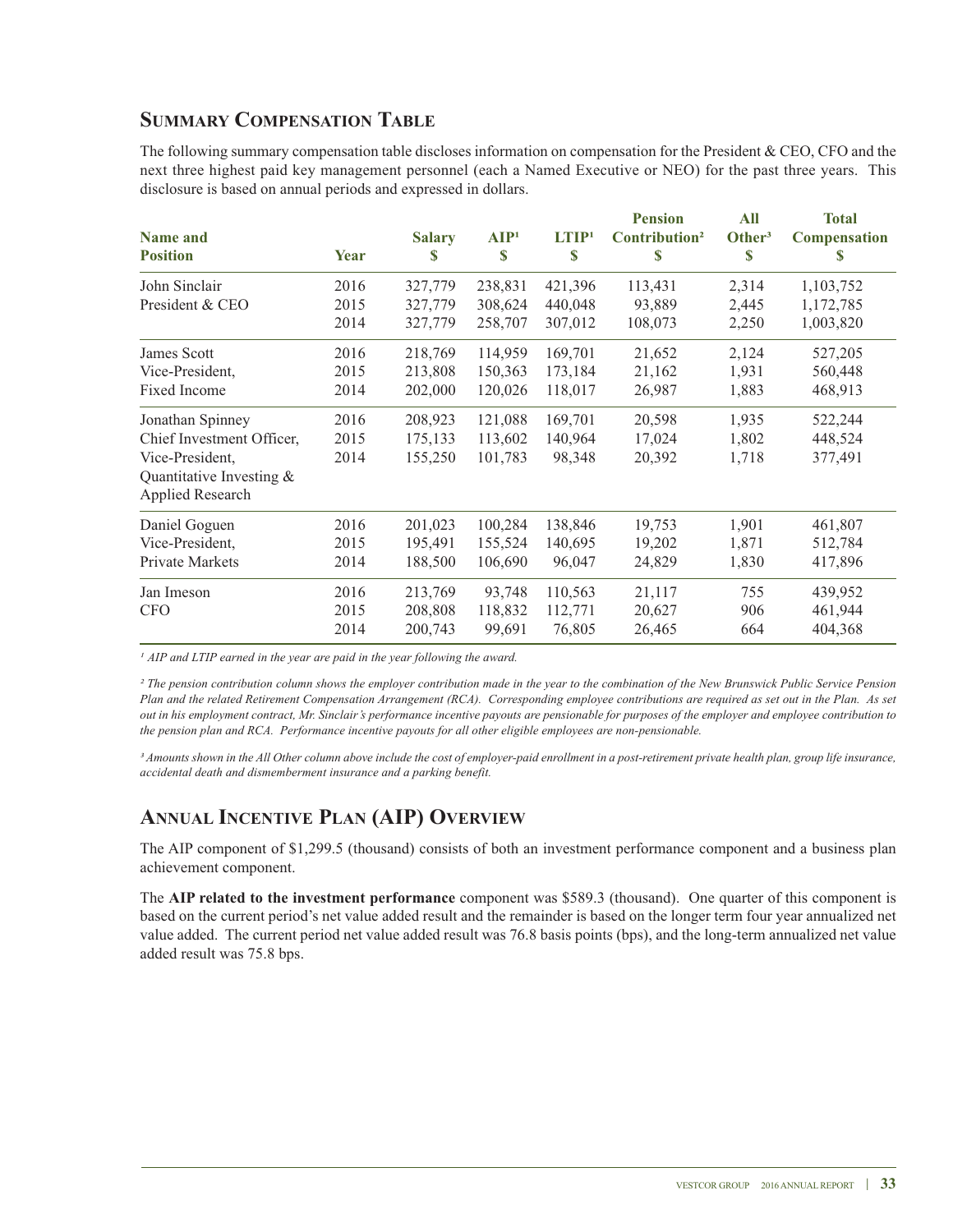a summary table of prior period value added results used to determine the current four year cumulative net value added aIp result is as follows:

|                                     | <b>Net Value Added (bps)</b> | <b>Percentage of Target (%)</b> |
|-------------------------------------|------------------------------|---------------------------------|
| Year ended March 31, 2014           | 45.4                         | 108.1                           |
| Year ended March 31, 2015           | 45.6                         | 108.6                           |
| Year ended March 31, 2016           | 107.5                        | 255.8                           |
| Nine Months ended December 31, 2016 | 76.8                         | 243.8                           |
| Annualized Long-Term (Four Years)   | 75.8                         | 180.4                           |

the **aip related to business plan achievements** is \$710.2 (thousand) for the nine months ended December 31, 2016. this component is based on an achievement factor of 1.71 times overall target approved by the Board of Directors, equal to the achievement factor of 1.71 for the year ended March 31, 2016.

The individual component of the AIP is based on business plan accomplishments. The annual business plan includes both key performance indicators and specific action plans and initiatives focused on the six key goals in the corporate Mission. a specific weighting for each key goal is determined by the Board at the beginning of each year. the weighting reflects the Board's direction to management for prioritization of its efforts to implement the business plan.

achievement of the long-term investment returns required by each pension and non-pension client in a risk-controlled fashion was vIMc's primary investment performance objective for the nine months ended December 31, 2016 and accounts for the largest weighting proportion. The overall total fund active return for all clients combined was 5.92% for the nine months ended December 31, 2016, an annualized 9.25% on a 3.75 year basis, and most importantly 7.21% per annum since vIMc's inception in 1996.

| <b>Key Goals</b>                                                                                                             | <b>C2016 Weighting</b> | <b>Achievement</b> |
|------------------------------------------------------------------------------------------------------------------------------|------------------------|--------------------|
| To advance governance, management and organizational<br>effectiveness.                                                       | 30%                    | Above expectations |
| To meet our clients' long-term objectives through prudent<br>investment advice and well-executed risk management strategies. | 40%                    | Above expectations |
| To expand VIMC's client servicing and support operations.                                                                    | $10\%$                 | At target          |
| To maintain, develop and attract a highly skilled and experienced<br>team of investment management professionals.            | 10%                    | Above expectations |
| To strengthen and expand client and other stakeholder<br>communications and relationships.                                   | $5\%$                  | Above expectations |
| To support effective and efficient information technology, data<br>management and client reporting solutions.                | $5\%$                  | Above expectations |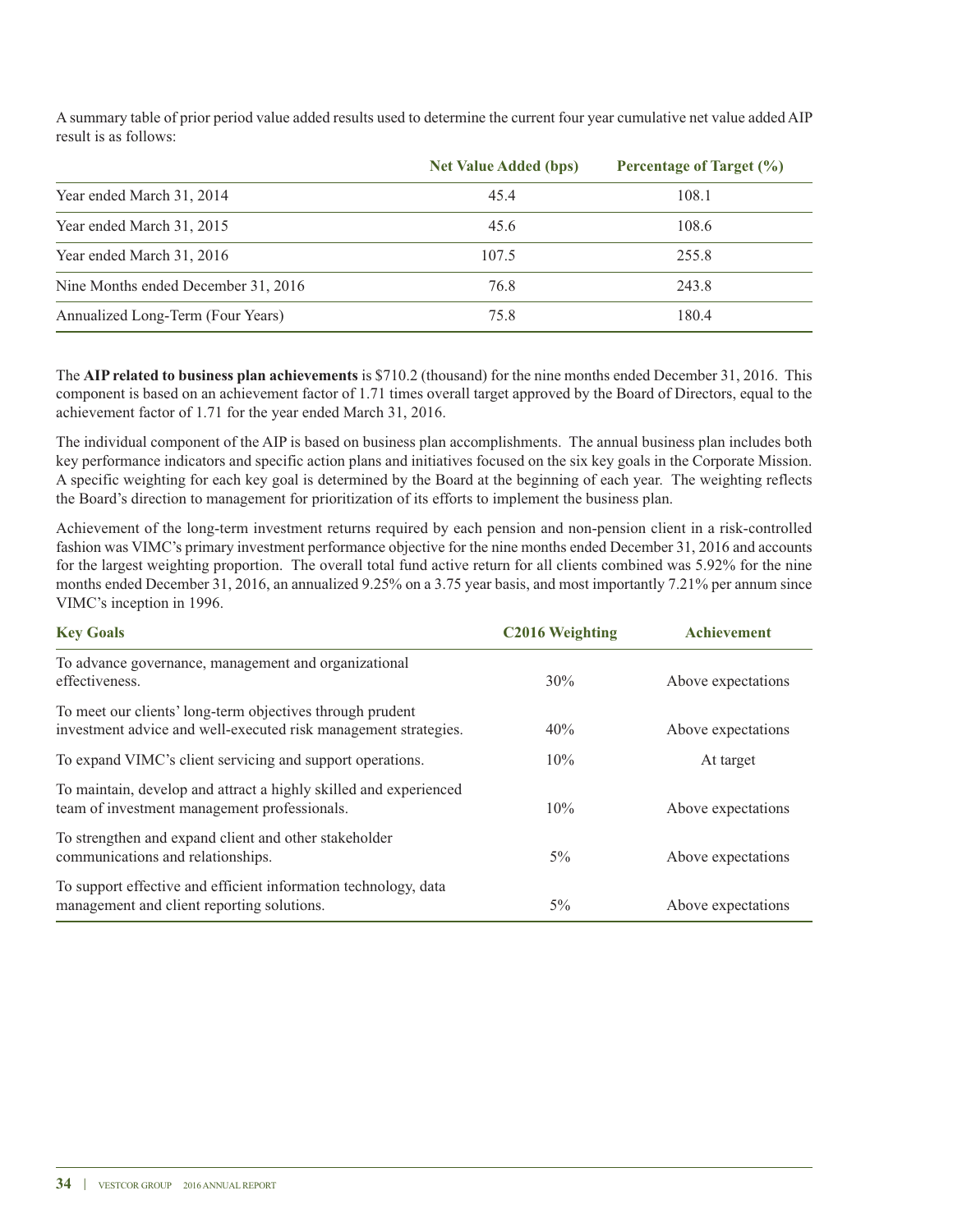In establishing the achievement factor, the Board considered the achievement of key performance indicators associated with each of the six key goals as well as the following accomplishments:

|                  | Nine Months ended December 31, 2016  |
|------------------|--------------------------------------|
| <b>Key Goals</b> | <b>Business Plan Accomplishments</b> |

|             | To advance governance, management and organizational effectiveness.                                                                                                                                                                                                                           |
|-------------|-----------------------------------------------------------------------------------------------------------------------------------------------------------------------------------------------------------------------------------------------------------------------------------------------|
|             | • Successfully collaborated with the government's Strategic Program Review process.                                                                                                                                                                                                           |
|             | • Supported the Pension Working Group in developing and completing the legislative process to create<br>the Vestcor Group of companies.                                                                                                                                                       |
|             | • Provided Vestcor Corp. Board with an initial director orientation.                                                                                                                                                                                                                          |
|             | • Developed and obtained execution of initial Vestcor documents including Members' Agreement, by-<br>laws, and General Conveyance Agreement.                                                                                                                                                  |
|             | • Developed new director nomination process, facilitated director recruitment process using external<br>executive search consultants, assisted with interview process and provided initial director orientation<br>for the operating companies' Board.                                        |
|             | • Completed transition to new Vestcor operating companies including assignment of client agreements,<br>conducting employee transition, completing the initial stage transition of information technology<br>capabilities including new domains, website, and corporate accounting processes. |
|             | • Completed full budget process for 2017 for both operating companies and consolidated entity.                                                                                                                                                                                                |
|             | • Successfully improved securities custody services through a competitive review process.                                                                                                                                                                                                     |
|             | • Achieved targets for all key performance indicators including no investment policy violations, trade<br>matching regulatory requirements and operating costs within budget.                                                                                                                 |
| strategies. | To meet our clients' long-term objectives through prudent investment advice and well-executed risk management                                                                                                                                                                                 |
|             | • Achieved or exceeded the respective nominal or real (after inflation) long-term investment return targets<br>for those clients where we provide investment policy advice.                                                                                                                   |
|             | • Maintained long-term risk adjusted returns in line with specific shared risk pension plan client<br>requirements.                                                                                                                                                                           |
|             | • Exceeded all clients' relative long-term value added targets versus benchmarks, net of expenses.                                                                                                                                                                                            |
|             | • Initiated an asset/liability analysis for CBE Hospitals' pension plan.                                                                                                                                                                                                                      |
|             | • Completed research and delivered recommendations on internalization of U.S. Real Estate Investment<br>Trust mandate as well as transition planning.                                                                                                                                         |
|             | • Completed research on new more efficient private market investment limited partnership structures for<br>future Private Equity, Private Real Estate and Private Infrastructure investments.                                                                                                 |
|             | To expand VIMC's client servicing and support operations.                                                                                                                                                                                                                                     |
|             | • Modified our Fiscal 2015-16 Annual Report to include information on Vestcor activities. Expanded<br>direct interactions with each client group.                                                                                                                                             |
|             | • Received positive reviews through our inaugural client satisfaction survey.                                                                                                                                                                                                                 |
|             | • Completed refinements on our client reporting process including quarterly investment reports and<br>annual tax reporting.                                                                                                                                                                   |
|             | • Continued to actively engage with a number of prospective new clients as approached.                                                                                                                                                                                                        |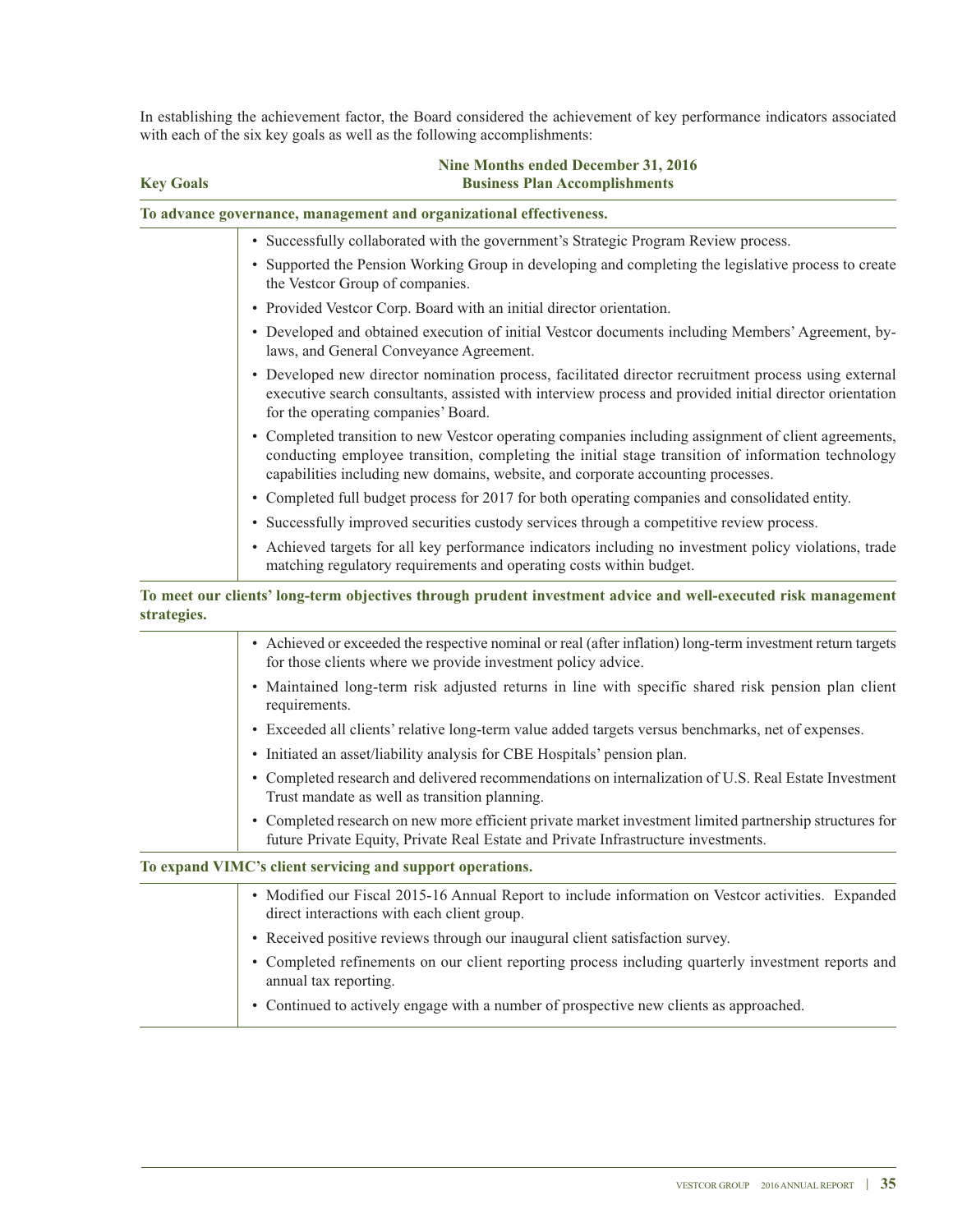| <b>Key Goals</b> | Nine Months ended December 31, 2016<br><b>Business Plan Accomplishments</b>                                                                                                                                       |
|------------------|-------------------------------------------------------------------------------------------------------------------------------------------------------------------------------------------------------------------|
|                  | To maintain, develop, and attract a highly-skilled and experienced team of investment management professionals.                                                                                                   |
|                  | • Implemented an integrated Human Resources function for combined Vestcor companies including<br>completing the VPSC employee transition, group benefits program changes and individual counselling.              |
|                  | • Coordinated response to findings from biennial workplace environment survey process.                                                                                                                            |
|                  | • Appointed an Acting Chief Investment Officer role as part of overall Succession Planning process.                                                                                                               |
|                  | • Finalized an Employee Total Compensation Statement.                                                                                                                                                             |
|                  | To strengthen and expand client and other stakeholder communications and relationships.                                                                                                                           |
|                  | • Finalized a new investment management agreement with CBE Hospitals' pension plan.                                                                                                                               |
|                  | • Reviewed results and management analysis of initial client satisfaction survey to Vestcor Board and to<br>each client group.                                                                                    |
|                  | • Successfully communicated and coordinated stakeholder impacts related to Vestcor transition.                                                                                                                    |
|                  | To support effective and efficient information technology, data management and client reporting solutions.                                                                                                        |
|                  | • Planned and created a separate network infrastructure for transition of VPSC from government<br>infrastructure. Final transition planned for April 2017 to align with partial administration system<br>upgrade. |
|                  | • Exceeded system availability performance target.                                                                                                                                                                |

# **long-term incentiVe plan (ltip) oVerVieW**

The LTIP component is \$1,919.3 (thousand) for the nine months ended December 31, 2016. This component is based on the long-term annualized net investment results in excess of the total fund performance benchmark.

The impact of the LTIP results differ from the long-term component of the AIP results because the LTIP plan has a maximum target level of 75 bps after costs versus a maximum of 84 bps after costs under the aIp.

A summary table of the value added results used to determine the four year annualized LTIP result is as follows:

|                                     | <b>Net Value Added (bps)</b> | Percentage of Target (%) |
|-------------------------------------|------------------------------|--------------------------|
| Year ended March 31, 2014           | 45.4                         | 108.1                    |
| Year ended March 31, 2015           | 45.6                         | 108.6                    |
| Year ended March 31, 2016           | 107.5                        | 298.4                    |
| Nine Months ended December 31, 2016 | 76.8                         | 282.9                    |
| <b>Annualized Four Year</b>         | 75.8                         | 202.4                    |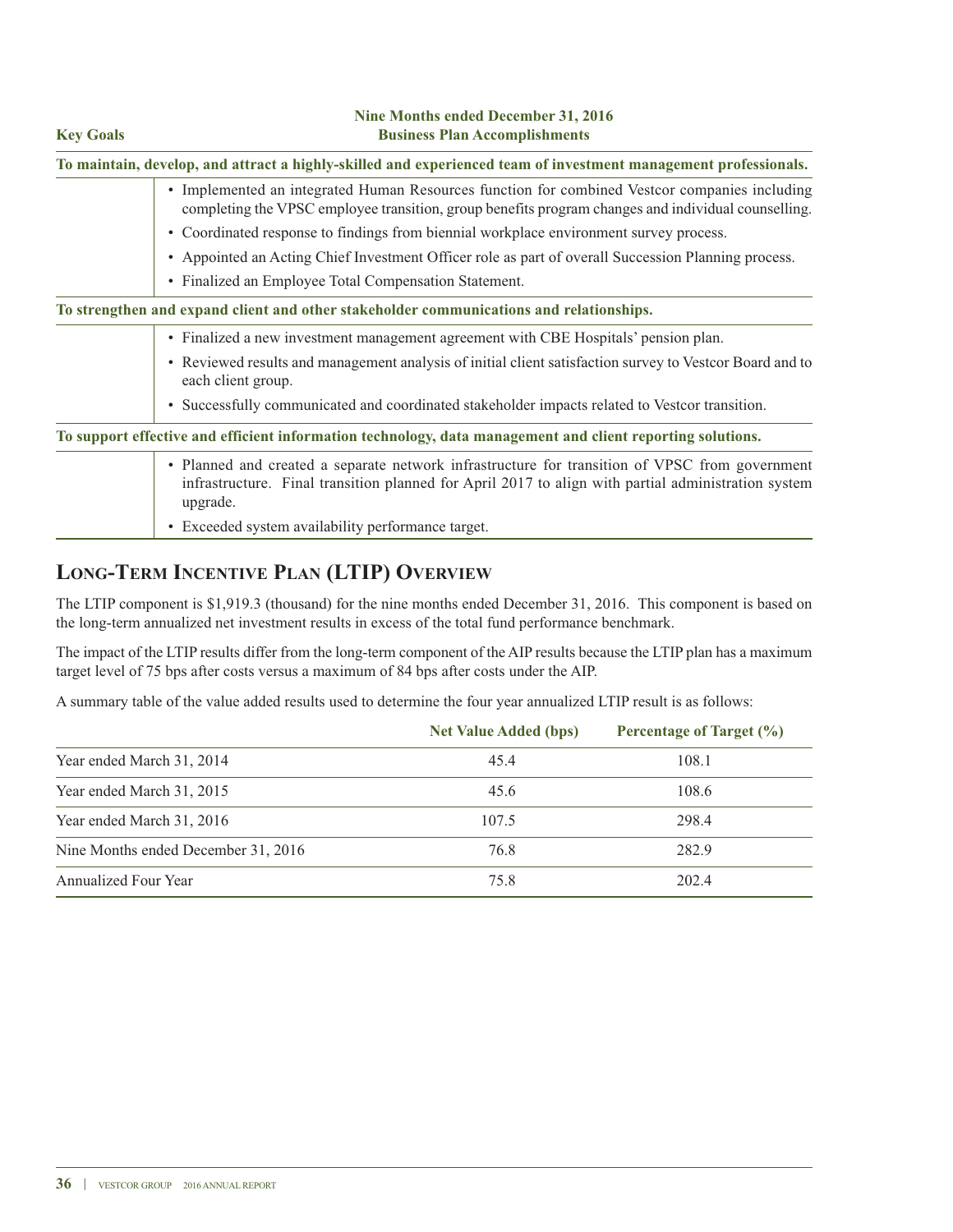# **corporate goVernance**

# **Vestcor corp.**

Under the *Vestcor Act* (http://www.gnb.ca/legis/bill/FILE/58/2/Bill-38-e.htm), Vestcor Corp. (or "Vestcor") is established as a non-share, not-for-profit corporation that is owned by its Members, currently the NBPSPP and NBTPP ("the Founding Members"). It operates on a commercial basis using sound business practices. The Act also requires that a Member of vestcor is required to be a client of at least one of the vestcor group of operating companies.

The Act provides for the Board of Directors for Vestcor to consist of a minimum of eight directors, four of whom are appointed by the NBPSPP and four by the NBTPP. The Board may be increased by up to another four potential seats in the event that new Members are admitted. Each director is appointed for a term of three years and may be reappointed at the discretion of the appointing Member. The Board will elect two directors to be Co-Chairs. The Co-Chairs will preside over Board affairs on an alternating twelve month basis.

A Members' Agreement between the NBTPP and NBPSPP further describes the decision-making process that will be followed for the oversight of vestcor.

The Act and the Members' Agreement requires the approval of the Members for the admission of any new Member, any amalgamation, restructuring or dissolution of any of the vestcor group of companies, any changes to the by-laws of the vestcor group and the appointment or dismissal of the external independent auditor.

The Board of Directors of Vestcor Corp. is mandated under the Act or the Members' Agreement to:

- Approve the by-laws and any changes to the by-laws for each company in the Vestcor Group;
- Approve any remuneration for directors of the Vestcor Group of companies including reasonable expense reimbursements;
- Appoint a board of directors for each of the Vestcor operating Companies;
- approve the annual operating and capital expenditure budgets for each of the vestcor operating companies; and
- Approve the annual report of the Vestcor Group to its Members.

# **Vestcor group of operating companies**

Following proclamation of the Act, the Board of Directors for Vestcor Corp. formed an ad hoc Nominating Committee consisting of R. Fitzpatrick (a Vestcor Corp. director) and D. Bovolaneas, M. Walton and J. Sinclair (NBIMC directors) for purposes of determining eligible nominees to the Boards of Directors for each of the vestcor operating companies: vIMc and VPSC. The Committee developed a skills matrix to ensure an appropriate diversity of Board experience and skills. They also engaged the services of a professional executive search firm to assist the committee in the solicitation and evaluation of interested applicants against this skills matrix. Upon the final recommendation of the ad hoc Nominating Committee, the vestcor corp. Board appointed ten highly qualified independent directors to serve on the Board of each operating entity. It is also important to note that the Board for each operating company comprises the same directors (the "operating companies' Board").

The Act, the Members' Agreement and the corporate by-laws set out the duties and responsibilities of the Operating companies' Board.

a primary consideration of the operating companies' Board is to oversee vpsc's activities as a pension and benefits administrator and vIMc's activities as investment manager for the funds under management. the Board ensures that all of operating companies'transactions are conducted on a purely commercial basis, and that decisions and actions are based on sound business practices in the best interest of their specific clients.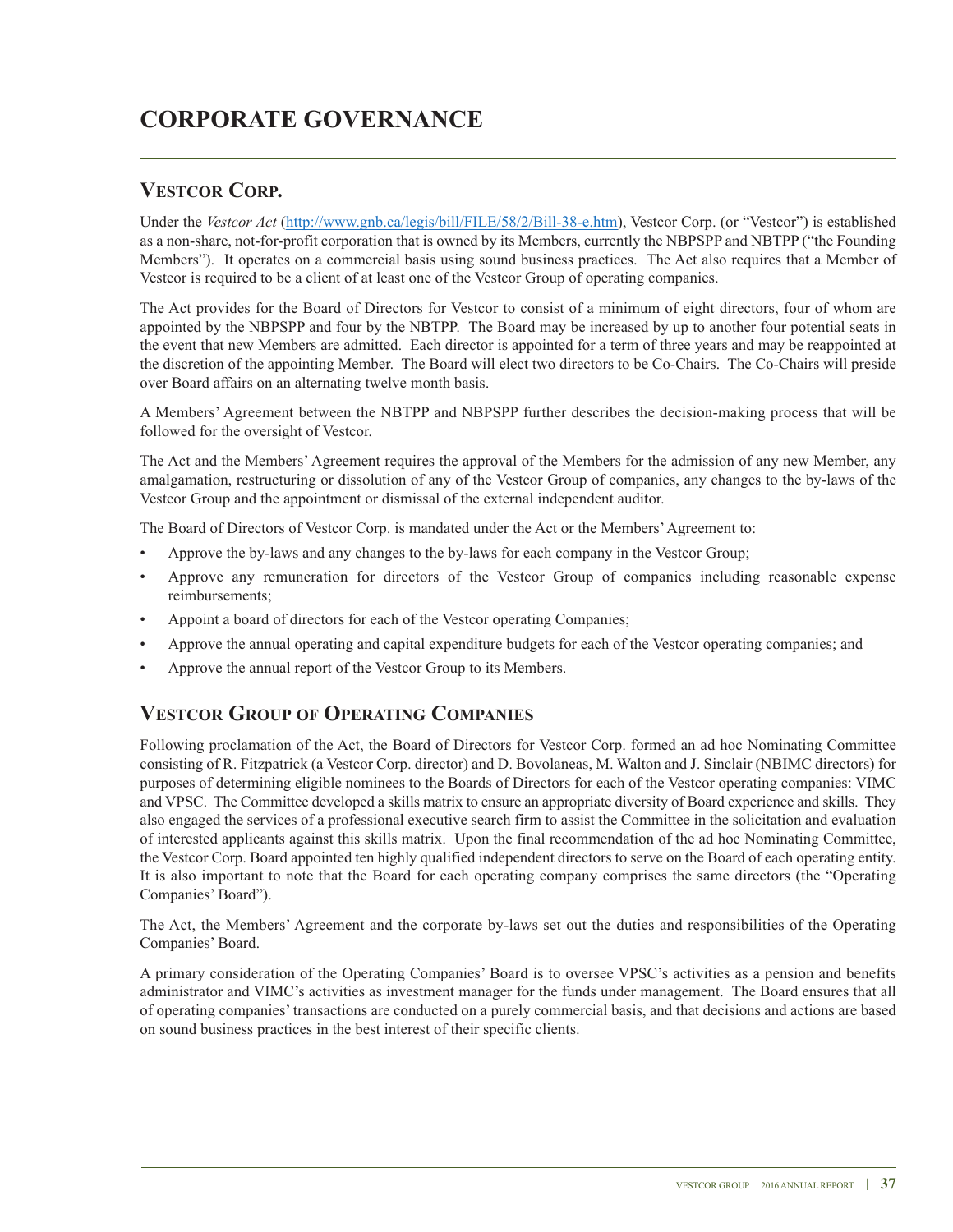The Board is responsible for the stewardship and strategic direction of the operating companies. Its duties include establishment of the corporate mission, vision and values, maintaining an effective relationship with the President  $&$  CEO, as well as oversight of the business planning process, financial position and results, risk management, internal controls and information systems, human resources, communications and stakeholder relations for each of vIMc and vpsc. to ensure its ongoing effectiveness, the Board will perform a self-assessment against these responsibilities.

The Board is assisted in its endeavors by the efforts of three Committees: the Audit Committee, the Human Resources  $\&$ compensation committee and the governance committee, whose reports follow. Day-to-day management is delegated to the Chief Executive Officer, while investment-related matters are delegated to the Chief Investment Officer.

Additional information about our corporate governance practices is available on our website at www.vestcor.org. This includes: our governing statutes, Board composition, Board and Committee Terms of Reference, Nomination Guidelines, Director Orientation and Education Policy, and Code of Ethics and Business Conduct.

#### **Board attendance**

Board members are expected to attend the Board meetings and meetings of committees of which they are a member. the following tables provide the number of meetings held and attendance by each of the appointed directors.

#### **(a) Vestcor corp.**

The Vestcor Corp. Board was appointed by the Members to be effective upon proclamation of the Act. The appointed directors attended a director orientation meeting and two board meetings in the period since inception on July 8, 2016 to December 31, 2016:

| <b>Director</b>                     | <b>Appointing Member</b> | <b>Meeting Attendance</b> |
|-------------------------------------|--------------------------|---------------------------|
| Marcel Larocque, Presiding Co-Chair | <b>NBTPP</b>             | 3/3                       |
| Marilyn Quinn, Co-Chair             | <b>NBPSPP</b>            | 3/3                       |
| Robert Fitzpatrick                  | <b>NBTPP</b>             | 3/3                       |
| Mark Gaudet                         | <b>NBPSPP</b>            | 3/3                       |
| Leonard Lee-White                   | <b>NBPSPP</b>            | 3/3                       |
| Susie Proulx-Daigle                 | <b>NBPSPP</b>            | 3/3                       |
| Michael Springer                    | <b>NBTPP</b>             | 3/3                       |
| Reno Thériault                      | <b>NBTPP</b>             | 3/3                       |
|                                     |                          |                           |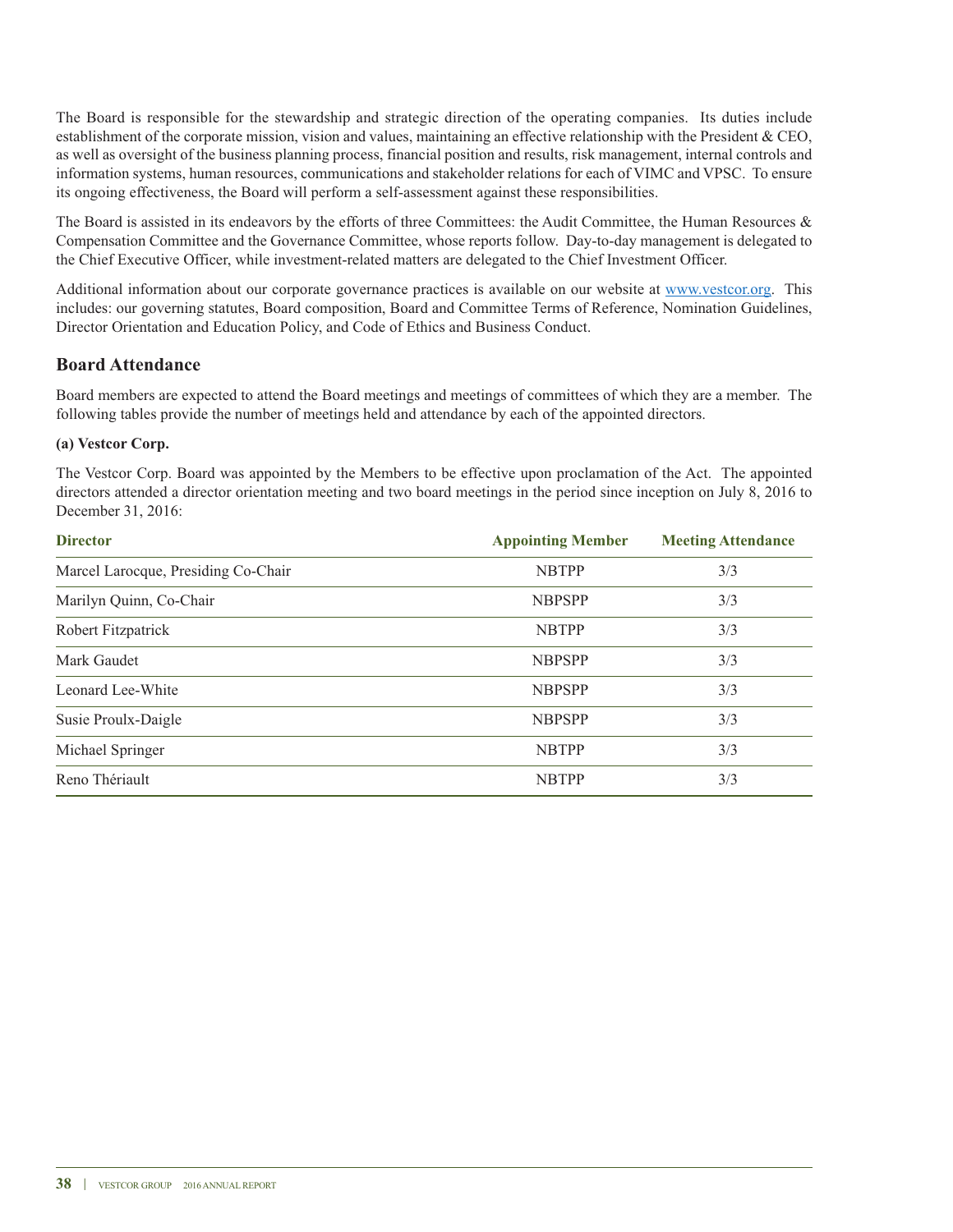#### **(b) Vestcor pension services corporation**

A Transitional Board for VPSC was appointed by the shareholder, Vestcor Corp., on July 8, 2016 to be effective on an interim basis until the conclusion of the director search process undertaken by the ad hoc Nominating Committee. Recognizing the need for Board continuity, this Transitional Board consisted of four existing directors of the Board of Directors for the new Brunswick Investment Management corporation (nBIMc), and three members of the previously discussed Pension Working Group. Each of the appointees from the Pension Working Group also signed a director resignation to be effective upon the appointment of the new directors.

| <b>Director</b>  |                                | <b>Meeting Attendance</b> |
|------------------|--------------------------------|---------------------------|
| Michael Walton   | <b>NBIMC</b>                   | 1/1                       |
| Wiktor Askanas   | <b>NBIMC</b>                   | 1/1                       |
| Donna Bovolaneas | <b>NBIMC</b>                   | 1/1                       |
| Cathy Rignanesi  | <b>NBIMC</b>                   | 1/1                       |
| Ernie MacKinnon  | Pension Working Group (NBPSPP) | 1/1                       |
| David Nowlan     | Pension Working Group (NBTPP)  | 1/1                       |
| Leigh Sprague    | Pension Working Group (NBPSPP) | 1/1                       |

On September 13, 2016, and after reviewing the recommendations from the ad hoc Nominating Committee, Vestcor Corp. appointed the Board of Directors for VPSC. The new Board had an initial board orientation meeting and met twice in the three months ended December 31, 2016:

| <b>Director</b>            | <b>Meeting Attendance</b> |  |
|----------------------------|---------------------------|--|
| Michael Walton, Chair      | 3/3                       |  |
| Wiktor Askanas, Vice Chair | 3/3                       |  |
| Michel Allain              | 3/3                       |  |
| Donna Bovolaneas           | 3/3                       |  |
| David Losier               | 3/3                       |  |
| Eleanor Marshall           | 3/3                       |  |
| Tim Mawhinney              | 3/3                       |  |
| Daniel Murray              | 3/3                       |  |
| Cathy Rignanesi            | 3/3                       |  |
| Nancy Whipp                | 3/3                       |  |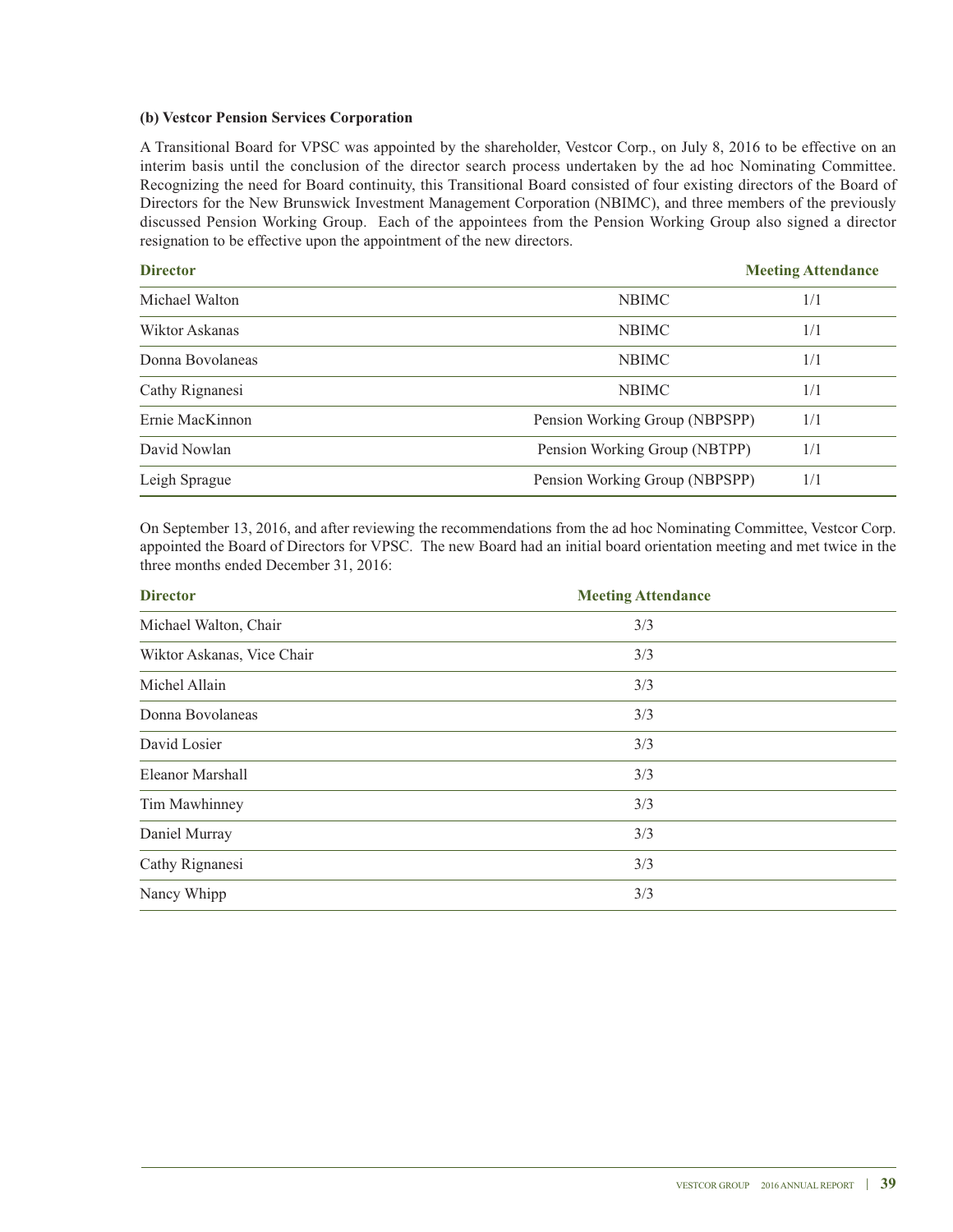#### **(c) Vestcor investment management corporation**

on october 1, 2016, nBIMc ceased to be a crown corporation and was continued as a share capital not-for-profit corporation, owned by Vestcor Corp. and renamed as VIMC. The fiscal year end for the company was also changed from March 31 to December 31. Accordingly, for the nine months from April 1, 2016 to December 31, 2016, the Board attendance was as follows:

| <b>Appointed Director1</b>    | <b>Board</b> | <b>Audit</b><br><b>Committee</b> | Governance<br><b>Committee</b> | <b>Human Resources &amp;</b><br><b>Compensation Committee</b> |
|-------------------------------|--------------|----------------------------------|--------------------------------|---------------------------------------------------------------|
| Michael Walton                | 6/6          | 2/3                              | 2/3                            | 2/3                                                           |
| Michel Allain <sup>2</sup>    | 3/3          | n/a                              | n/a                            | 1/1                                                           |
| Wiktor Askanas                | 5/6          | 2/2                              | 2/2                            | 3/3                                                           |
| Donna Bovolaneas              | 6/6          | 3/3                              | 3/3                            | 1/1                                                           |
| David Losier <sup>2</sup>     | 3/3          | 1/1                              | 1/1                            | n/a                                                           |
| Ronald Maloney                | 3/3          | n/a                              | n/a                            | 2/2                                                           |
| Eleanor Marshall <sup>2</sup> | 3/3          | 1/1                              | n/a                            | n/a                                                           |
| Tim Mawhinney <sup>2</sup>    | 3/3          | n/a                              | n/a                            | 1/1                                                           |
| Daniel Murray <sup>2</sup>    | 3/3          | 1/1                              | n/a                            | n/a                                                           |
| Cathy Rignanesi               | 6/6          | 3/3                              | 3/3                            | n/a                                                           |
| Richard Speight               | 3/3          | n/a                              | 2/2                            | n/a                                                           |
| Reno Thériault                | 3/3          | n/a                              | 2/2                            | 2/2                                                           |
| Nancy Whipp <sup>2</sup>      | 3/3          | n/a                              | 1/1                            | 1/1                                                           |

<sup>1</sup> The NBIMC Board of Directors also included three ex officio members until October 1, 2016: the President & CEO of NBIMC, the Deputy Minister of *Finance (non-voting), and the Vice-President of Finance of New Brunswick Power Corporation.*

<sup>2</sup> Appointed to the Board on September 13, 2016 and to the Audit, Governance and/or Human Resources & Compensation Committees on November 7, *2016.*

### **Board education**

The Director Orientation Program assists new directors in understanding the mandate and stakeholders of Vestcor. A significant focus of the initial new director orientation is to explain the roles and responsibilities of the Board and the Board committees. It also outlines vestcor's organizational structure, introduces the senior leadership team, and provides a primer on the pension and investment industries. Management provided director orientation to each of the Boards of Directors for the vestcor companies. on-going director education includes exposure to relevant news and articles of interest as well as a program of educational sessions.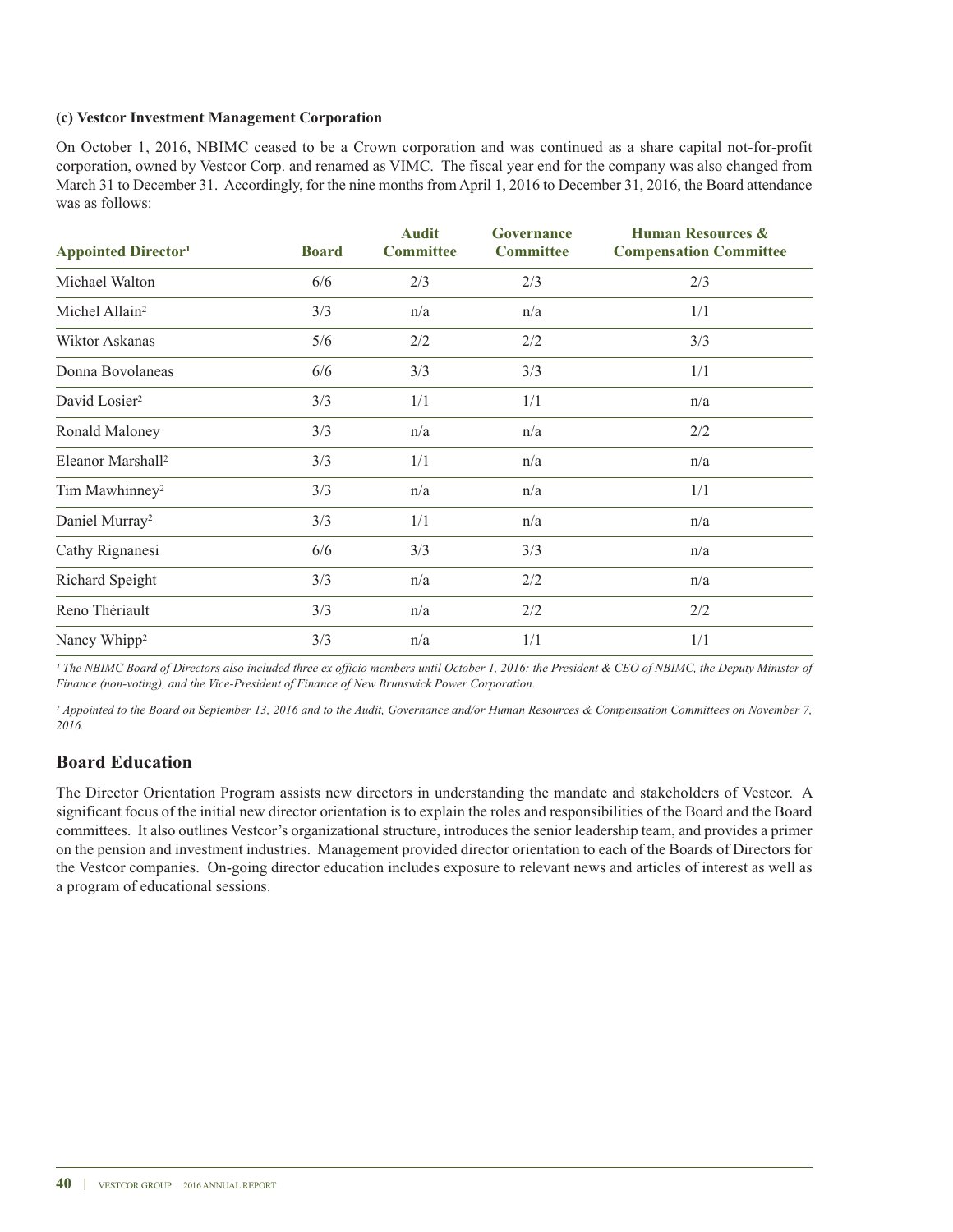### **Board Decisions**

#### **(a) Vestcor corp.**

Major decisions made by the vestcor corp. Board during its initial fiscal period since inception on July 8, 2016 to December 31, 2016 included:

- Appointment of M. Larocque and M. Quinn as Co-Chairs, to serve for a term of three years;
- Appointment of M. Larocque as Presiding Co-Chair for a term of one year;
- Appointment of J. Imeson as Chief Financial Officer and M. Nowicki as Corporate Secretary;
- Appointment of KPMG LLP as the independent Auditor;
- Approval of the Members' Agreement;
- Approval of the Vestcor Group Corporate By-laws;
- Approval of a Remuneration and Travel Expense Policy for the Vestcor Corp. Board of Directors;
- Appointment of the Board of Directors for VPSC and VIMC;
- Ratification of the Remuneration and Travel Policy for the Operating Companies' Board;
- approval of the operating budget for vestcor corp. for its initial fiscal period ended December 31, 2016 and for 2017;
- Approval of the 2017 operating and capital budgets for VIMC and VPSC;
- Approval of the external audit plan for the consolidated financial statements of Vestcor Corp. for the period since inception on July 8, 2016 to December 31, 2016 and approval of the external audit plan for the financial statements of vpsc and vIMc for their respective fiscal periods ended December 31, 2016;

#### **(b) Vestcor pension services corporation**

Major decisions made by the vpsc Board during its initial fiscal period since inception on october 1, 2016 to December 31, 2016 (see committee reports following) included:

- Appointment of M. Walton as Chair and W. Askanas as Vice-Chair;
- Appointment of T. Mann as Acting Chief Executive Officer;
- Approval of letters of offer to the employees of the Pensions and Employee Benefits Division of the Department of Human Resources:
- Recommendation to the shareholder for the approval of the external audit plan for VPSC for the financial statements for the three months ended December 31, 2016;
- Appointment of the Audit Committee, being: C. Rignanesi (Chair), E. Marshall, D. Murray, D. Bovolaneas, D. Losier, and M. Walton (*ex officio*);
- Appointment of the Human Resource & Compensation Committee, being: W. Askanas (Chair), M. Allain, t. Mawhinney, n. Whipp, D. Bovolaneas, and M. Walton (*ex officio*);
- Appointment of the Governance Committee, being: D. Bovolaneas (Chair), D. Losier, N. Whipp, C. Rignanesi, and M. Walton (*ex officio*);
- Approval of the Vestcor Corp. Members' Agreement;
- Recommended for approval the VPSC Corporate By-laws;
- Appointment of J. Imeson as Chief Financial Officer and I. Després, as Corporate Secretary;
- Recommendation to the shareholder for the approval of the 2017 operating and capital budgets;
- Approval of the issuance a 1,000 shares of VPSC to Vestcor Corp. for \$1 per share.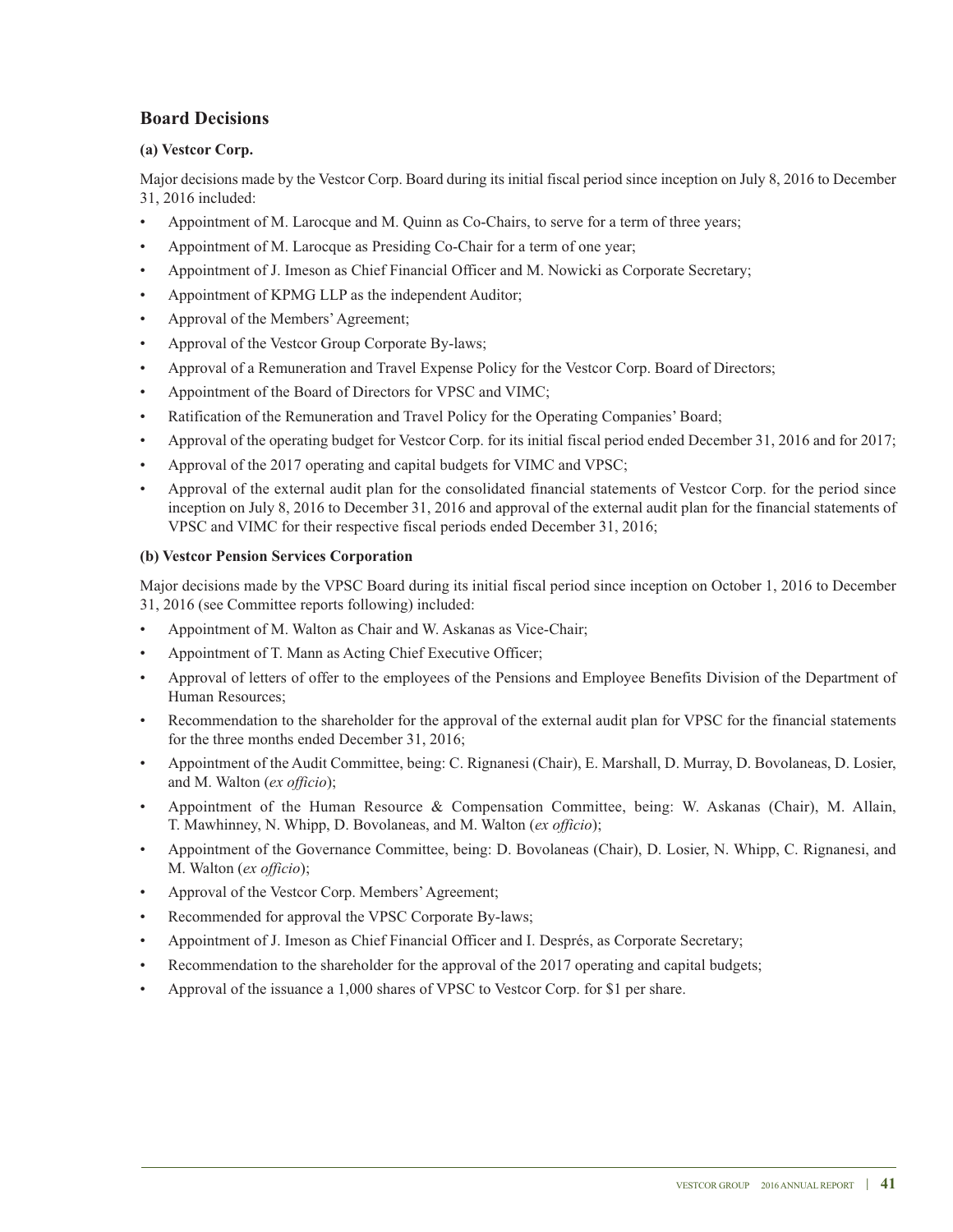#### **(c) Vestcor investment management corporation**

Major decisions made by the vIMc Board (and by its predecessor nBIMc Board) during the nine months ended December 31, 2016, in addition to the matters referred to it by the Board committees (see committee reports following) included:

- Approval of the Annual Business Plan and weightings for Incentive Plan purposes and approval of subsequent change in incentive calculation methodology to reflect the change of fiscal year end to December 31, 2016;
- Approval of the Letter of Performance Objectives for Fiscal 2016 -17;
- Approval of the NBIMC Pooled Fund Profiles for publication;
- Approval of an Investment Policy Statement for the newly-created NBIMC Quantitative Equity Strategic Beta Fund;
- Approval of an extension to the employment contract for the President and Chief Executive Officer to June 2018;
- Approval of the Vestcor Corp. Members' Agreement;
- Approval of the Trust Transfer Agreement and Indemnity to effect a transfer on October 1, 2016 of the trustee responsibility for the provincial court Judges' pension plan to the Minister of Finance for the province of new Brunswick;
- Appointment of M. Walton as Chair and W. Askanas as Vice-Chair;
- Appointment of the Audit Committee, being: C. Rignanesi (Chair), E. Marshall, D. Murray, D. Bovolaneas, D. Losier, and M. Walton (*ex officio*);
- Appointment of the Human Resource & Compensation Committee, being: W. Askanas (Chair), M. Allain, t. Mawhinney, n. Whipp, D. Bovolaneas, and M. Walton (*ex officio*);
- Appointment of the Governance Committee, being: D. Bovolaneas (Chair), D. Losier, N. Whipp, C. Rignanesi, and M. Walton (*ex officio*);
- Recommended for approval the VIMC Corporate By-laws;
- Recommendation to the shareholder for the approval of the 2017 operating and capital budgets;
- Approval of the issuance a 1,000 shares of VIMC to Vestcor Corp. for \$1 per share.
- Appointment of J. Sinclair as President and Chief Executive Officer;
- Ratification of the appointment of officers of NBIMC to continue as officers of VIMC; and
- Approval of the establishment of three new limited partnership entities: Vestcor Investments Private Equity L.P., Vestcor Investments Private Real Estate L.P. and Vestcor Investments Infrastructure L.P., together with a new corporate entity, Vestcor Investments General Partner Inc.

# **directors' remuneration**

Directors' remuneration is established in each vestcor entity's By-laws and includes an annual retainer and a per diem allowance for meeting attendance and preparation time. Directors who travel to attend meetings receive a per diem for travel time, reimbursement for reasonable accommodation costs and other out-of-pocket expenses, as well as an automobile expense reimbursement based on the number of kilometers traveled.

the cost of the vIMc Board function, including per diems, director orientation and Board education, for the nine months ended December 31, 2016 was \$91.6 (thousand) (year ended March 31, 2016 – \$101.9) plus travel and accommodation reimbursements of \$11.6 (year ended March 31, 2016 – \$12.8). The cost of the Board function for the VPSC Board for the three months ended December 31, 2016 was \$14.5 (thousand). the cost of the vestcor corp. Board function for the period July 8, 2017 to December 31, 2016 was \$9.3 (thousand).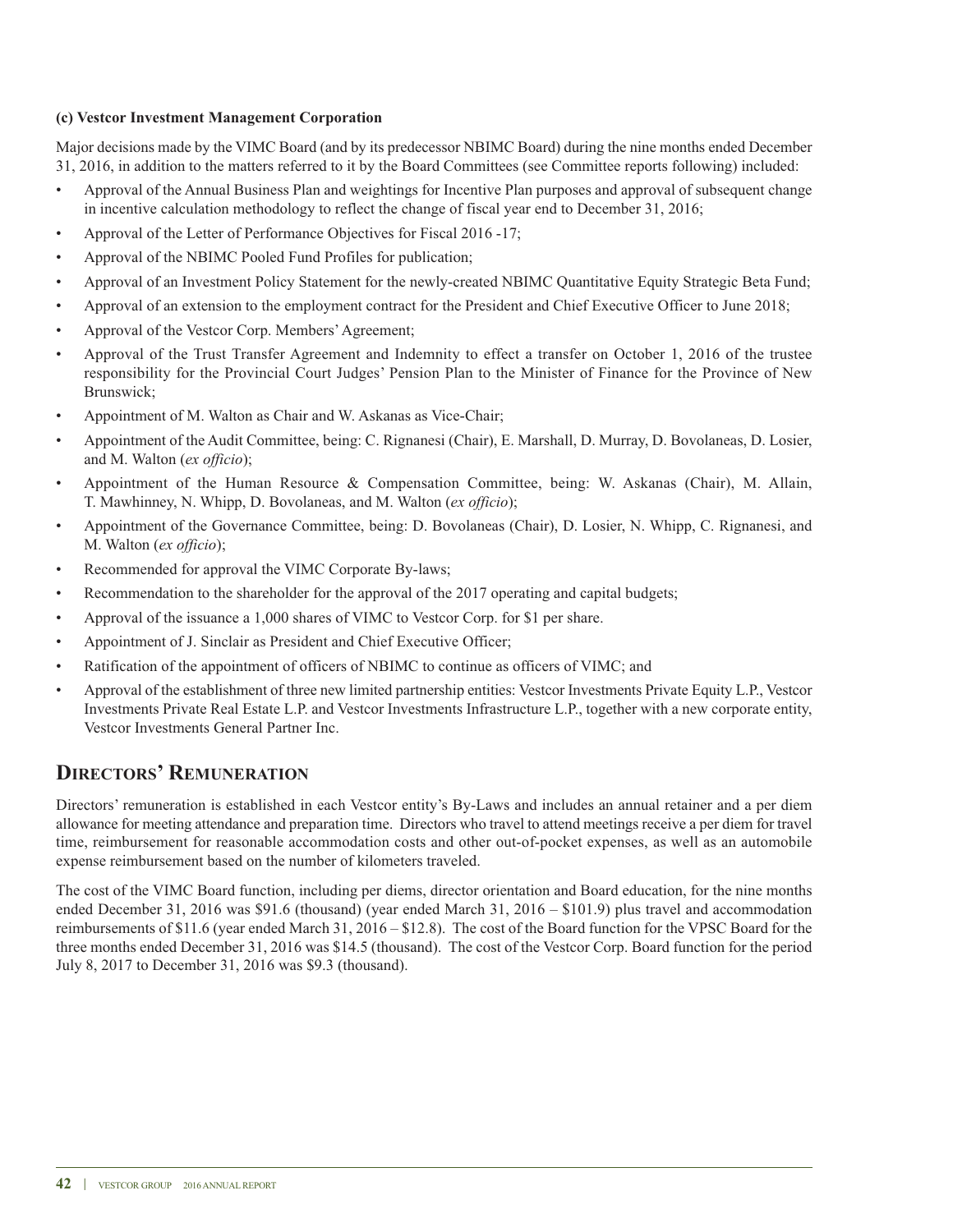# **Board committee reports**

The following highlights of Board Committee Reports include the combined activities of VIMC for the period April 1, 2016 to December 31, 2016 and vpsc for the period october 1, 2016 to December 31, 2016.

### **report of the audit committee**

The Audit Committee oversees the financial affairs of VPSC, VIMC and the funds under management, including the selection of accounting policies to be followed in the preparation of financial statements, the systems of internal control, information systems used to produce accurate, appropriate and timely management and financial information, strategies to identify and mitigate financial risks, and the relationships with the external and internal auditors.

Management is responsible for the preparation of the financial statements that are free from material misstatement, whether due to fraud or error, and for maintaining appropriate accounting policies, processes, procedures and systems of internal control to ensure compliance with accounting standards and applicable laws and regulations. the external auditor is responsible for planning and carrying out an audit of the annual financial statements.

The Committee assesses its effectiveness annually to ensure that it has fulfilled its responsibilities as set out in its Terms of Reference.

| Highlights | In accordance with its Terms of Reference, the Committee accomplished, among other<br>things, the following in or relating to the fiscal period ended December 31, 2016:                                                                                                               |
|------------|----------------------------------------------------------------------------------------------------------------------------------------------------------------------------------------------------------------------------------------------------------------------------------------|
|            | Reviewed a discussion paper concerning the appropriate accounting framework to be<br>$\bullet$<br>used for financial reporting by the Vestcor entities and approved the decision to apply<br>Part III of the CPA Handbook, Accounting Standards for Not-for-Profit Organizations;      |
|            | Reviewed the Schedules of Composite Performance in accordance with Global<br>$\bullet$<br>Investment Performance Standards for the year ended December 31, 2016 for the:<br>o NBPSPP Composite;<br>o NBTPP Composite;<br>o Judges' Composite;<br>o NBSD Composite;<br>o CBE Composite; |
|            | o Low Volatility Global Equity Composite; and                                                                                                                                                                                                                                          |
|            | recommended their approval by the VIMC Board;                                                                                                                                                                                                                                          |
|            | Reviewed the Schedule of Composite Performance in accordance with Global<br>$\bullet$<br>Investment Performance Standards for the year ended March 31, 2016 for the<br>Environmental Reclamation Fund Composite and recommended its approval by the<br>VIMC Board;                     |
|            | Reviewed the audited financial statements for the NBIMC Unit Trust Funds and VIMC<br>$\bullet$<br>for the nine months ended December 31, 2016 and recommended their approval by the<br>VIMC Board and shareholder;                                                                     |
|            | Reviewed the audited financial statements for VPSC for the three months ended<br>$\bullet$<br>December 31, 2016 and recommended their approval by the VPSC Board and<br>shareholder;                                                                                                   |
|            | Reviewed the audited consolidated financial statements for Vestcor for the period since<br>$\bullet$<br>inception on July 8, 2016 to December 31, 2016 and recommended their approval by<br>the operating companies' Board and shareholder;                                            |
|            | Received the draft Vestcor Consolidated Annual Report material for the period since<br>$\bullet$<br>inception on July 8, 2016 to December 31, 2016 and recommended its approval by the<br>operating companies' Board and shareholder;                                                  |
|            |                                                                                                                                                                                                                                                                                        |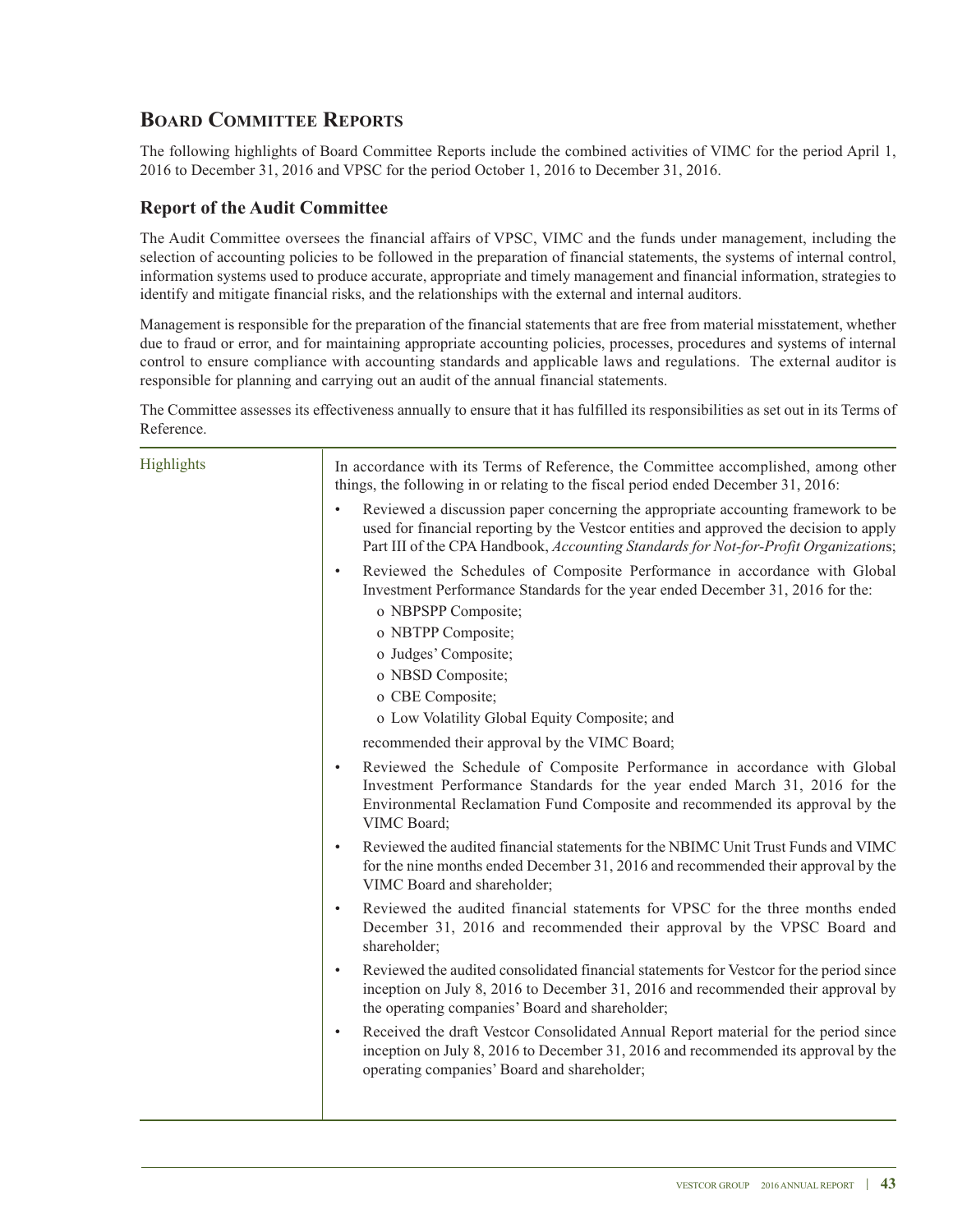|           | Reviewed quarterly unaudited financial statements for the NBIMC Unit Trust Funds,<br>VIMC and VPSC together with management's certifications regarding changes in<br>accounting policies, significant accounting estimates, errors, material weaknesses in<br>internal controls over financial reporting, fraud or illegal acts and subsequent events;                                                                                                                                                            |
|-----------|-------------------------------------------------------------------------------------------------------------------------------------------------------------------------------------------------------------------------------------------------------------------------------------------------------------------------------------------------------------------------------------------------------------------------------------------------------------------------------------------------------------------|
| $\bullet$ | Reviewed quarterly unaudited financial statements for the Provincial Court Judges'<br>Pension Plan Trust until the trustee responsibility was transferred from VIMC to the<br>Minister of Finance on October 1, 2016;                                                                                                                                                                                                                                                                                             |
| $\bullet$ | Received a regular status report of the Integrated Pension Services Organization (project<br>to establish Vestcor) from the President & CEO until the Vestcor Act received Royal<br>Assent on July 8, 2016;                                                                                                                                                                                                                                                                                                       |
| $\bullet$ | Reviewed a quarterly memorandum from the Chief Financial Officer outlining financial<br>reporting decisions and changes required to respond to pension reform, the addition of<br>new clients and the integrated pension services organization initiative and monitored the<br>changes necessitated by these events on processes and resources;                                                                                                                                                                   |
| $\bullet$ | Received the audited financial statements for the year ended March 31, 2016 for a<br>wholly-owned subsidiary of the NBIMC Canadian Real Estate Fund;                                                                                                                                                                                                                                                                                                                                                              |
| $\bullet$ | Received a quarterly memorandum concerning future financial reporting matters to be<br>considered by the Committee;                                                                                                                                                                                                                                                                                                                                                                                               |
| $\bullet$ | Reviewed and recommended for approval by the operating companies' Board and<br>shareholder the External Auditor's engagement, audit plan, timing, staffing and fees<br>for each of the VIMC and NBIMC Unit Trust Funds financial statements for the nine<br>months ended December 31, 2016, for the VPSC financial statements for the three<br>months ended December 31, 2016 and for the consolidated Vestcor Corp. financial<br>statements for the period since inception on July 8, 2016 to December 31, 2016; |
| $\bullet$ | Pre-approved all non-audit, tax or other services to be performed by the External<br>Auditor in accordance with the Audit Committee's Pre-Approval Policy for Audit and<br>Non-Audit Services;                                                                                                                                                                                                                                                                                                                    |
| $\bullet$ | Reviewed the External Auditor's Audit Findings Report for the nine months ended<br>December 31, 2016 and obtained confirmation of the External Auditor's independence;                                                                                                                                                                                                                                                                                                                                            |
| $\bullet$ | Approved the Internal Auditor's plan and budget for 2017;                                                                                                                                                                                                                                                                                                                                                                                                                                                         |
| ٠         | Received the Internal Auditor's recommendations and management's responses for two<br>internal audits: a GST/HST Review, and a Personal and Institutional Trading Review;                                                                                                                                                                                                                                                                                                                                         |
|           | Approved the Internal Auditor's plan for an External Client Reporting Process Review;                                                                                                                                                                                                                                                                                                                                                                                                                             |
| $\bullet$ | Reviewed the September 2016 Follow-Up Report from the Internal Auditor concerning<br>management's responses to previous internal audit recommendations;                                                                                                                                                                                                                                                                                                                                                           |
| $\bullet$ | Each quarter met in camera with each of the External Auditor, the Internal Auditor and<br>management;                                                                                                                                                                                                                                                                                                                                                                                                             |
| $\bullet$ | Monitored management's key performance indicators related to timely resolution of<br>all external and internal audit recommendations;                                                                                                                                                                                                                                                                                                                                                                             |
| ٠         | Reviewed a listing of the major suppliers for each of VIMC and VPSC;                                                                                                                                                                                                                                                                                                                                                                                                                                              |
| $\bullet$ | Completed an annual review of the Enterprise Risk Management Framework;                                                                                                                                                                                                                                                                                                                                                                                                                                           |
| $\bullet$ | Received a status report on a Request for Proposal for securities custody services<br>including preliminary findings and management's recommendations;                                                                                                                                                                                                                                                                                                                                                            |
| $\bullet$ | Reviewed the 2016 Internal Control Report prepared by management outlining VIMC's<br>major processes, risks and key controls;                                                                                                                                                                                                                                                                                                                                                                                     |
| ٠         | Reviewed a quarterly risk coverage chart highlighting independent reviews of risk areas<br>in order to ensure appropriate focus on key risks;                                                                                                                                                                                                                                                                                                                                                                     |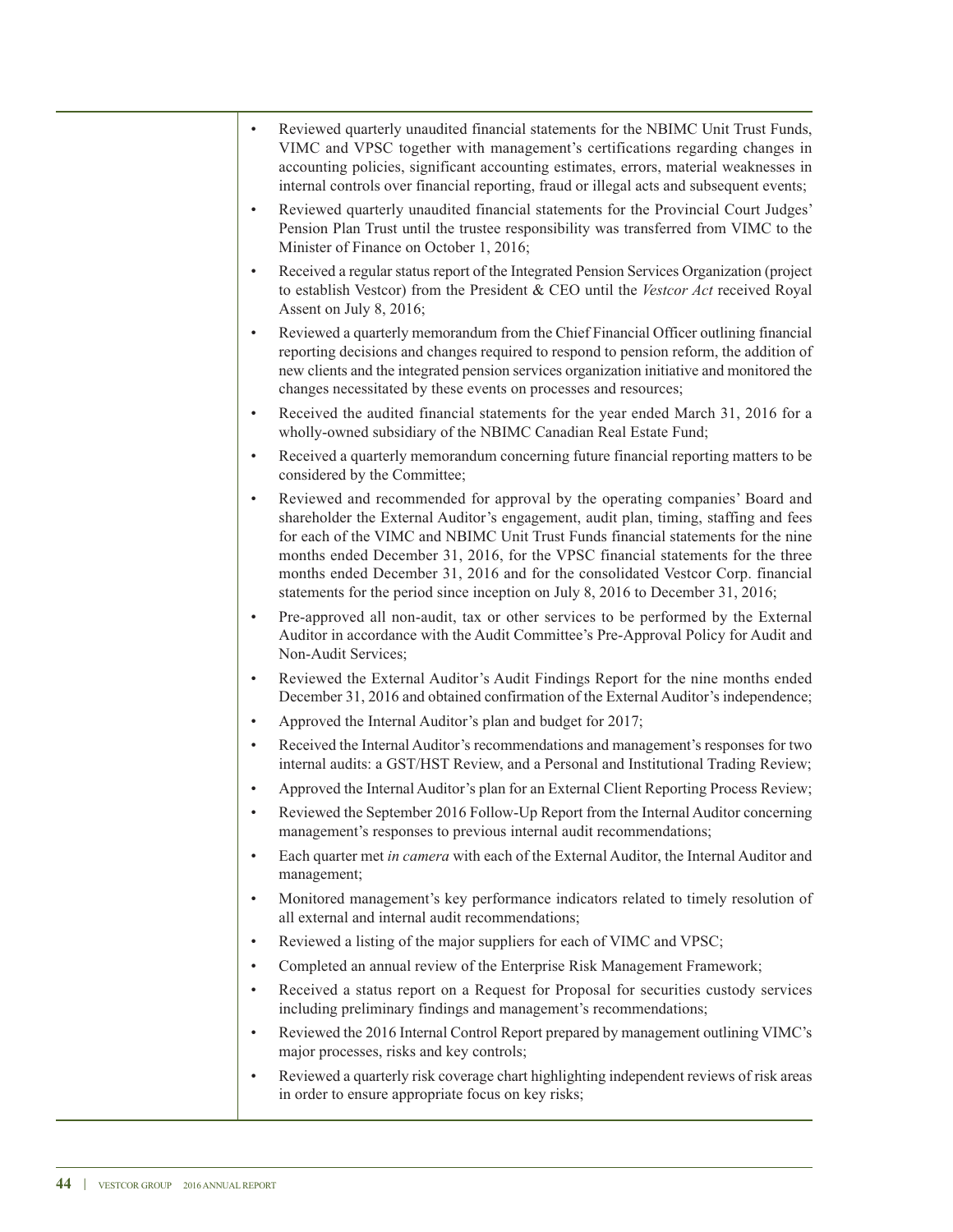| Reviewed a quarterly risk matrix showing trends in key risk areas;                                                                                                      |
|-------------------------------------------------------------------------------------------------------------------------------------------------------------------------|
| Reviewed management's findings from VIMC's annual fraud risk assessment;                                                                                                |
| Received an update to VIMC's Five Year IT Strategic Plan that incorporated integrated<br>activites for both VIMC and VPSC;                                              |
| Completed a review of the Valuation Policies for investment securities;                                                                                                 |
| Received quarterly reporting of legal and regulatory compliance;                                                                                                        |
| Received a quarterly status report of class action litigation in which VIMC has<br>participated as a claimant pursuant to their Responsible Investment Guidelines;      |
| Reviewed and approved the insurance coverage of significant business risks and<br>uncertainties;                                                                        |
| Received a Summary of Information Technology Risks and a report on Assessing Cyber<br>Security from management;                                                         |
| Completed a review of the Committee's terms of reference, accomplishments for their<br>$\bullet$<br>fiscal periods ended December 31, 2016 and set objectives for 2017. |

This report has been approved by the members of the Audit Committee.

#### **c. rignanesi (chair), e. marshall, d. murray, d. Bovolaneas, d. losier, m. Walton (***ex officio***).**

### **report of the governance committee**

The Governance Committee reviews the terms of reference for the VPSC and VIMC Board and each Board committee, all Board policies and the Nomination Guidelines for new directors to ensure that they continue to meet evolving corporate governance best practices. they also oversee the Director orientation and education programs and the code of ethics and Business Conduct. A Board self-assessment process is facilitated by the Governance Committee.

The Vestcor Corp. Board of Directors formed an ad hoc Governance Committee to consider the process by which Vestcor will admit new Members and expects that Committee to meet and report in June 2017.

The Committee assesses its effectiveness annually to ensure that it has fulfilled its responsibilities as set out in its Terms of Reference.

| Highlights | In accordance with its Terms of Reference, the Committee accomplished, among other<br>things, the following in or relating to the fiscal period ending December 31, 2016:      |
|------------|--------------------------------------------------------------------------------------------------------------------------------------------------------------------------------|
|            | Continued implementation of Board effectiveness goals for the fiscal period ending<br>$\bullet$<br>December 31, 2016;                                                          |
|            | Reviewed the Director Orientation and Education policy;<br>$\bullet$                                                                                                           |
|            | Received a quarterly update on the Integrated Pension Services Organization initiative<br>$\bullet$<br>and new client mandates;                                                |
|            | Reviewed quarterly compliance with the Code of Ethics and Business Conduct and<br>$\bullet$<br>ensured all new directors had provided their Initial Declaration of Compliance; |
|            | Reviewed a Report of Directors' Compensation and Expenses for the fiscal period<br>$\bullet$<br>ended December 31, 2016;                                                       |
|            | Received a quarterly status report of progress made in addressing the Board Governance<br>$\bullet$<br>Improvement initiatives;                                                |
|            | Received a presentation of the contents of the Board Governance Manual available for<br>$\bullet$<br>reference by all directors;                                               |
|            | Reviewed the risk management areas for which the Committee had been delegated<br>$\bullet$<br>oversight responsibilities: fiduciary, legal and regulatory compliance;          |
|            |                                                                                                                                                                                |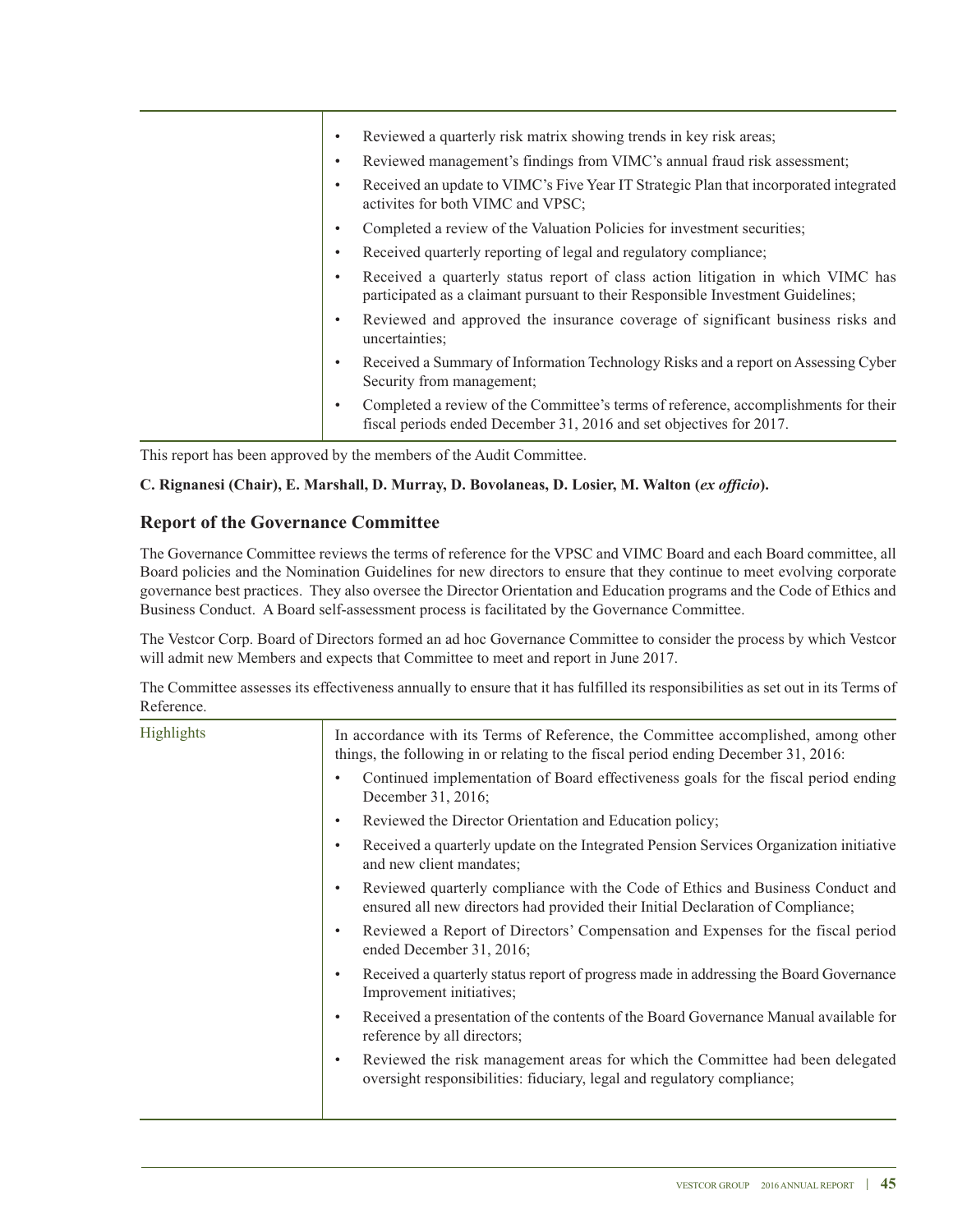| ٠         | Received a status report of discussions with the Financial and Consumer Services<br>Commission regarding the status of VIMC's securities regulation exemption;                |
|-----------|-------------------------------------------------------------------------------------------------------------------------------------------------------------------------------|
| ٠         | Conducted a review of By-laws, Governance policies, Board practices and Board<br>independence and recommended revisions to the Code of Ethics and Business Conduct<br>policy; |
| $\bullet$ | Reviewed the Strategic Communications Policy including an update on progress with<br>communications and public policy activities;                                             |
| $\bullet$ | Received periodic updates from the ad hoc Nomination Committee;                                                                                                               |
| $\bullet$ | Reviewed the composition and tenure of the directors recommended by the ad hoc<br>Nominating Committee;                                                                       |
| ٠         | Reviewed the Governance Committee's accomplishments for the fiscal period ending<br>December 31, 2016 and discussed objectives for 2017;                                      |
| $\bullet$ | Reviewed the Board's accomplishments for the fiscal period ended December 31, 2016<br>and discussed objectives for 2017;                                                      |
| $\bullet$ | Reviewed the draft Corporate Governance disclosure for the Vestcor Group 2016<br>Annual Report and recommended its approval by the Board and shareholder.                     |
|           |                                                                                                                                                                               |

This report has been approved by the members of the Governance Committee.

#### **d. Bovolaneas (chair), d. losier, n. Whipp, c. rignanesi, m. Walton (***ex officio***).**

# **report of the Human resources & compensation committee**

The Human Resources & Compensation Committee conducts an annual performance appraisal for the President  $&$  CEO. It also oversees changes to the compensation philosophy, compensation and benefits, incentive plans and organizational structure as well as monitors management's compliance with employment-related regulatory and legislative matters.

the committee assesses its effectiveness annually to ensure that it has fulfilled its responsibilities as set out in its terms of Reference.

| Highlights | In accordance with its Terms of Reference, the Committee accomplished, among other<br>things, the following in or relating to the fiscal period ended December 31, 2016:                                                                                      |  |  |  |  |
|------------|---------------------------------------------------------------------------------------------------------------------------------------------------------------------------------------------------------------------------------------------------------------|--|--|--|--|
|            | Reviewed the Committee's Terms of Reference Business and recommended changes to<br>$\bullet$<br>the Board for approval;                                                                                                                                       |  |  |  |  |
|            | Set the Committee's objectives for the fiscal period ended December 31, 2016 and<br>$\bullet$<br>reviewed subsequent achievements;                                                                                                                            |  |  |  |  |
|            | Reviewed the individual business plan success weightings of the VIMC Business Plan<br>$\bullet$<br>for the fiscal period ended December 31, 2016 and recommended their approval by the<br>Board;                                                              |  |  |  |  |
|            | Reviewed the risk management areas for which the Committee had been delegated<br>$\bullet$<br>oversight responsibilities including the President's leadership effectiveness,<br>performance integrity, and ability to attract and retain qualified personnel; |  |  |  |  |
|            | Reviewed the Succession Plans for the President & CEO and senior management<br>$\bullet$<br>positions and recommended approval by the Board;                                                                                                                  |  |  |  |  |
|            | Received the results of the 2016 Leadership Survey for the President & CEO;<br>٠                                                                                                                                                                              |  |  |  |  |
|            | Discussed the pending expiry of the employment contract for the President $&$ CEO and<br>$\bullet$<br>recommended to the Board to extend for a further one year term to expire in June 2018;                                                                  |  |  |  |  |
|            | Reviewed and proposed amendments to the Incentive Plan to reflect an adjustment to<br>$\bullet$<br>recognize the Acting Chief Investment Officer position and to add three other positions<br>as eligible employees;                                          |  |  |  |  |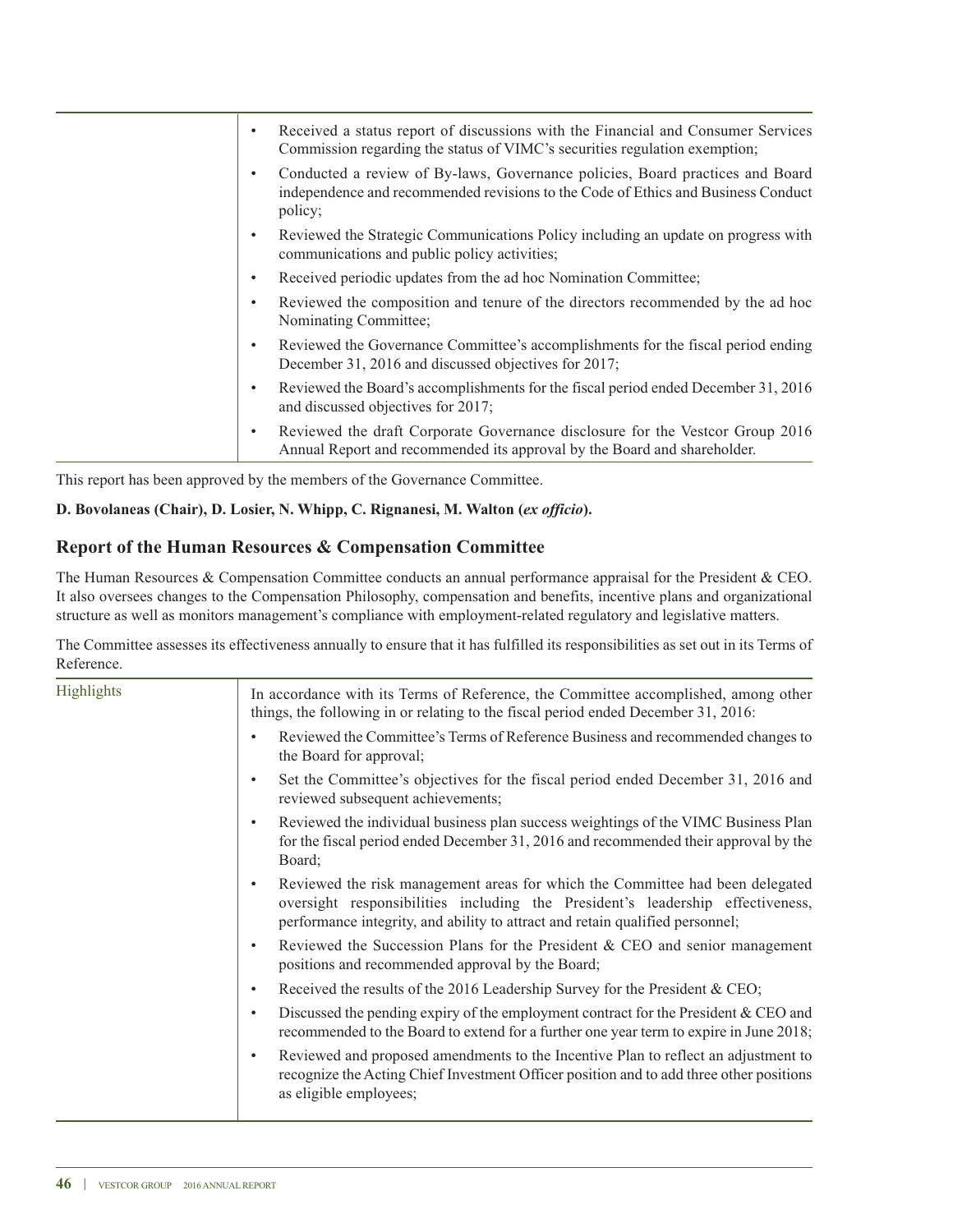| Reviewed changes required to the organizational structure resulting from the Vestcor<br>$\bullet$<br>initiative and proposed shared services areas and recommended approval by the Board<br>of the addition of new positions for: Human Resources Coordinator, Internal Auditor,<br>Investment Accountant, Corporate Accountant, Technical Support Analyst, and<br>Manager of Plan and Member Communications and the amalgamation of two other<br>existing positions into one new position of Director of Member Services and<br>Communications; |
|--------------------------------------------------------------------------------------------------------------------------------------------------------------------------------------------------------------------------------------------------------------------------------------------------------------------------------------------------------------------------------------------------------------------------------------------------------------------------------------------------------------------------------------------------|
| Received a status report on activities undertaken to address the results of the December<br>$\bullet$<br>2015 Workplace Environment Survey;                                                                                                                                                                                                                                                                                                                                                                                                      |
| Reviewed the Human Resources Strategic Plan and recommended its approval by the<br>$\bullet$<br>Board:                                                                                                                                                                                                                                                                                                                                                                                                                                           |
| Received quarterly certification from management as to regulatory compliance with<br>$\bullet$<br>various legislative requirements;                                                                                                                                                                                                                                                                                                                                                                                                              |
| Reviewed a comparison of Value Added Targets against peers;<br>$\bullet$                                                                                                                                                                                                                                                                                                                                                                                                                                                                         |
| Due to the requirement to change the fiscal year end from March to December that<br>$\bullet$<br>resulted in a nine month fiscal period ended December 31, received the results of an<br>external independent compensation consultant's review of the proposed Incentive Plan<br>calculation methodology;                                                                                                                                                                                                                                        |
| Reviewed corporate results for the fiscal period ended December 31, 2016 versus the<br>$\bullet$<br>Business Plan and recommended approval by the Board of the individual incentive<br>performance award;                                                                                                                                                                                                                                                                                                                                        |
| Reviewed and approved the performance of the President & CEO against the business<br>$\bullet$<br>plan targets for the fiscal period ended December 31, 2016;                                                                                                                                                                                                                                                                                                                                                                                    |
| Reviewed and recommended to the Board the overall Incentive Compensation Pool for<br>$\bullet$<br>the fiscal period ended December 31, 2016; and                                                                                                                                                                                                                                                                                                                                                                                                 |
| Reviewed the draft Compensation Discussion and Analysis section of the Vestcor 2016<br>$\bullet$<br>Annual Report and recommended its approval by the Board and shareholder.                                                                                                                                                                                                                                                                                                                                                                     |

This report has been approved by the members of the Human Resources  $&$  Compensation Committee.

**W. askanas (chair), m. allain, t. mawhinney, n. Whipp, d. Bovolaneas, m. Walton (***ex officio***).**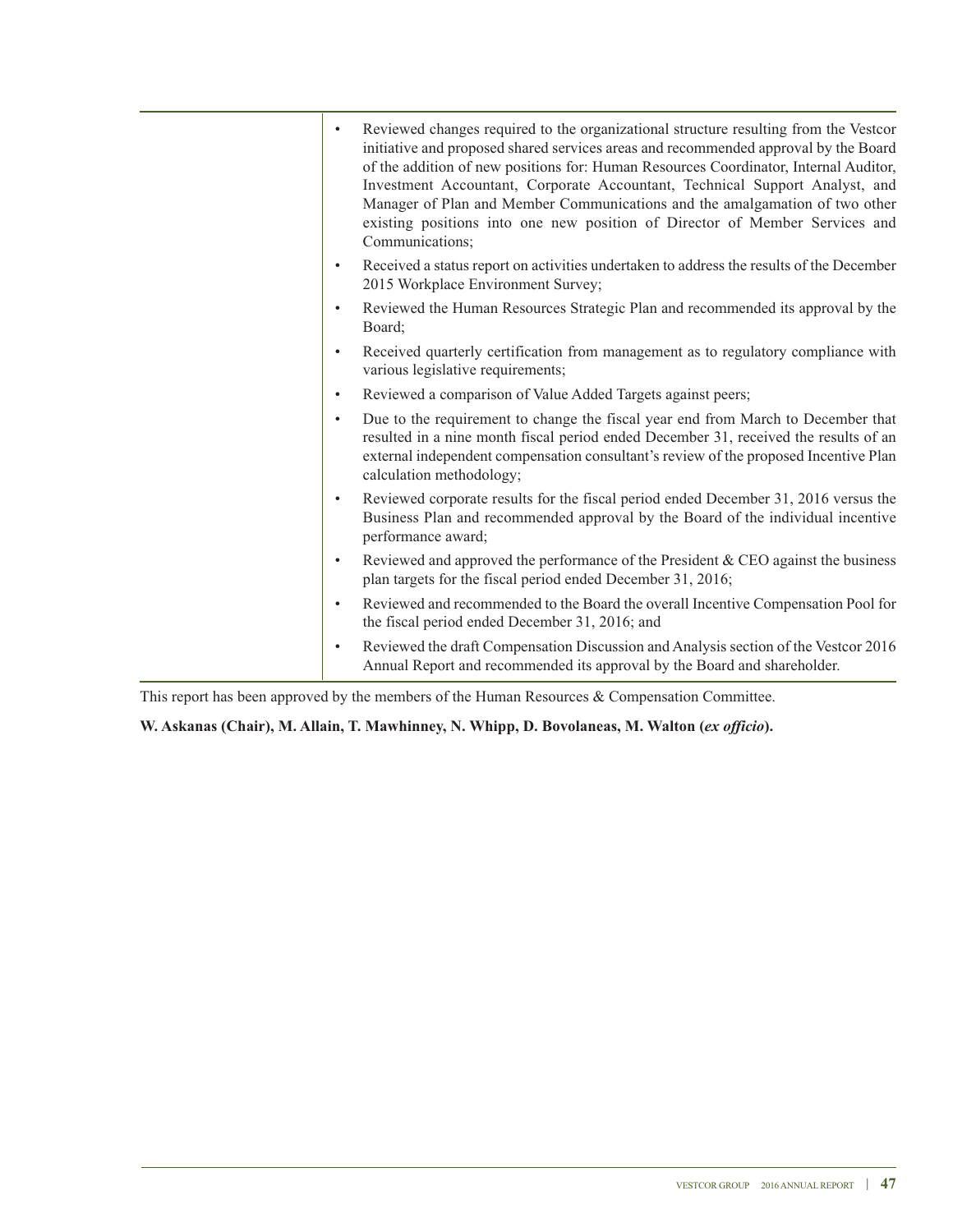# **responsiBle inVesting guidelines**

The responsible investment actions of investment managers have increasingly become a focus of investors, governments, regulators, and various third party interest groups in recent years.

While our fiduciary responsibilities and relatively limited organizational footprint restrict our ability to provide exclusionary screens or divestment options, vIMc has been a very active long-term member / partner in a number of organizations that support best practice environmental, social, and governance-related investment actions. For example, vIMc has been an active long serving member in organizations such as the pension Investment association of canada (https://www.piacweb.org) and the Canadian Coalition for Good Governance (http://www.ccgg.ca). Each of these organizations have successful active engagement programs that are focused on responsible investment-related issues.

our active involvement with these groups helps to develop and promote best practise guidelines in this area which benefits both investors and society in general. additional detail can be found in our responsible Investment guidelines under the Investments tab on our website at www.vestcor.org.

# **industry relationsHips**

vestcor's professionals are recognized nationally as a constructive resource with respect to investment industry-related Board or Executive Committee participation. The following list outlines a number of relationships in which management has actively participated in this type of capacity during the fiscal year:

- Association of Canadian Pension Management (ACPM)
- Beaverbrook Art Gallery Investment Committee
- Canadian Bond Investors' Association
- Canadian Coalition for Good Governance (CCGG)
- canadian Investment performance council
- Canadian Pension & Benefits Institute (CPBI)
- CFA Society Atlantic Canada
- Fredericton community Foundation Investment committee
- Pension Investment Association of Canada (PIAC)
- S&P/TSX Canada Index Committee
- Université de Moncton Comité de placements
- University of New Brunswick Investment Committee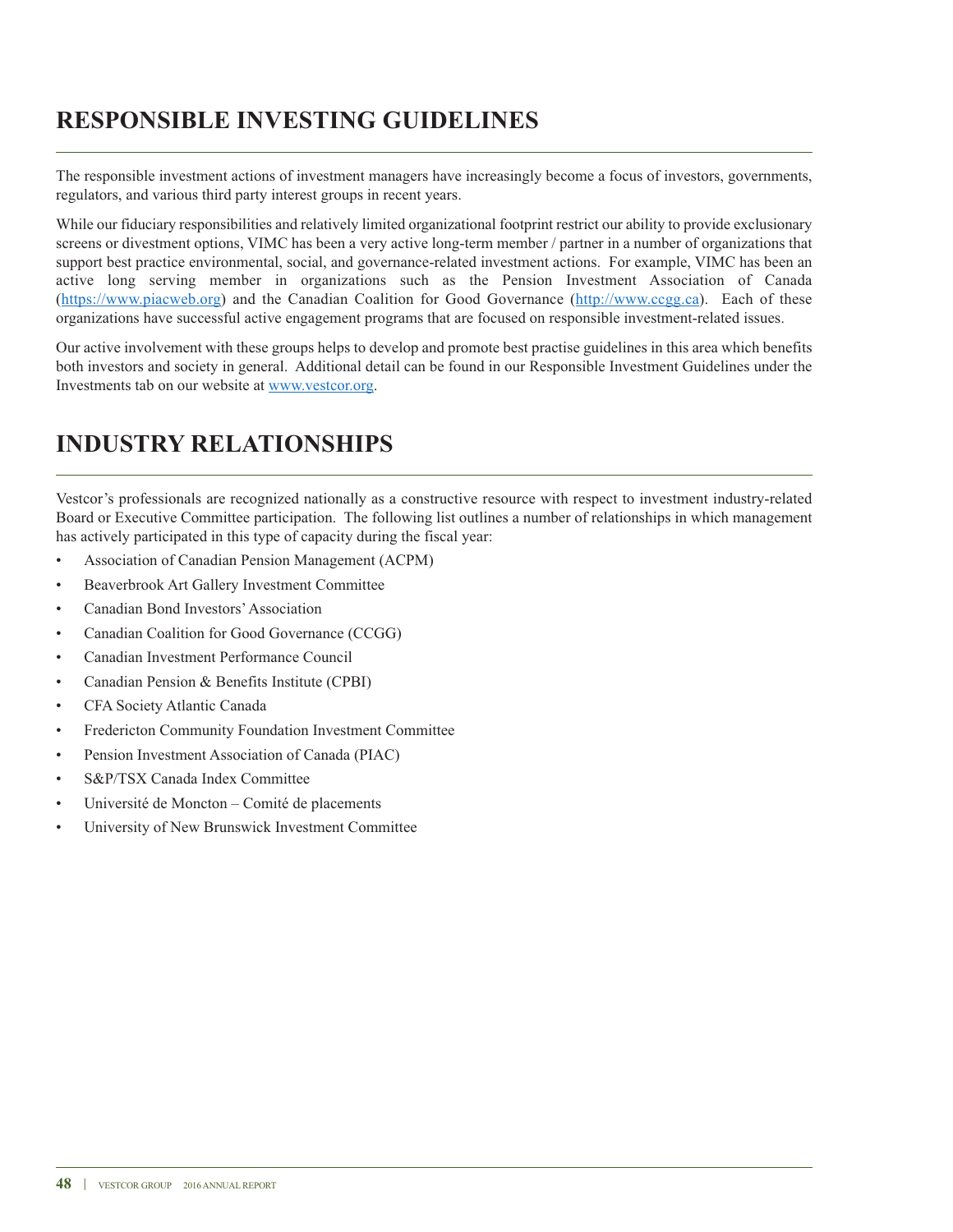# **employee actiVity in our community**

vestcor Management and staff continued to be very active with a number of important causes in both our local and the larger national community. these efforts can vary from volunteering time, sharing professional expertise, or the donation of personal financial resources.

# **local cHaritaBle causes**

During the year, the Vestcor staff continued to exceed their target contribution level for the annual corporate United Way campaign. at the same time each company also continued to organize a number of successful fund raising activities for local charities.

vIMc was also proud to continue to further recognize their employee volunteer activities. During 2016, employees provided an average of 47 hours per volunteer to over 43 non-profit organizations. over 67% of employees were involved in volunteer efforts in some capacity.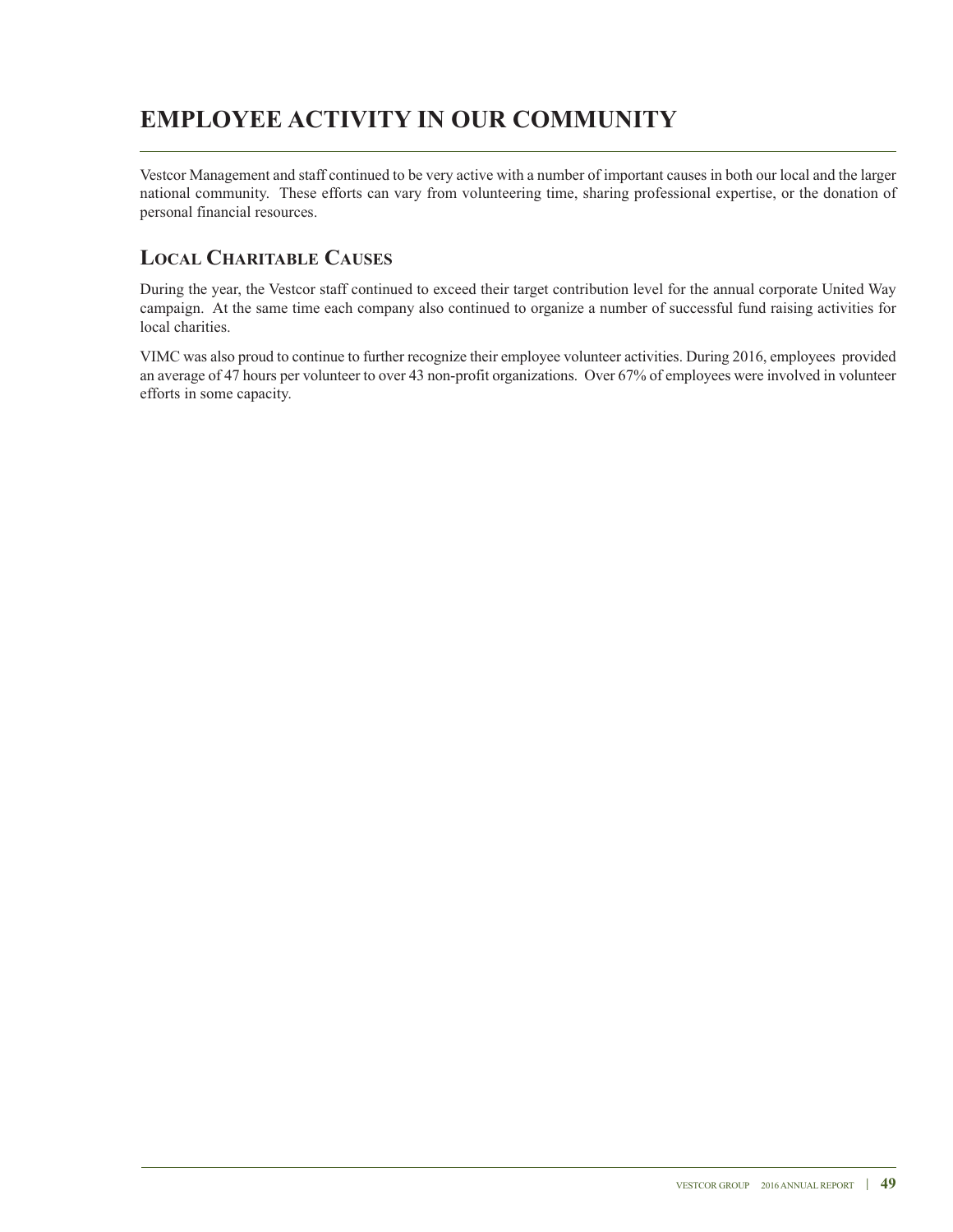# **pooled fund performance**

The specific performance of each NBIMC Pooled Fund and its respective benchmark return for the period indicated to December 31, 2016 is outlined in the table below.

| <b>Unit Trust Fund</b>                    | 1 Yr          | 2 Yrs         | 3 Yrs         | 4 Yrs         | 5 Yrs         |               | 10 Yrs Since Inception <sup>1</sup> |
|-------------------------------------------|---------------|---------------|---------------|---------------|---------------|---------------|-------------------------------------|
|                                           | $\frac{0}{0}$ | $\frac{0}{0}$ | $\frac{0}{0}$ | $\frac{0}{0}$ | $\frac{0}{0}$ | $\frac{0}{0}$ | $\frac{0}{0}$                       |
| NBIMC Nominal Bond Fund                   | 1.45          | 2.57          | 4.88          | 3.20          | 3.18          | 4.88          | 5.56                                |
| Benchmark                                 | 0.89          | 2.36          | 4.62          | 2.92          | 2.87          | 4.57          | 5.39                                |
| NBIMC Corporate Bond Fund                 | 3.91          | 3.37          | 4.87          | 3.81          | 4.44          |               | 4.44                                |
| Benchmark                                 | 3.73          | 3.22          | 4.65          | 3.69          | 4.18          |               | 4.18                                |
| NBIMC Global Fixed Income Fund            |               |               |               |               |               |               | 1.10 <sup>2</sup>                   |
| Benchmark                                 |               |               |               |               |               |               | 0.15                                |
| NBP Canadian Long-Term Bond Fund          | 2.70          | 2.97          | 5.87          |               |               |               | 6.02                                |
| <b>Benchmark</b>                          | 2.70          | 3.22          | 6.39          |               |               |               | 6.55                                |
| NBIMC New Brunswick Fixed                 |               |               |               |               |               |               |                                     |
| Income Opportunity Fund                   | 2.17          | 3.61          | 5.64          | 3.72          | 3.66          | 5.42          | 6.55                                |
| Benchmark                                 | 0.89          | 2.36          | 4.62          | 2.92          | 2.87          | 4.57          | 5.39                                |
| NBIMC Money Market Fund                   | 1.05          | 1.01          | 1.11          | 1.18          | 1.24          | 1.81          | 2.81                                |
| Benchmark                                 | 0.51          | 0.58          | 0.69          | 0.77          | 0.82          | 1.39          | 2.48                                |
| <b>NBIMC Student Investment Fund</b>      | 10.36         | 3.80          | 5.93          | 6.02          | 5.91          | 5.19          | 7.05                                |
| Benchmark                                 | 10.92         | 4.29          | 6.33          | 6.15          | 6.00          | 4.88          | 6.89                                |
| NBIMC Canadian Equity Index Fund          | 21.81         | 5.80          | 7.91          | 9.32          | 9.14          | 5.22          | 6.84                                |
| <b>Benchmark</b>                          | 21.08         | 5.36          | 7.06          | 8.52          | 8.25          | 4.65          | 6.42                                |
| NBIMC Low Volatility Canadian             |               |               |               |               |               |               |                                     |
| <b>Equity Fund</b>                        | 16.74         | 5.94          | 10.77         | 11.88         |               |               | 11.88                               |
| Benchmark <sup>3</sup>                    | 17.58         | 6.48          | 9.73          | 9.62          |               |               | 9.62                                |
| NBIMC External Canadian Equity Fund 17.92 |               | 6.33          | 7.88          | 9.90          | 9.35          | 5.98          | 10.74                               |
| <b>Benchmark</b>                          | 21.08         | 5.36          | 7.06          | 8.52          | 8.25          | 4.65          | 9.62                                |
| NBIMC Canadian Equity Active Long         |               |               |               |               |               |               |                                     |
| <b>Strategy Fund</b>                      | 17.33         | 2.47          | 5.71          | 7.61          | 7.44          |               | 3.31                                |
| Benchmark                                 | 21.08         | 5.36          | 7.06          | 8.52          | 8.25          |               | 3.95                                |
| NBIMC External International Equity       |               |               |               |               |               |               |                                     |
| Fund                                      | (2.73)        | 9.67          | 8.76          | 15.10         | 15.22         |               | 5.36                                |
| Benchmark                                 | (2.49)        | 7.70          | 6.34          | 12.03         | 12.52         |               | 3.84                                |
| NBIMC EAFE Equity Index Fund              | (2.43)        | 8.35          |               |               |               |               | 8.35                                |
| Benchmark                                 | (2.49)        | 8.24          |               |               |               |               | 8.24                                |
| NBIMC EAFE Equity Index Fund -            |               |               |               |               |               |               |                                     |
| Class N                                   | (2.21)        | 7.99          | 6.59          | 12.21         | 12.73         |               | 4.18                                |
| <b>Benchmark</b>                          | (2.49)        | 7.70          | 6.34          | 12.03         | 12.52         |               | 3.84                                |
| NBIMC Low Volatility International        |               |               |               |               |               |               |                                     |
| <b>Equity Fund</b>                        | (1.92)        | 12.05         |               |               |               |               | 12.05                               |
| Benchmark <sup>3</sup>                    | (5.20)        | 10.78         |               |               |               |               | 10.78                               |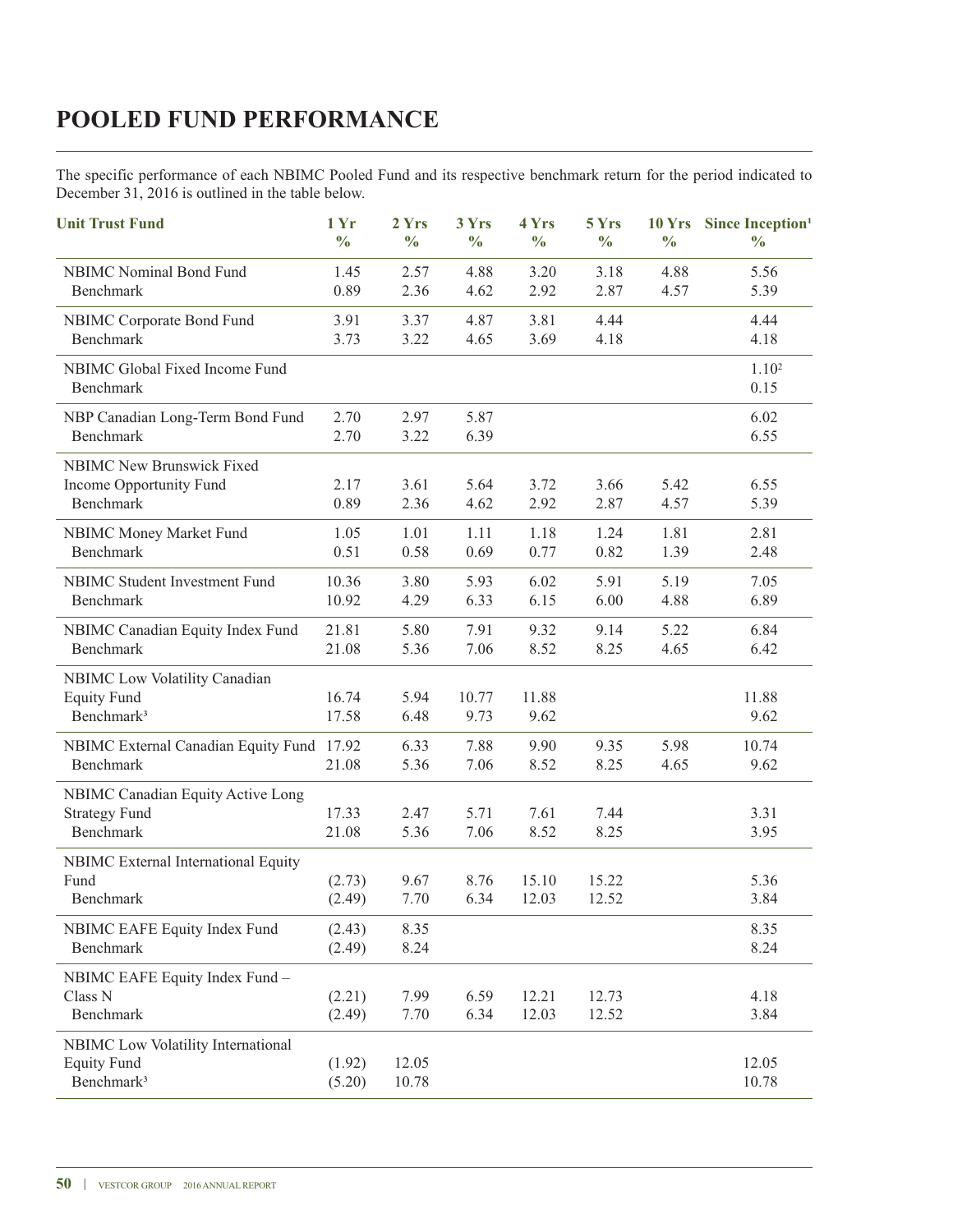| <b>Unit Trust Fund</b>                                                                | 1 Yr<br>$\frac{0}{0}$ | 2 Yrs<br>$\frac{0}{0}$ | 3 Yrs<br>$\frac{0}{0}$ | 4 Yrs<br>$\frac{0}{0}$ | 5 Yrs<br>$\frac{0}{0}$ | $\frac{0}{0}$ | 10 Yrs Since Inception <sup>1</sup><br>$\frac{0}{0}$ |
|---------------------------------------------------------------------------------------|-----------------------|------------------------|------------------------|------------------------|------------------------|---------------|------------------------------------------------------|
| NBIMC Low Volatility International<br>Equity Fund - Class N<br>Benchmark <sup>3</sup> | (2.09)<br>(5.20)      | 11.88<br>10.78         | 11.50<br>9.71          | 14.86<br>14.69         |                        |               | 14.54<br>14.11                                       |
| <b>NBIMC</b> Low Volatility Emerging<br>Markets Equity Fund<br><b>Benchmark</b>       | 4.31<br>0.31          |                        |                        |                        |                        |               | (0.22)<br>(2.00)                                     |
| NBIMC U.S. Equity Index Fund<br><b>Benchmark</b>                                      | 8.63<br>8.62          | 14.68<br>14.62         | 17.64<br>17.67         | 23.16<br>23.23         | 21.16<br>21.21         |               | 11.81<br>11.91                                       |
| NBIMC Low Volatility U.S. Equity Fund<br>Benchmark <sup>3</sup>                       | 9.05<br>6.56          | 17.47<br>15.49         | 20.91<br>19.34         | 24.40<br>24.54         | 21.57<br>21.58         |               | 21.57<br>21.58                                       |
| NBIMC Inflation Linked Securities Fund 2.91<br>Benchmark                              | 2.86                  | 2.98<br>2.83           | 6.24<br>6.17           | 1.12<br>0.99           | 1.47<br>1.36           | 5.21<br>5.09  | 7.38<br>7.20                                         |
| NBIMC Canadian Real Estate Fund<br>Benchmark                                          | 10.33<br>5.31         | 10.32<br>5.46          | 9.84<br>5.40           | 8.37<br>3.97           | 9.47<br>5.34           | 9.78<br>5.55  | 11.71<br>5.70                                        |
| <b>NBIMC Canadian Real Estate</b><br><b>Investment Trust Fund</b><br>Benchmark        | 17.83<br>17.63        | 6.12<br>5.91           | 7.57<br>7.37           |                        |                        |               | 7.57<br>7.37                                         |
| NBIMC Non-Canadian Private Real<br><b>Estate Fund</b><br>Benchmark                    | (0.31)<br>5.31        |                        |                        |                        |                        |               | (4.46)<br>5.21                                       |
| NBIMC International Real Estate Fund<br>Benchmark                                     | 5.19<br>5.39          | 13.73<br>13.70         | 22.50<br>21.76         | 19.03<br>18.70         | 18.27<br>18.38         |               | 11.20<br>11.06                                       |
| NBIMC Public Infrastructure Fund<br>Benchmark                                         | 7.13<br>5.31          |                        |                        |                        |                        |               | 2.42<br>5.38                                         |
| NBIMC Infrastructure Fund<br><b>Benchmark</b>                                         | 8.70<br>5.31          | 8.54<br>5.46           | 7.26<br>5.40           | 6.39<br>5.33           | 7.83<br>5.57           |               | 7.56<br>5.62                                         |
| <b>NBIMC North American Market</b><br>Neutral Fund<br>Benchmark                       | 3.75<br>0.51          | 1.90<br>0.58           | 0.78<br>0.69           | 2.34<br>0.77           | 2.72<br>0.82           | 1.28<br>1.39  | 2.02<br>1.80                                         |
| <b>NBIMC</b> Quantitative Strategies Fund<br><b>Benchmark</b>                         | 5.45<br>0.51          | 5.16<br>0.58           | 6.00<br>0.69           | 6.13<br>0.77           | 5.80<br>0.82           |               | 4.18<br>0.95                                         |
| NBIMC Quantitative Strategic Beta Fund<br><b>Benchmark</b>                            |                       |                        |                        |                        |                        |               | 3.49 <sup>2</sup><br>0.23                            |
| NBIMC New Brunswick and Atlantic<br>Canada Equity Opportunity Fund<br>Benchmark       | 6.00<br>5.31          | 4.98<br>5.46           | 2.42<br>5.40           | 3.97<br>5.33           | 15.34<br>5.57          | 19.56<br>5.70 | 9.66<br>6.98                                         |
| <b>NBIMC Private Equity Fund</b><br>Benchmark                                         | 6.45<br>3.93          | 17.47<br>10.17         | 18.28<br>10.58         | 18.51<br>16.06         | 16.98<br>15.71         |               | 9.45<br>7.35                                         |

<sup>1</sup> On April 1, 2008, VIMC implemented Canadian dollar benchmarks for international exposures. Prior to that date, the benchmarks for international exposures were reflected in the local currencies. To ensure comparative information is presented for performance and benchmarks, the Since Inception column above reflects the returns from the later of the first day of trading in the Fund or, if an international Fund, April 1, 2008.

*² These funds were implemented during the current fiscal year.*

<sup>3</sup> Effective October 14, 2014 minimum volatility benchmarks replaced the market cap indices for Canadian, U.S., and EAFE Low Volatility public equity funds.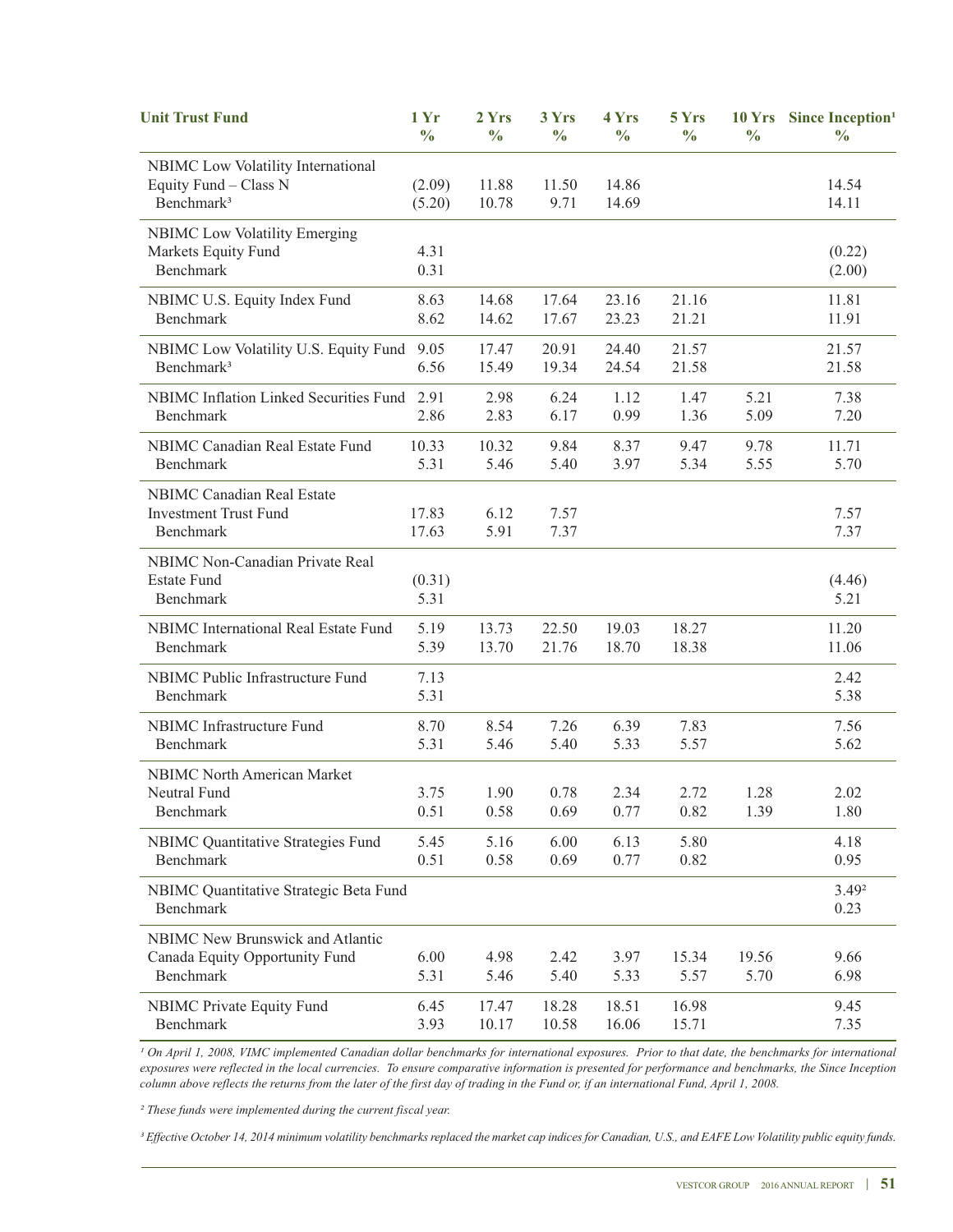# **Vestcor corp. consolidated financial statements**

# **management's responsiBility for financial statements**

vestcor corp. ("vestcor" or the "corporation") was created on July 8, 2017 pursuant to the *Vestcor Act* of the new Brunswick legislature.

The consolidated financial statements of Vestcor have been prepared by management. They have been approved by the Board of Directors.

Management prepared Vestcor's consolidated financial statements in accordance with CPA Handbook Part III - Accounting standards for not-for-profit organizations. the consolidated financial statements are general purpose financial statements and include a Statement of Financial Position, Statement of Operations and Changes in Net Assets and Statement of Cash Flow.

Management is responsible for the integrity and fair presentation of the consolidated financial statements, including amounts based on best estimates and judgments. vestcor maintains systems of internal control and supporting procedures to provide reasonable assurance that accurate financial information is available, that assets are protected and that resources are managed efficiently.

Ultimate responsibility for the consolidated financial statements rests with the Board of Directors. The Board is assisted in its responsibilities by the audit committee, consisting of five independent Board members. the audit committee reviews the consolidated financial statements and recommends them for approval by the Board. The Audit Committee also reviews matters related to accounting, auditing, internal control systems, financial risk management and the scope, planning and audit findings of the internal and external auditors.

KPMG LLP, the external auditors of the consolidated financial statements, are directly accountable to the Audit Committee. they have conducted an independent examination of the consolidated financial statements in accordance with canadian generally accepted auditing standards, performing such tests and other procedures as they consider necessary to express an opinion to the Board of Directors.

*John A. Sinclair Jan Imeson, CPA, CA President and Chief Executive Officer Chief Financial Officer*

Jan Streso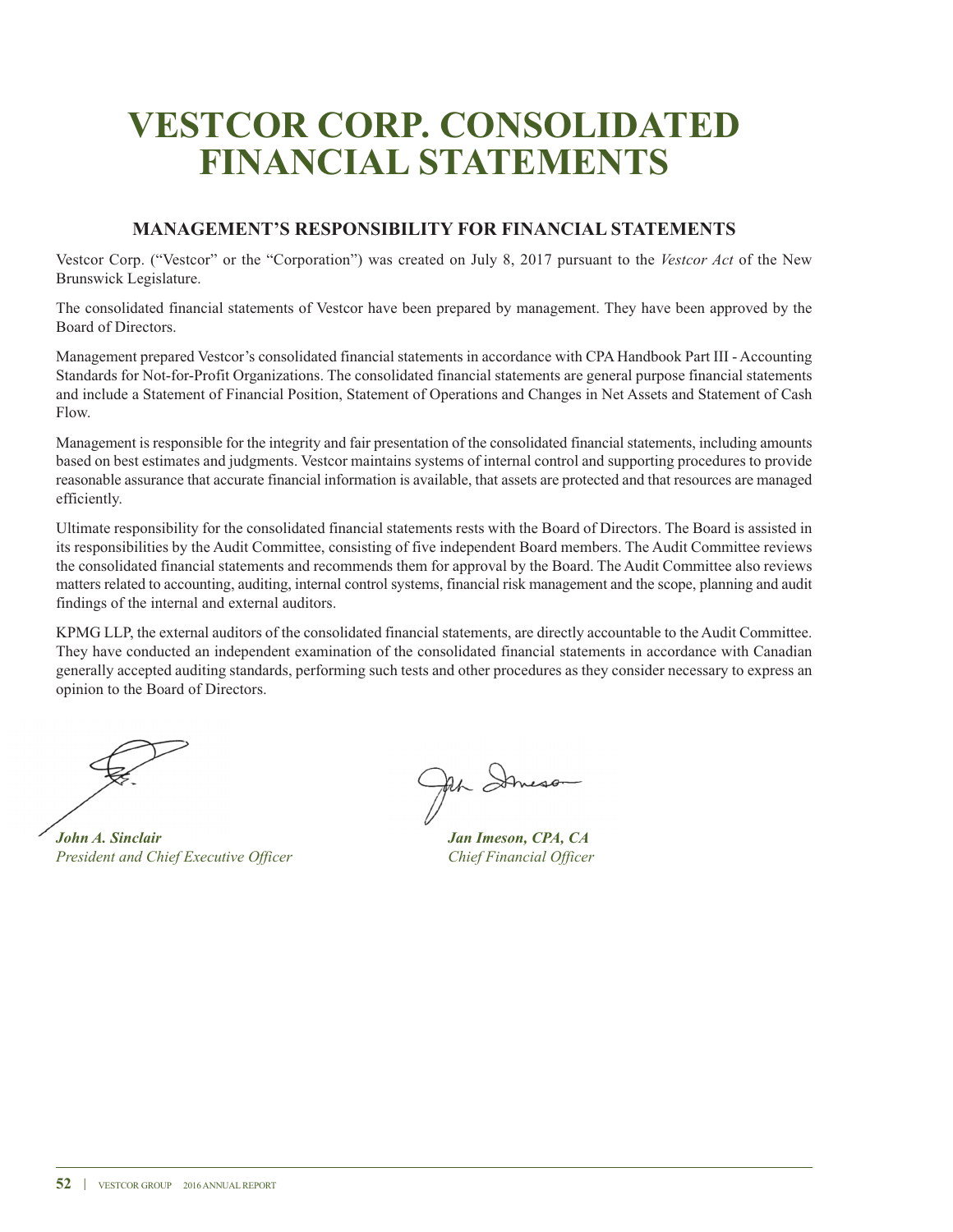# **VESTCOR CORP. CONSOLIDATED FINANCIAL STATEMENTS December 31, 2016**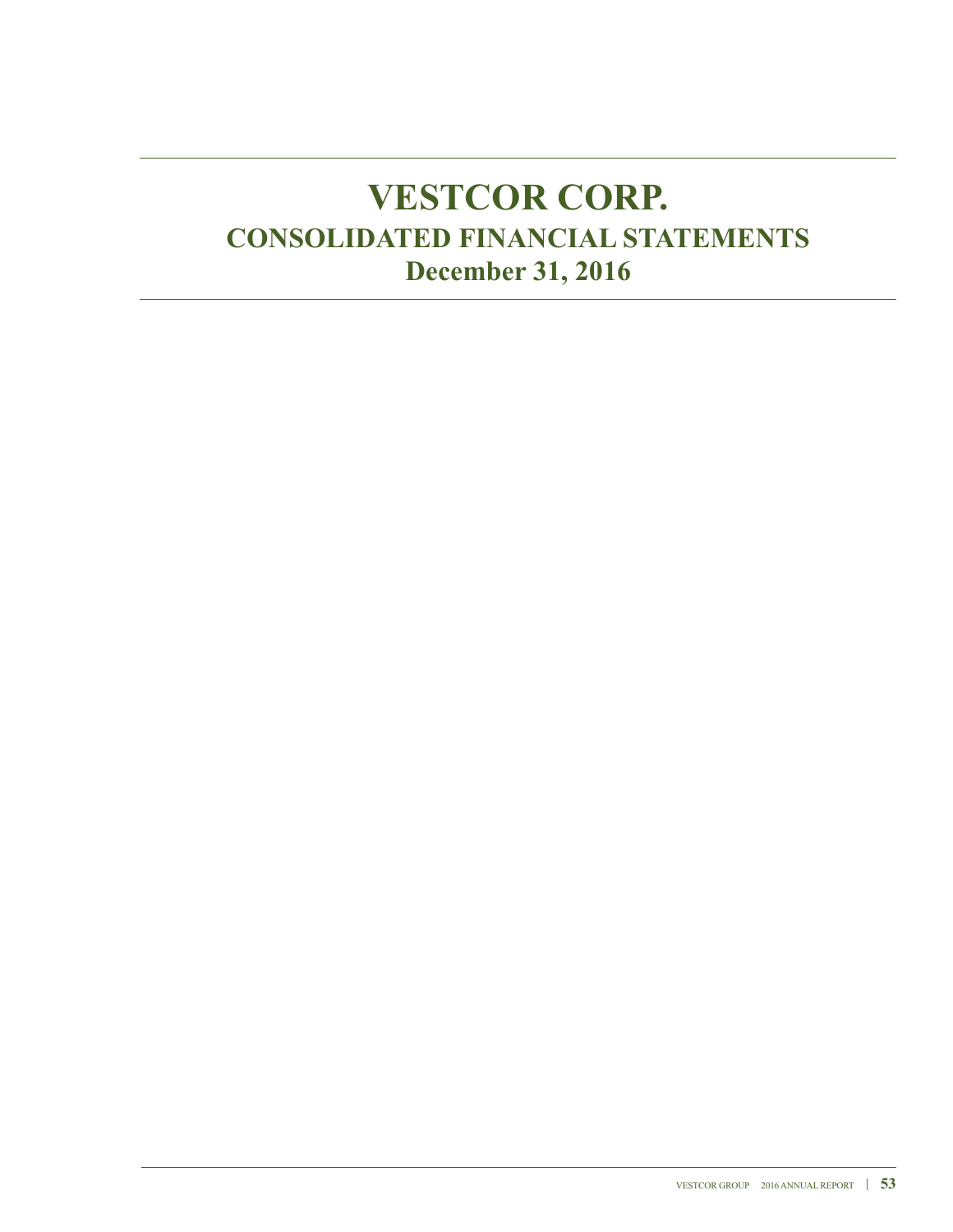

KPMG LLP Frederick Square **Cauca Cone Factory Lane** 133 Prince William Street 700-77 Westmorland Street PO Box 827 PO Box 2388 Stn Main Fredericton NB E3B 6Z3

Telephone (506) 452-8000 Telephone (506) 856-4400 Telephone (506) 634-1000 Fax (506) 450-0072 Fax (506) 856-4499 Fax (506) 633-8828

# **INDEPENDENT AUDITORS' REPORT**

#### **To the Board of Directors of Vestcor Corp.**

We have audited the accompanying consolidated financial statements of Vestcor Corp., which comprise the consolidated statement of financial position as at December 31, 2016, the consolidated statements of operations and changes in net assets and cash flow for the period since inception on July 8, 2016 to December 31, 2016 and notes, comprising a summary of significant accounting policies and other explanatory information.

#### **Management's Responsibility for the Consolidated Financial Statements**

Management is responsible for the preparation and fair presentation of these consolidated financial statements in accordance with Canadian accounting standards for not-for-profit organizations, and for such internal control as management determines is necessary to enable the preparation of consolidated financial statements that are free from material misstatement, whether due to fraud or error.

#### **Auditors' Responsibility**

Our responsibility is to express an opinion on these consolidated financial statements based on our audit. We conducted our audit in accordance with Canadian generally accepted auditing standards. Those standards require that we comply with ethical requirements and plan and perform the audit to obtain reasonable assurance about whether the consolidated financial statements are free from material misstatement.

An audit involves performing procedures to obtain audit evidence about the amounts and disclosures in the consolidated financial statements. The procedures selected depend on our judgment, including the assessment of the risks of material misstatement of the consolidated financial statements, whether due to fraud or error. In making those risk assessments, we consider internal control relevant to the entity's preparation and fair presentation of the consolidated financial statements in order to design audit procedures that are appropriate in the circumstances, but not for the purpose of expressing an opinion on the effectiveness of the entity's internal control. An audit also includes evaluating the appropriateness of accounting policies used and the reasonableness of accounting estimates made by management, as well as evaluating the overall presentation of the consolidated financial statements.

We believe that the audit evidence we have obtained is sufficient and appropriate to provide a basis for our audit opinion.

#### **Opinion**

In our opinion, the consolidated financial statements present fairly, in all material respects, the consolidated financial position of Vestcor Corp. as at December 31, 2016 and its consolidated results of operations and its consolidated cash flow for the period since inception on July 8, 2016 to December 31, 2016, in accordance with Canadian accounting standards for not-for-profit organizations.

 $KPMG$   $\mu$ P

Chartered Professional Accountants March 27, 2017

Fredericton, Canada

KPMG LLP is a Canadian limited liability partnership and a member firm of the KPMG network of independent member firms affiliated with KPMG International Cooperative ("KPMG International"), a Swiss entity. KPMG Canada provides services to KPMG LLP.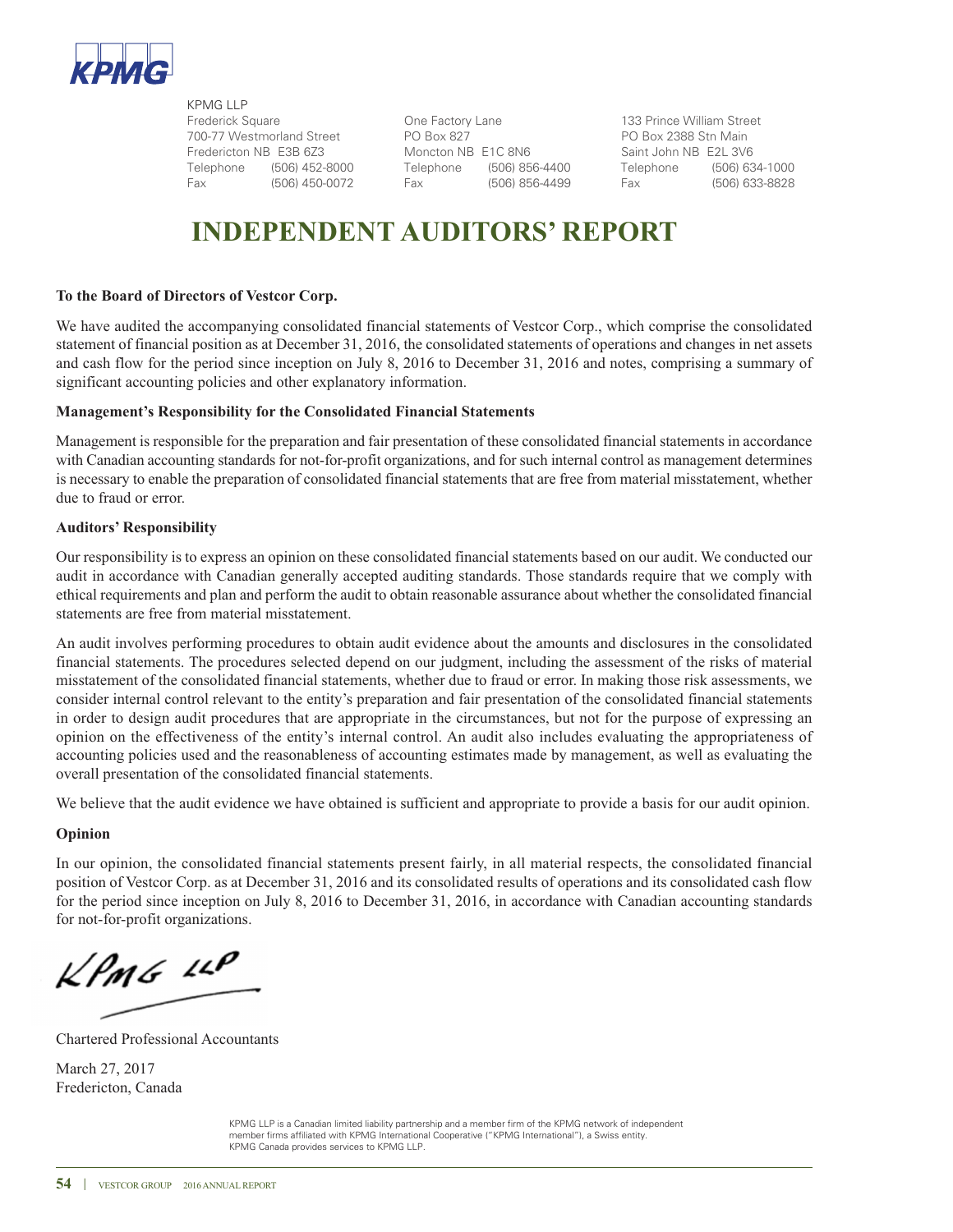**Consolidated Statement of Financial Position**

*(in thousands of Canadian dollars)*

|                                   | <b>December 31, 2016</b> |       |
|-----------------------------------|--------------------------|-------|
| <b>ASSETS</b>                     |                          |       |
| Current                           |                          |       |
| Cash                              | \$                       | 687   |
| Accounts receivable (note 10)     |                          | 6,641 |
| Other receivables                 |                          | 162   |
| Prepaid expenses                  |                          | 738   |
| Total current assets              |                          | 8,228 |
| Long-term accounts recoverable    |                          | 358   |
| Capital assets (note 4)           |                          | 561   |
|                                   | \$                       | 9,147 |
| <b>LIABILITIES AND NET ASSETS</b> |                          |       |
| Current                           |                          |       |

| Accounts payable and accrued liabilities <i>(note 5)</i><br>Current portion of supplemental pension (note 6) | S | 8,202<br>26 |
|--------------------------------------------------------------------------------------------------------------|---|-------------|
| Total current liabilities                                                                                    |   | 8,228       |
| Supplemental pension (note 6)                                                                                |   | 358         |
| Deferred contributions related to capital assets (note 7)                                                    |   | 561         |
| Total liabilities                                                                                            |   | 9,147       |
| Unrestricted net assets                                                                                      |   |             |
|                                                                                                              |   | 9.147       |

*See accompanying notes to financial statements* Contractual obligations and contingencies *(note 9)*

Approved on behalf of the Board:

Knoch

Marcel Larocque Marilyn Quinn Presiding Co-Chair of the Board Co-Chair of the Board

Marilyn & Quin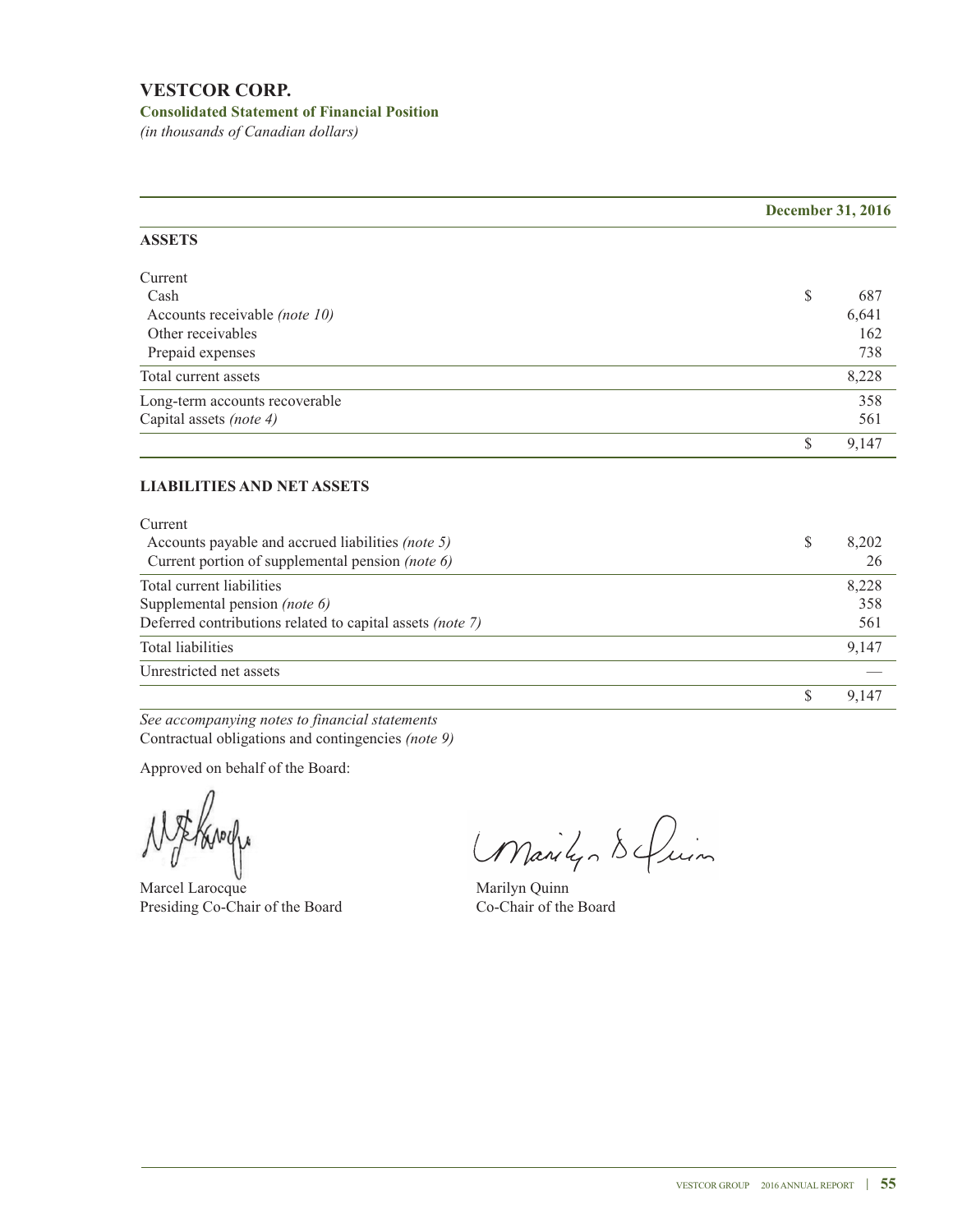### **Consolidated Statement of Operations and Change in Net Assets**

*(in thousands of Canadian dollars)*

|                                                                  | Since inception on July 8, 2016<br>to December 31, 2016 |  |  |
|------------------------------------------------------------------|---------------------------------------------------------|--|--|
| <b>REVENUE</b>                                                   |                                                         |  |  |
| Investment management fees (note 10)                             | \$<br>5,397                                             |  |  |
| Pension administration fees (note 10)                            | 1,828                                                   |  |  |
| Benefits administration fees                                     | 349                                                     |  |  |
| Members' contributions (note 10)                                 | 156                                                     |  |  |
| Amortization of deferred contributions related to capital assets | 26                                                      |  |  |
| <b>Total revenue</b>                                             | 7,756                                                   |  |  |
| <b>EXPENSES</b>                                                  |                                                         |  |  |
| Salaries and benefits                                            | 4,830                                                   |  |  |
| Information systems                                              | 1,120                                                   |  |  |
| External investment management                                   | 718                                                     |  |  |
| Office and business                                              | 345                                                     |  |  |
| Securities custody                                               | 289                                                     |  |  |
| Professional services                                            | 261                                                     |  |  |
| Office rent                                                      | 167                                                     |  |  |
| Amortization of capital assets                                   | 26                                                      |  |  |
| <b>Total expenses</b>                                            | 7,756                                                   |  |  |
| <b>Excess of revenue over expenses</b>                           |                                                         |  |  |
| Unrestricted net assets, beginning of period                     |                                                         |  |  |
| <b>UNRESTRICTED NET ASSETS, end of period</b>                    | \$                                                      |  |  |

*See accompanying notes to financial statements*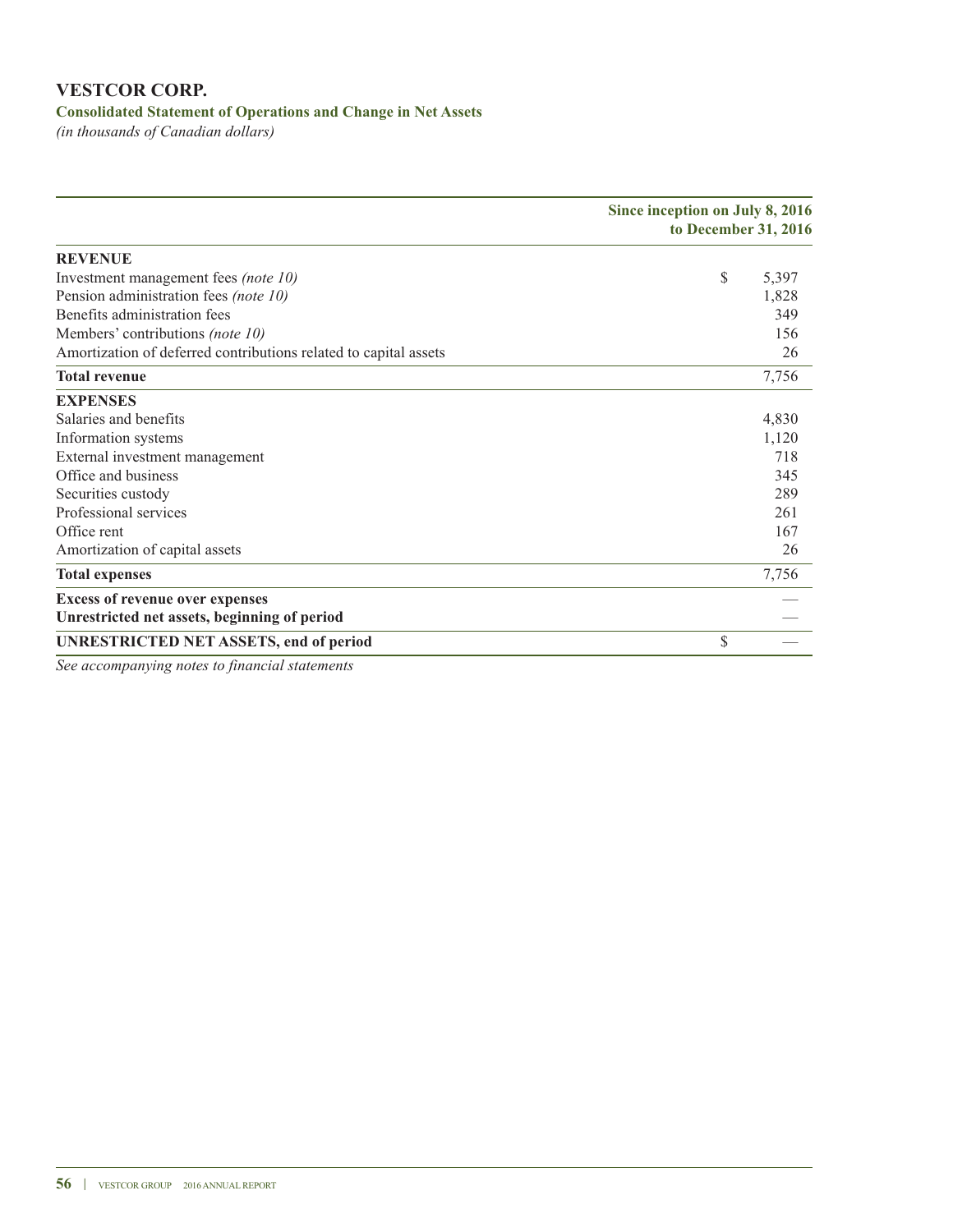**Consolidated Statement of Cash Flow**

*(in thousands of Canadian dollars)*

|                                                                   | Since inception on July 8, 2016<br>to December 31, 2016 |
|-------------------------------------------------------------------|---------------------------------------------------------|
| <b>OPERATING ACTIVITIES</b>                                       |                                                         |
| Excess of revenue over expenses                                   | \$                                                      |
| Non-cash items:                                                   |                                                         |
| Amortization of capital assets                                    | 26                                                      |
| Amortization of deferred contributions related to capital assets  | (26)                                                    |
| Supplemental pension                                              | 4                                                       |
| Changes in non-cash operating working capital:                    |                                                         |
| Increase in accounts receivable                                   | (4,980)                                                 |
| Increase in other receivables                                     | (159)                                                   |
| Increase in prepaid expenses                                      | (379)                                                   |
| Increase in accounts payable and accrued liabilities              | 6,087                                                   |
| Net cash from operating activities                                | 573                                                     |
| <b>INVESTING ACTIVITIES</b>                                       |                                                         |
| Acquisition of Vestcor Pension Services Corporation (note 3)      |                                                         |
| Acquisition of Vestcor Investment Management Corporation (note 3) | 120                                                     |
| Purchases of capital assets                                       | (165)                                                   |
| Deferred contributions related to capital assets                  | 165                                                     |
| Net cash provided by investing activities                         | 120                                                     |
| <b>FINANCING ACTIVITIES</b>                                       |                                                         |
| Payment of supplemental pension                                   | (6)                                                     |
| Net cash used in financing activities                             | (6)                                                     |
| <b>INCREASE IN CASH DURING PERIOD</b>                             | 687                                                     |
| Cash, beginning of period                                         |                                                         |
| <b>CASH, END OF PERIOD</b>                                        | \$<br>687                                               |
|                                                                   |                                                         |

*See accompanying notes to financial statements*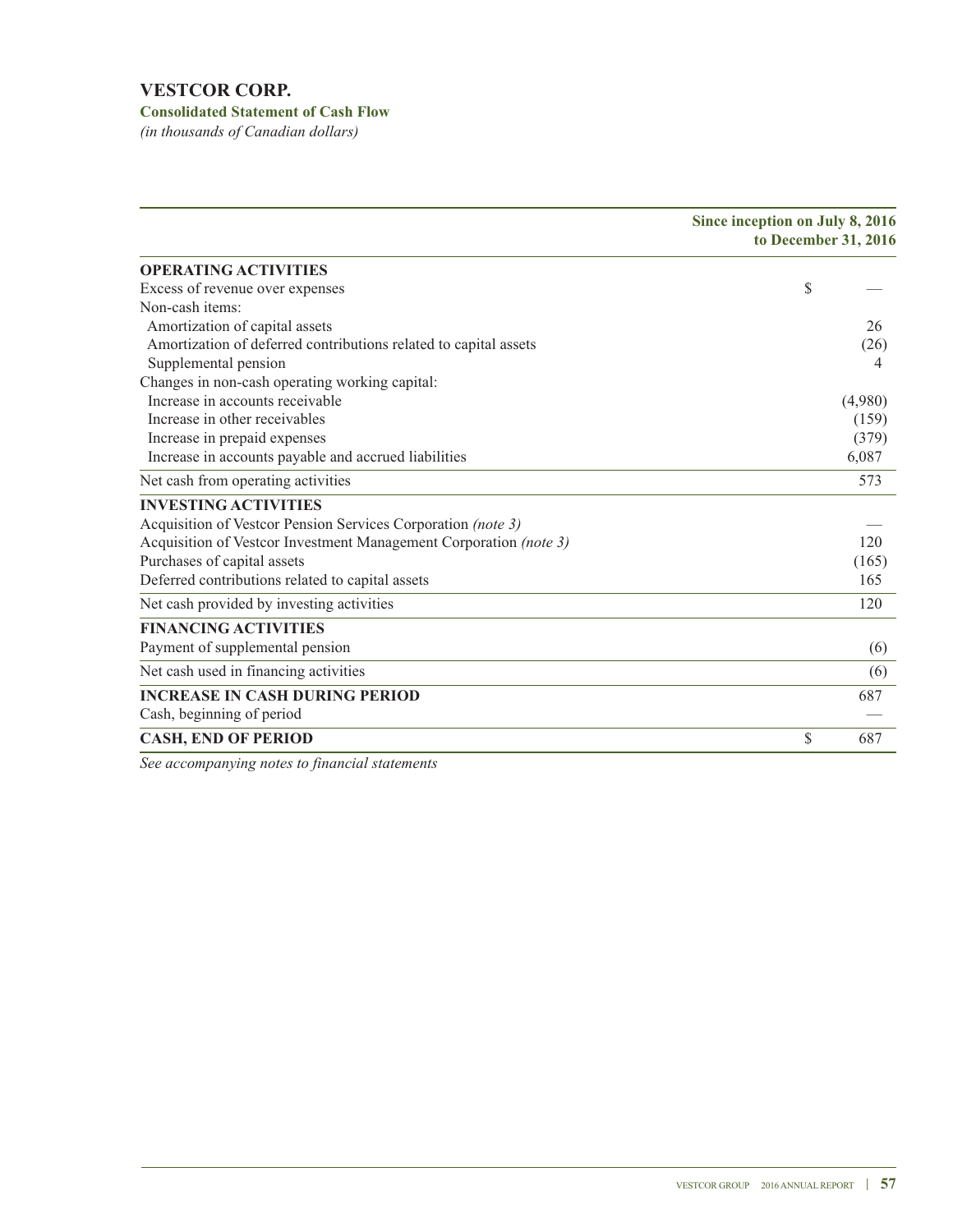**Notes to Consolidated Financial Statements**

Since inception on July 8, 2016 to December 31, 2016 *(in thousands of Canadian dollars)*

#### **1. Nature of Operations**

Vestcor Corp. ("Vestcor") was established pursuant to the *Vestcor Act* which was proclaimed on July 8, 2016. Vestcor's mandate is to provide, through one or more subsidiary corporations, pension and benefits administration, investment management and advisory services and related services to pension, trust, endowment or similar funds within the public sector.

Vestcor is a not-for-profit organization without share capital whose Members consist of the New Brunswick Public Service Pension Plan ("NBPSPP") and New Brunswick Teachers' Pension Plan ("NBTPP").

Vestcor recovers all operating expenses and capital expenditures on a cost recovery basis. Vestcor is exempt from income taxes under Subsection 149(1)(l) of the *Income Tax Act* (Canada).

#### **2. Significant Accounting Policies**

#### *(a) Basis of presentation*

These consolidated financial statements have been prepared in accordance with CPA Handbook Part III – Accounting Standards for Not-for-Profit Organizations. The significant accounting policies used in the preparation of these financial statements are as follows:

#### *(b) Principles of consolidation*

These consolidated financial statements include the accounts of Vestcor and each of its wholly-owned subsidiaries Vestcor Investment Management Corporation ("VIMC") and Vestcor Pension Services Corporation ("VPSC") from the date of acquisition on October 1, 2016. All significant intercompany transactions have been eliminated on consolidation. All subsidiaries have the same reporting year end as Vestcor and all follow the same accounting policies.

#### *(c) Revenue recognition*

Fees for services are recognized in revenue as services are performed and collection is probable. Vestcor follows the deferral method of accounting for contributions. Contributions restricted for the purchase of capital assets are deferred and amortized into revenue on a straight-line basis at rates corresponding with amortization rates for the related capital assets.

#### *(d) Capital assets*

Capital assets are recorded at acquisition cost less accumulated amortization. When a capital asset no longer contributes to the corporation's ability to provide services it's carrying amount is written down to its residual value. Capital assets are amortized over their estimated useful lives, calculated on a straight-line basis, using the following rates:

| Computer equipment      | - 3 years                       |
|-------------------------|---------------------------------|
| Furniture and equipment | $-12.5$ years                   |
| Leasehold improvements  | - over the remaining lease term |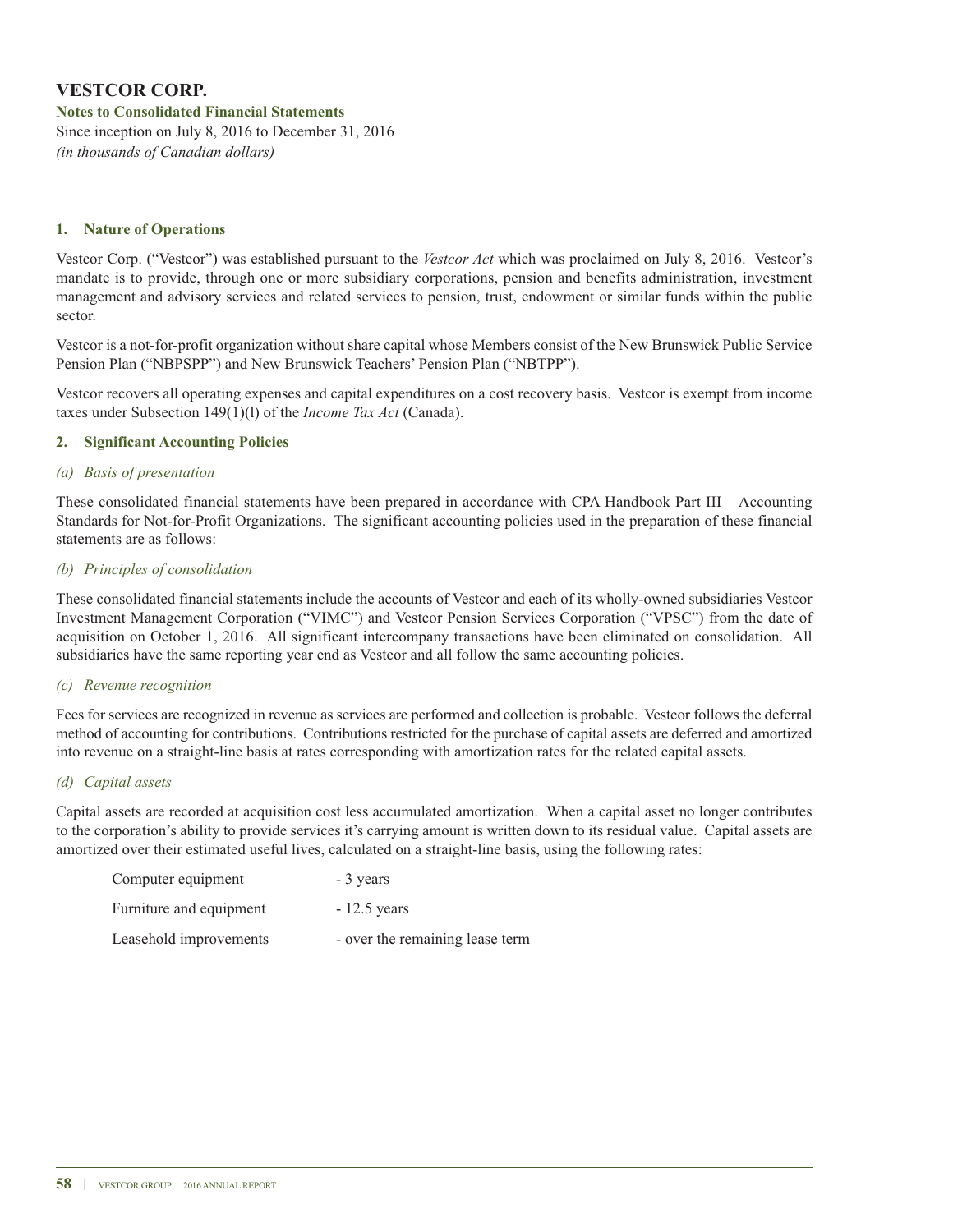**Notes to Consolidated Financial Statements** Since inception on July 8, 2016 to December 31, 2016 *(in thousands of Canadian dollars)*

#### **2. Significant Accounting Policies (continued)**

#### *(e) Employee future benefits*

Full-time employees are members of the NBPSPP, a contributory target benefit plan. Prior to January 1, 2014, full-time employees were members of the *Public Service Superannuation Act*, a contributory defined benefit multiemployer plan. In addition, certain employees are also members of a retirement compensation arrangement sponsored by the Province of New Brunswick. These plans' assets and liabilities are not segregated. Since it is not practicable to obtain all of the information required for a materially precise attribution of Vestcor's portion of the obligations, Vestcor uses defined contribution accounting to account for its portion of these plans. Accordingly, employer contributions are expensed as incurred.

#### *(f) Financial instruments*

Financial instruments are recorded at fair value on initial recognition. All financial instruments are subsequently recorded at cost or amortized cost, unless management has elected to carry any such financial instruments at fair value. Vestcor has not elected to carry any such financial instruments at fair value.

Financial assets are assessed for impairment on an annual basis at the end of the fiscal year if there are indicators of impairment. If there is an indicator of impairment, Vestcor determines if there is a significant adverse change in the expected amount or timing of future cash flows from the financial asset. If there is a significant adverse change in the expected cash flows, the carrying value of the financial asset is reduced to the highest of the present value of the expected cash flows, the amount that could be realized from selling the financial asset or the amount Vestcor expects to realize by exercising its right to any collateral. If events and circumstances reverse in a future period, an impairment loss will be reversed to the extent of the improvement, not exceeding the initial carrying value.

#### *(g) Use of estimates*

The preparation of the financial statements requires management to make estimates and assumptions that affect the reported amounts of assets and liabilities and disclosure of contingent assets and liabilities at the date of the financial statements and the reported amounts of revenue and expenses during the year. Key items subject to such estimates and assumptions include the net recoverable amount of accounts receivable, determination of the estimated useful life and selection of rates of amortization of capital assets *(note 4)* and deferred contributions *(note 7)* and the estimated actuarial liability for supplemental pension *(note 6)*.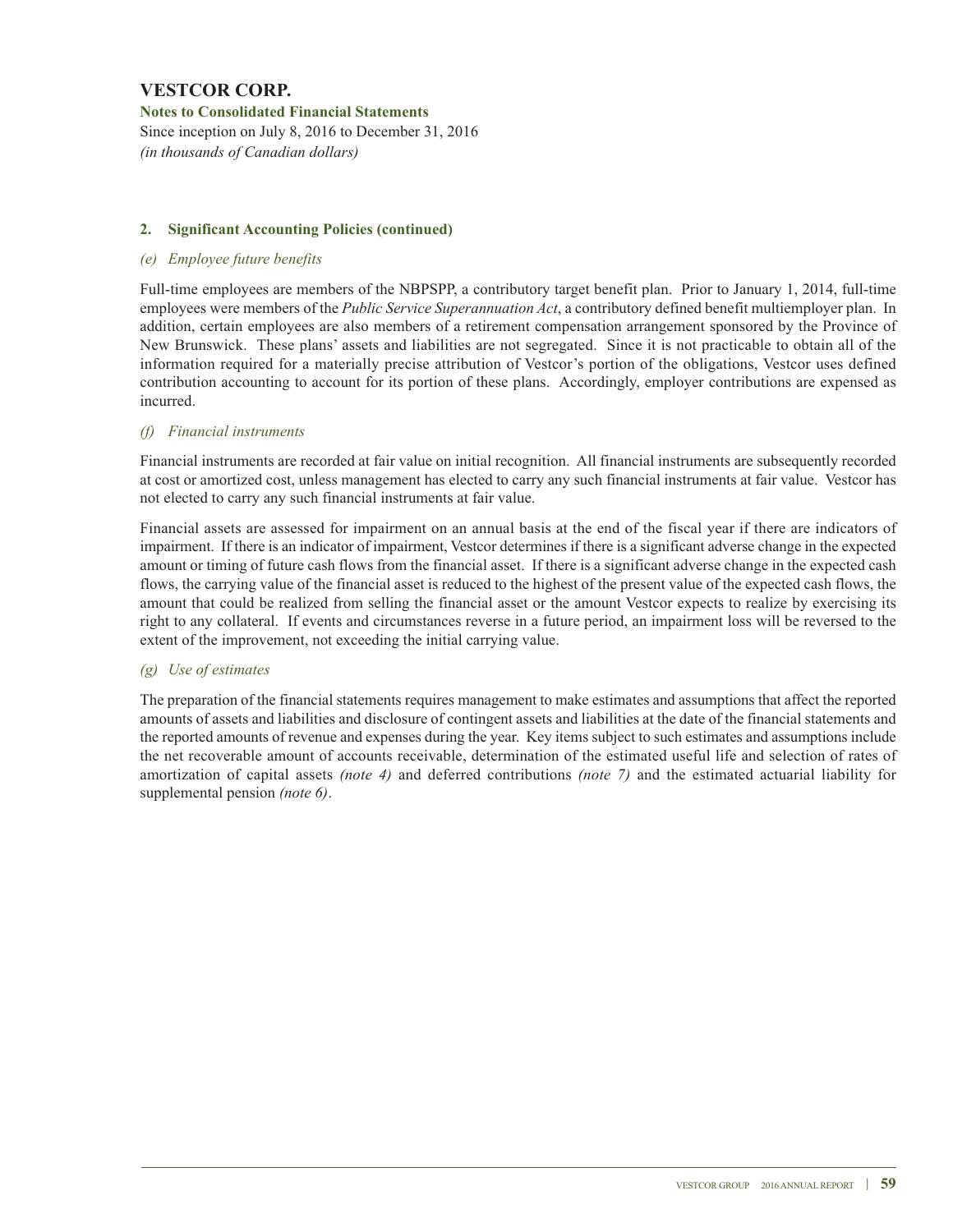**Notes to Consolidated Financial Statements**

Since inception on July 8, 2016 to December 31, 2016 *(in thousands of Canadian dollars)*

#### **3. Acquisitions**

On October 1, 2016, Vestcor acquired all of the common shares of VPSC for aggregate consideration of \$1. VPSC was formerly the Pensions and Employee Benefits Division of the Department of Human Resources for the Province of New Brunswick. VPSC provides pension and benefits plan administration services on a cost recovery basis to public sector entities. Due to the not-for-profit basis upon which it operates, the net fair value of VPSC, including the net assets acquired, had an estimated fair value of nil. The estimated fair value of net assets acquired is as follows:

Estimated fair value of net assets acquired:

| Accounts receivable                      |      |
|------------------------------------------|------|
| Accounts payable and accrued liabilities | (62) |
|                                          |      |

On October 1, 2016, Vestcor also acquired all of the common shares of VIMC for aggregate consideration of \$1. VIMC, formerly known as New Brunswick Investment Management Corporation, was a Crown corporation until it was continued as a private, not-for profit entity on October 1, 2016. The estimated fair value of net assets acquired is as follows:

Estimated fair value of net assets acquired:

| Accounts and other receivables                   | 1,960   |
|--------------------------------------------------|---------|
| Prepaid expenses                                 | 359     |
| Capital assets                                   | 422     |
| Accounts payable and accrued liabilities         | (2,053) |
| Supplemental pension                             | (386)   |
| Deferred contributions related to capital assets | (422)   |
| Cash acquired                                    | 120     |

#### **4. Capital Assets**

|                                 |    | <b>Computer</b><br>equipment | <b>Furniture and</b> | Leasehold<br>equipment improvements | December 31,<br>2016<br><b>Total</b> |
|---------------------------------|----|------------------------------|----------------------|-------------------------------------|--------------------------------------|
| Cost                            |    |                              |                      |                                     |                                      |
| Opening balance                 | S  |                              |                      |                                     |                                      |
| Acquisitions (note 3)           |    | 248                          | 101                  | 73                                  | 422                                  |
| Purchases                       |    | 161                          | 3                    |                                     | 165                                  |
| Closing balance                 |    | 409                          | 104                  | 74                                  | 587                                  |
| <b>Accumulated amortization</b> |    |                              |                      |                                     |                                      |
| Opening balance                 |    |                              |                      |                                     |                                      |
| Amortization expense            |    | 21                           | 2                    | 3                                   | 26                                   |
| Closing balance                 |    | 21                           | $\overline{2}$       | 3                                   | 26                                   |
| Net book value                  | \$ | 388                          | 102                  | 71                                  | 561                                  |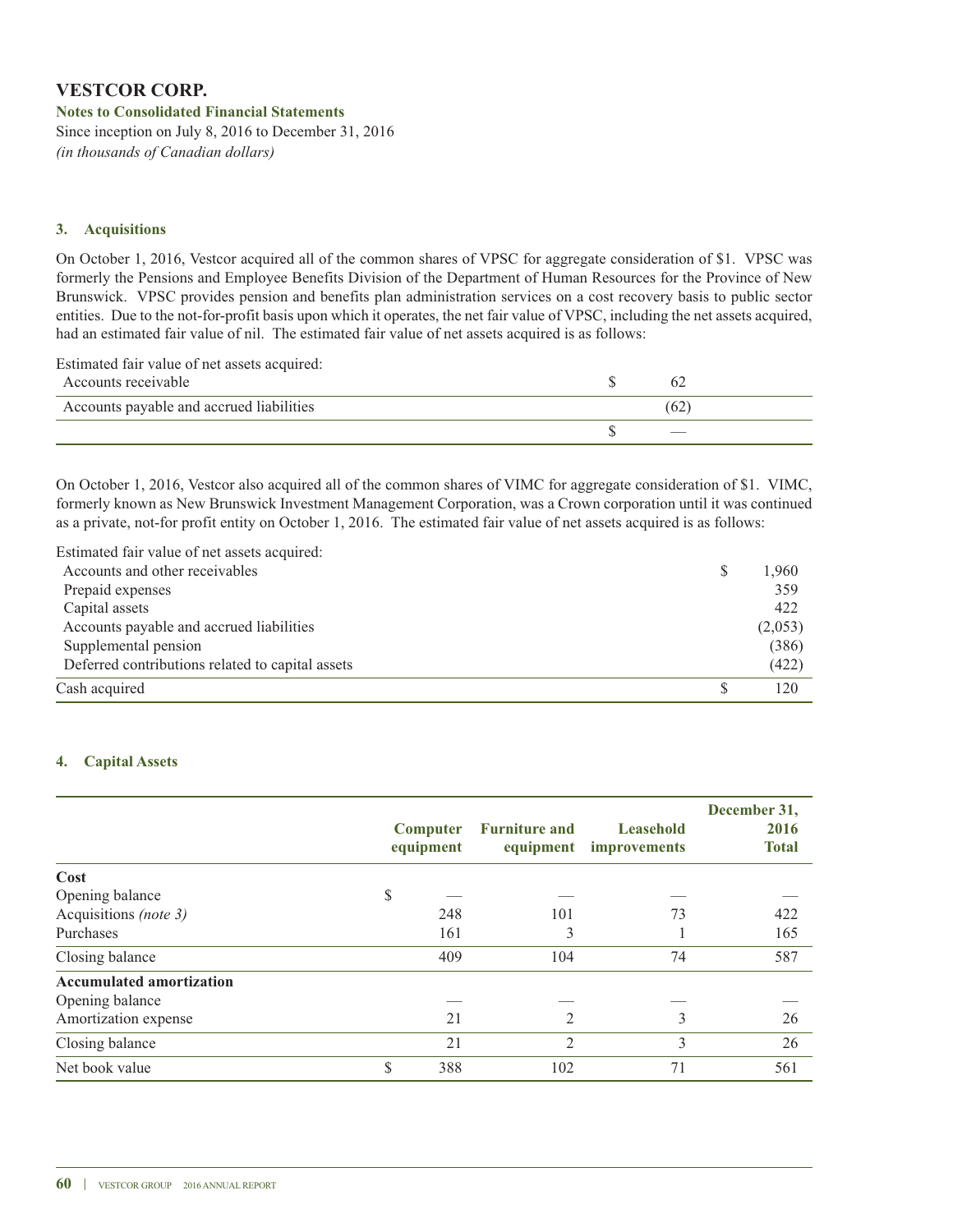**Notes to Consolidated Financial Statements** Since inception on July 8, 2016 to December 31, 2016 *(in thousands of Canadian dollars)*

#### **5. Government Remittances**

Included in accounts payable and accrued liabilities in the Statement of Financial Position are government remittances at December 31, 2016 of \$396 which include amounts payable for GST/HST and payroll-related taxes.

#### **6. Supplemental Pension**

Vestcor has an estimated liability of \$384 for special supplemental pension relating to past service awarded during 2003- 2004. The accrued liability was determined by an actuarial valuation carried out as of March 31, 2015 and extrapolated to March 31, 2016 and December 31, 2016. The accrued liability is equivalent to the present value of the expected future payments. The ultimate cost to Vestcor will vary based on the rise in the consumer price index and demographic factors. Changes in the expected liability are recorded in the period the change occurs. Payments are recovered in fees charged to clients.

#### **7. Deferred Contributions Related to Capital Assets**

The balance of unamortized deferred contributions consists of the following:

|                                        | Since inception on July 8, 2016<br>to December 31, 2016 |  |  |  |
|----------------------------------------|---------------------------------------------------------|--|--|--|
| Balance, beginning of period           | S                                                       |  |  |  |
| Acquisition (note 3)                   | 422                                                     |  |  |  |
| Additional contributions received, net | 165                                                     |  |  |  |
| Less amounts amortized to revenue      | (26)                                                    |  |  |  |
| Balance, end of period                 | 561                                                     |  |  |  |

#### **8. Employee Future Benefits**

Vestcor is a participating employer in the NBPSPP. For the period ended December 31, 2016, Vestcor expensed contributions of \$266 under the terms of the NBPSPP pension plan. VIMC is also a participating employer in a retirement compensation arrangement ("RCA"). For the three months ended December 31, 2016, VIMC expensed contributions of \$35 under the terms of the RCA.

#### **9. Contractual Obligations and Contingencies**

Vestcor leases certain of its premises under an operating lease which expires on January 31, 2022. The future minimum lease payments for the lease are \$256 per annum. Upon signing this lease, Vestcor received a lease inducement in the amount of \$25 which is being amortized to office rent expense in the Statement of Operations on a straight-line basis over the term of the lease. A first charge on certain of Vestcor's leasehold improvements, furniture and equipment has been pledged to the landlord as collateral for the lease inducement.

The lease contains two possible early termination clauses which would result in a retroactive increase to the minimum lease payments made to reflect the shorter lease term. Early termination would also trigger repayment of the unamortized balance of the lease inducement.

Vestcor also occupies certain office space leased by the Province of New Brunswick under a ten year operating lease which expires on October 31, 2019. Vestcor continues to pay a rental charge in the amount of \$30 per month to the Province while negotiations regarding the assumption of the lease obligation for this space are being finalized.